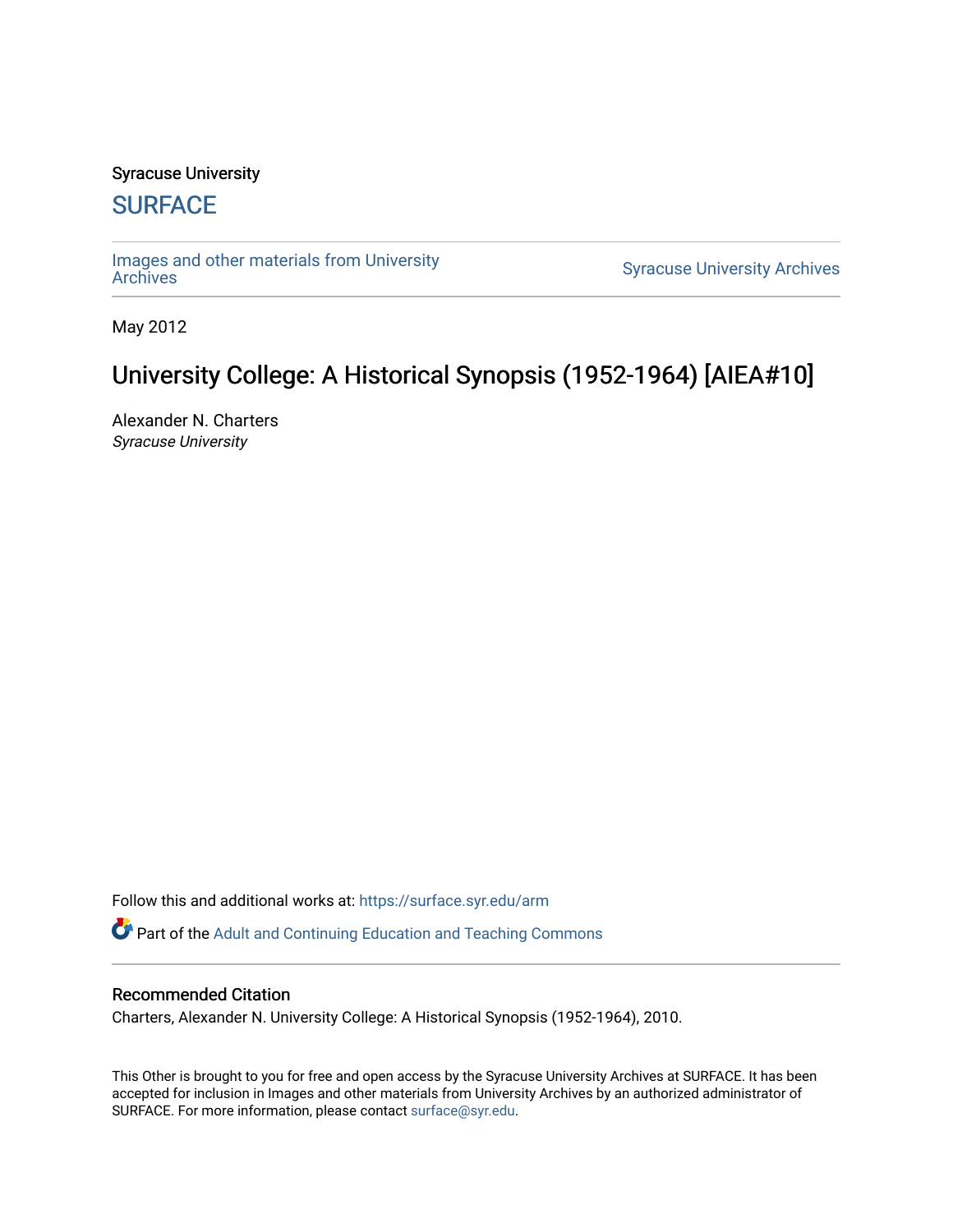UNIVERSITY COLLEGE A Historical Synopsis (1952-1964)

Alexander N. Charters

# AIEA # 10 A publication of Syracuse University Publications in Continuing Education (SUPCE)

This document is available electronically at:

<http://www.suce.syr.edu/Community/aiea/resources.htm>

AIEA Dean, University College 700 University Ave. Syracuse, NY 13244

1

2010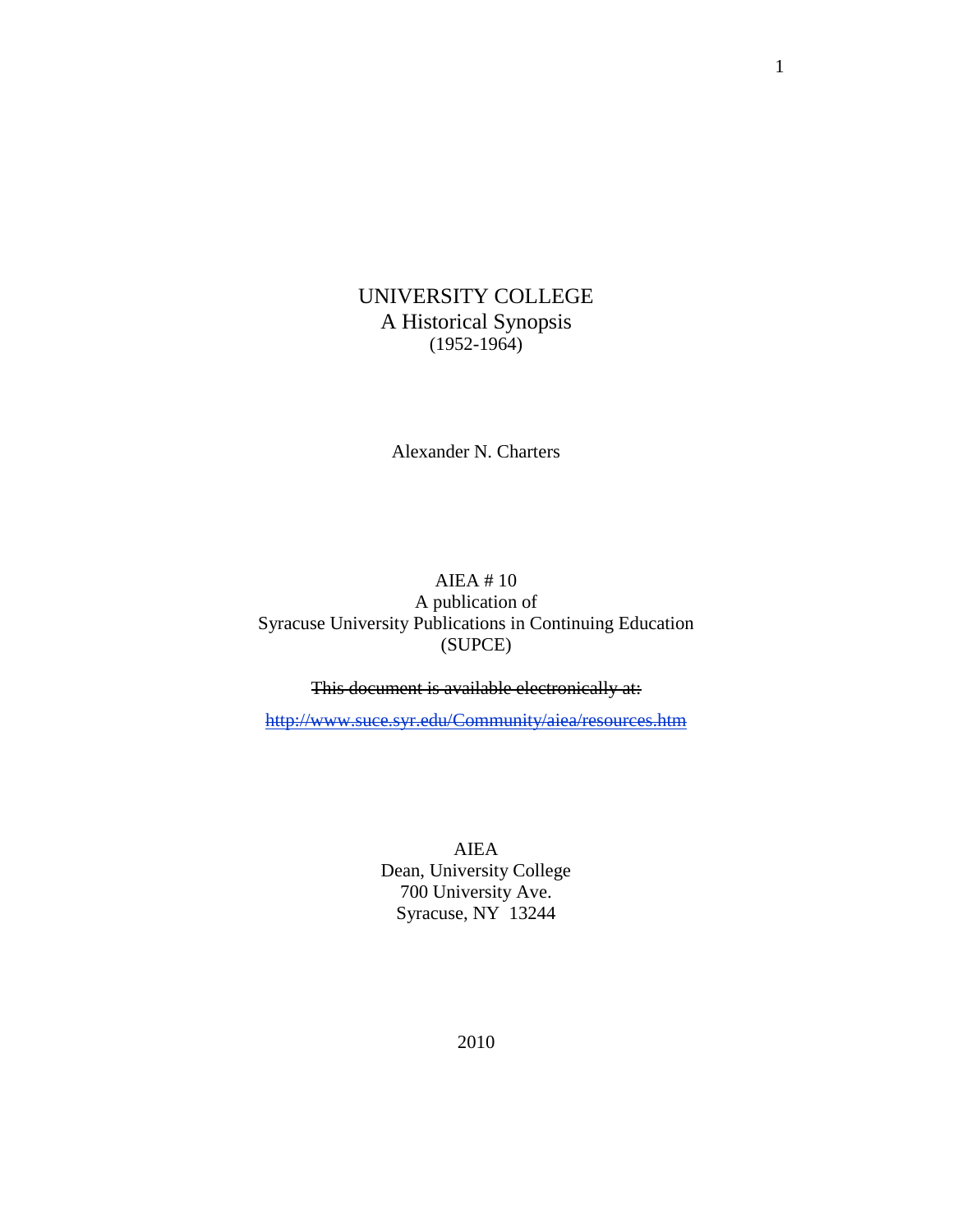To Margaret for academic contributions and continuing support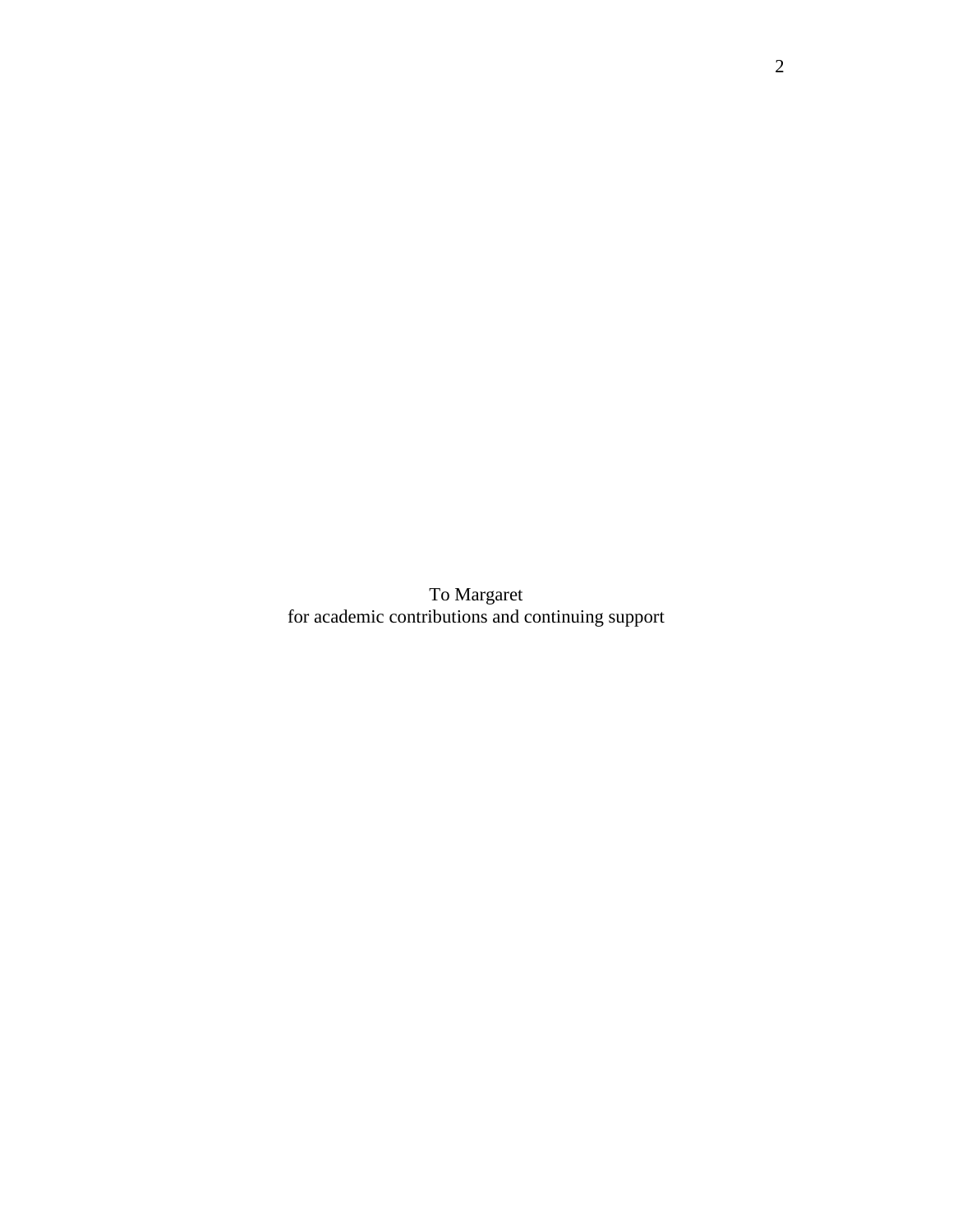#### Foreword

Syracuse University has a tradition of providing education for adults since it began offering courses on Extension in 1918. It also developed an international program in China as an expression of the missionary role of the Methodist Church, the founder of Syracuse University. It developed the Extension Program in the School of Extension which changed its name to University College in 1946. University College thrived and expanded. Many articles and descriptions of Adult Education have been written. In recent years I decided to write about the major activities of University College. However, it was recognized that the records of these programs were not retained by the College or other offices of Syracuse University. Specifically, the records of the registration, career services, programs and business and program offices disappeared. Some of the records of the Dean's Office for the period when I was Assistant to the Dean (1948-1950), Assistant Dean (1950-1952) and Dean (1952-1964) were sent to the Archives of Syracuse University. On the basis of these records and my own recollections, I decided to write this Historical Synopsis of the history of University College for the period when I was in the Dean's Office (1948-1964) and as Dean (1952-1964). I was fortunate Lucius Kempton who was Business Manager of University College during most of this period and thus involved in most of the programs and activities was willing to share his knowledge and recollections. His contribution was indeed substantial and is gratefully acknowledged.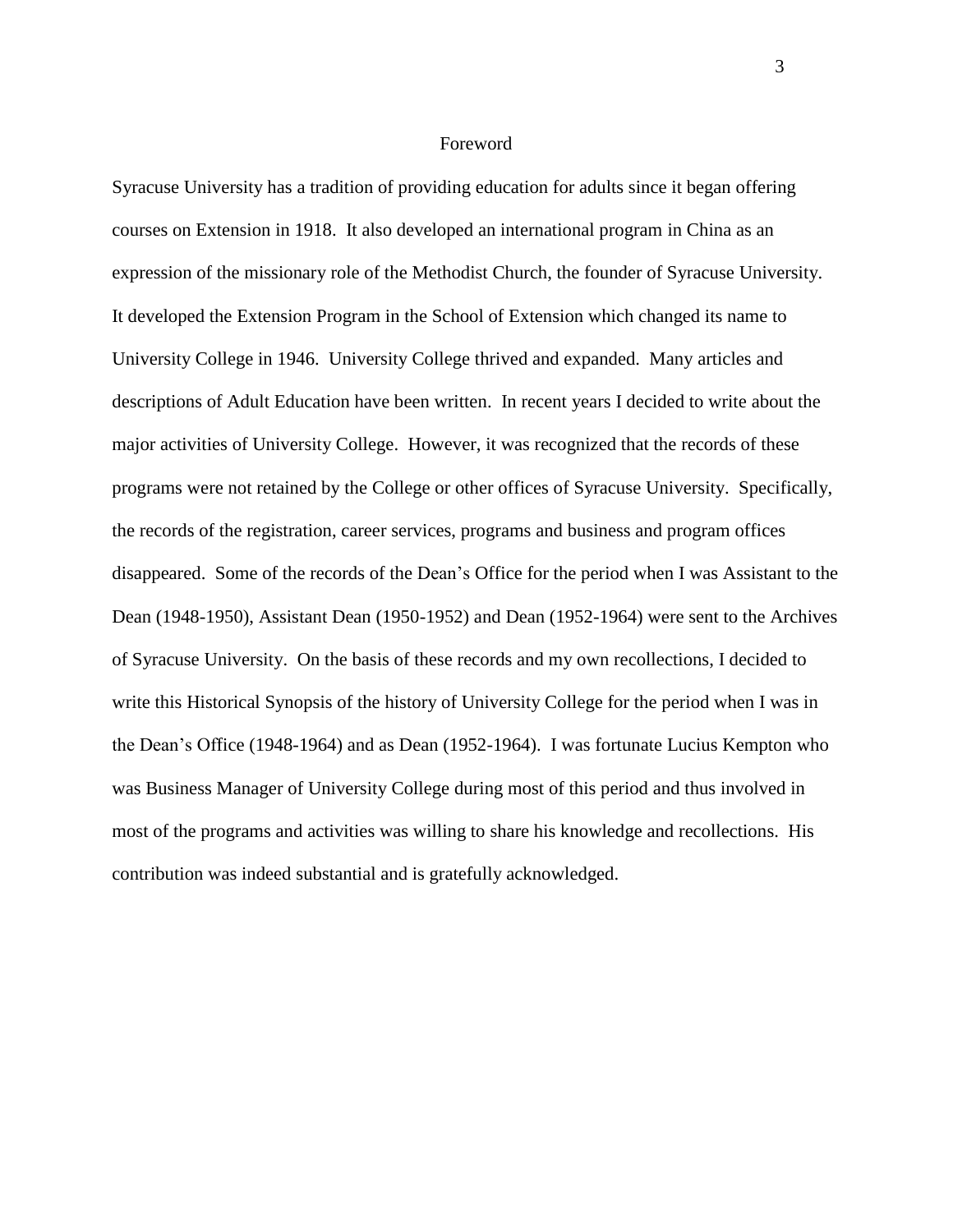The Bases of University College

During the period of the Synopsis, University College offered all of the credit and noncredit programs to all students who were studying part-time or were studying full-time but were not registered on the main campus of Syracuse University.

University College recognized that the cooperation and contributions made by the Deans and Faculty of other academic Schools and Colleges of Syracuse University was essential to the development of University College as a proactive and innovative leader of Adult and Continuing Education at Syracuse University. All of the administrators and administrative units of Syracuse University were also cooperative and supportive in the development of University College as an integral part of the University.

There are many synonyms for adult education including: continuing education, extension, outreach, training, androgogy, and human resource development. It is recognized that some Educators of Adults and organizations give a specific meaning or limitation to the synonym which they prefer. They all refer to the education of adults.

It was the Administrative Staff of University College who were leaders in the field of Adult and Continuing Education locally, nationally and internationally. They envisioned the programs, developed them, selected faculty and administered the various areas for which they were responsible. In the following pages, each member of the Administrative Staff is listed following the descriptive areas for which each one was responsible. While each one had an area of special competence, it is recognized that each one expressed complementary contributions to that of each other and for the enhancement of total enterprise.

During most of the period that I was Dean, Dr. Clifford L. Winters was Associate Dean. We met at the University of Chicago where we were graduate students with overlapping periods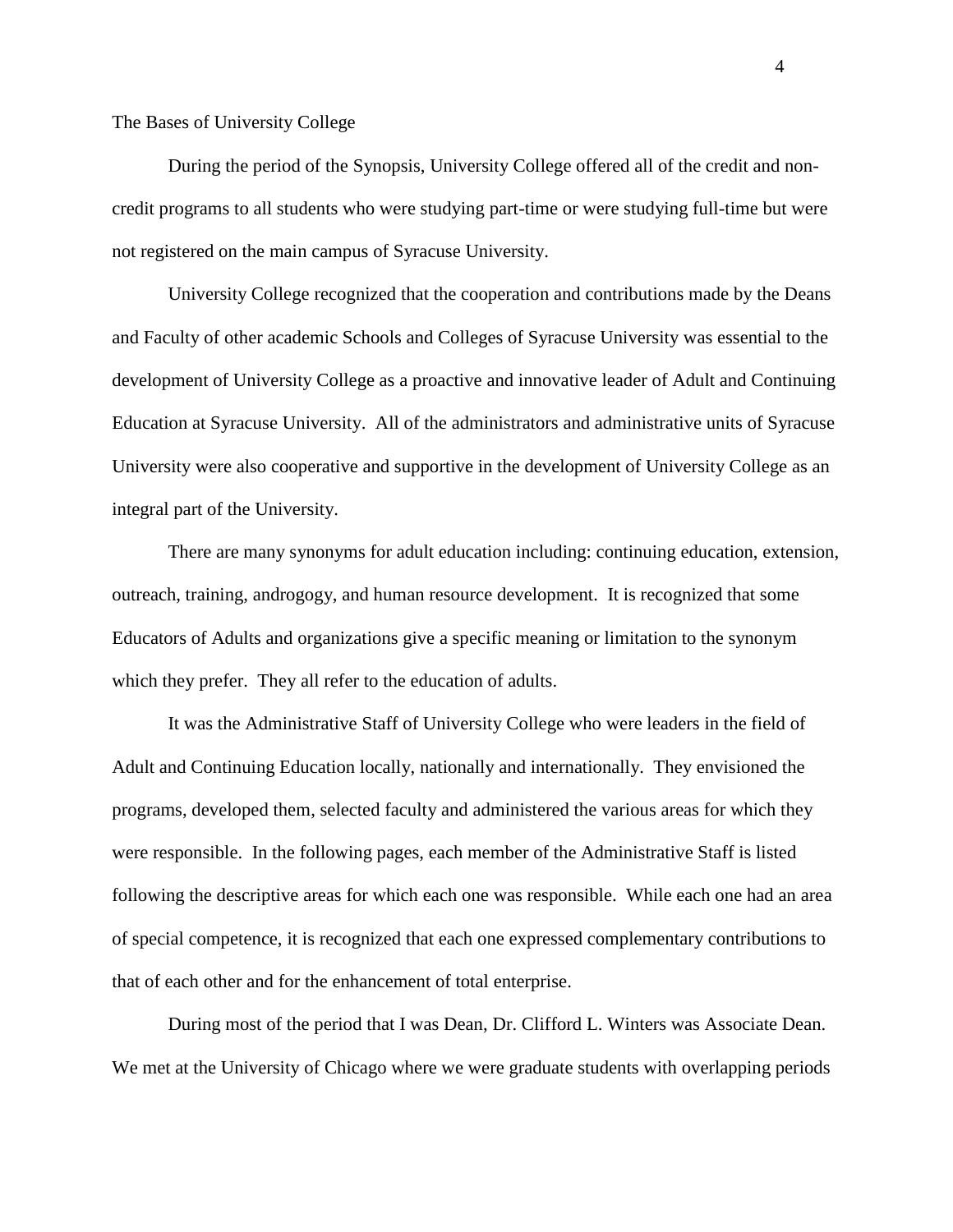of study. He was an excellent administrator who engaged in all activities of University College. He took over as administrator of some programs such as the Peace Corps and worked directly with some sponsors. He was proactive in taking leadership in all of the programs and activities of University College. He was indeed a capable and effective Assistant and Associate Dean. He succeeded me as Dean of University College.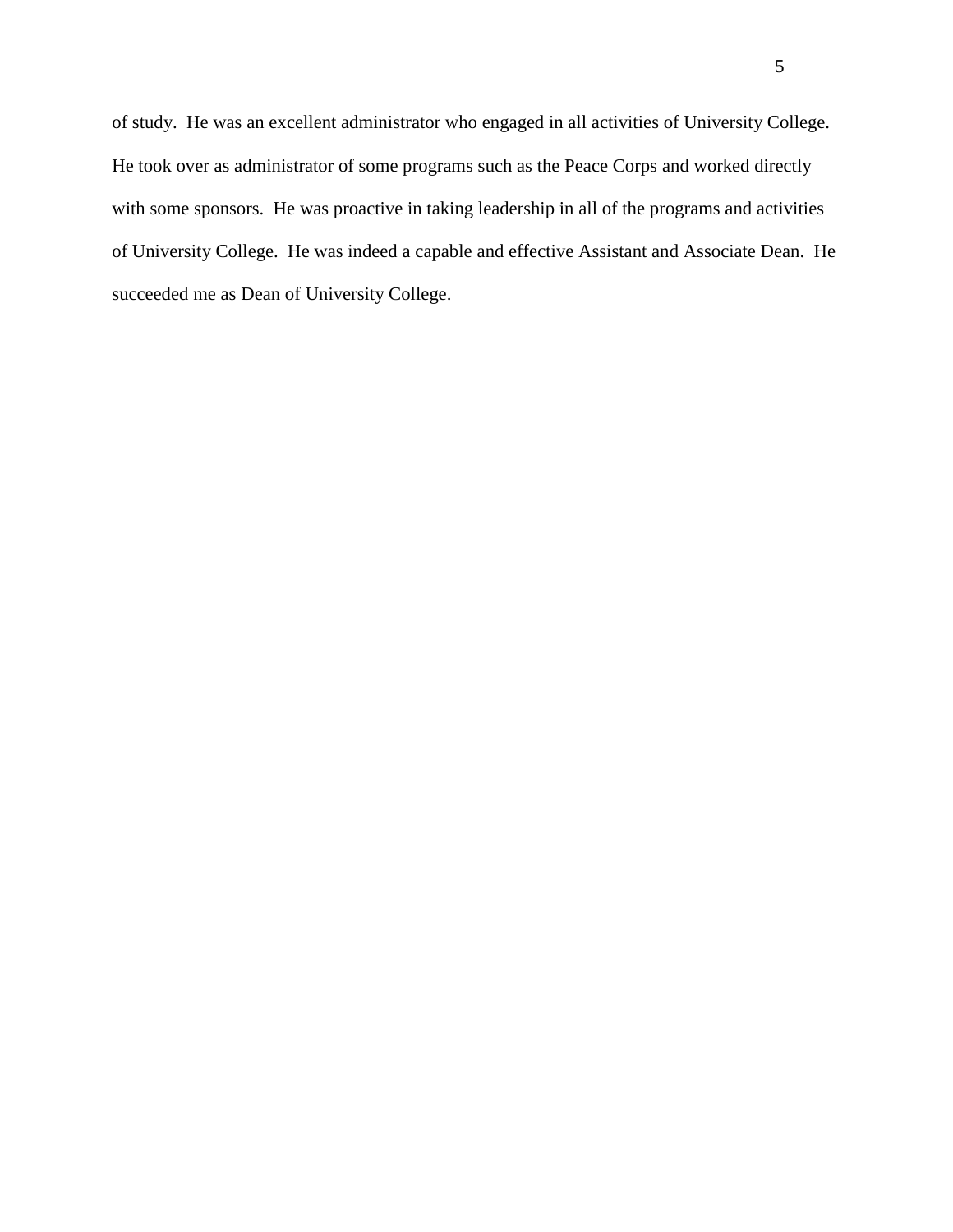# Historical Synopsis of University College Programs and Associated Activities (1948-1964)

- I. Context of University College
- II. Academic Programs for Adults
	- A. Syracuse Program
		- 1. a. Degree Programs for Adult Students
			- b. Special Degree Program for Adults
			- c. Social Work Program
			- d. Television
		- 2. Discussion Leadership Center
		- 3. Humanistic Studies Seminars
		- 4. Women's Program
		- 5. Thursday Morning Roundtable
	- B. Community Centers
		- 1. Centers
		- 2. Utica College of Syracuse University
		- 3. Triple Cities College of Syracuse University
		- 4. Auburn Community College
	- C. Syracuse Conferences
	- D. Community and Mid-Career Programs
	- E. Adirondack Conference Centers
		- 1. Introduction
		- 2. Pinebrook
		- 3. Sagamore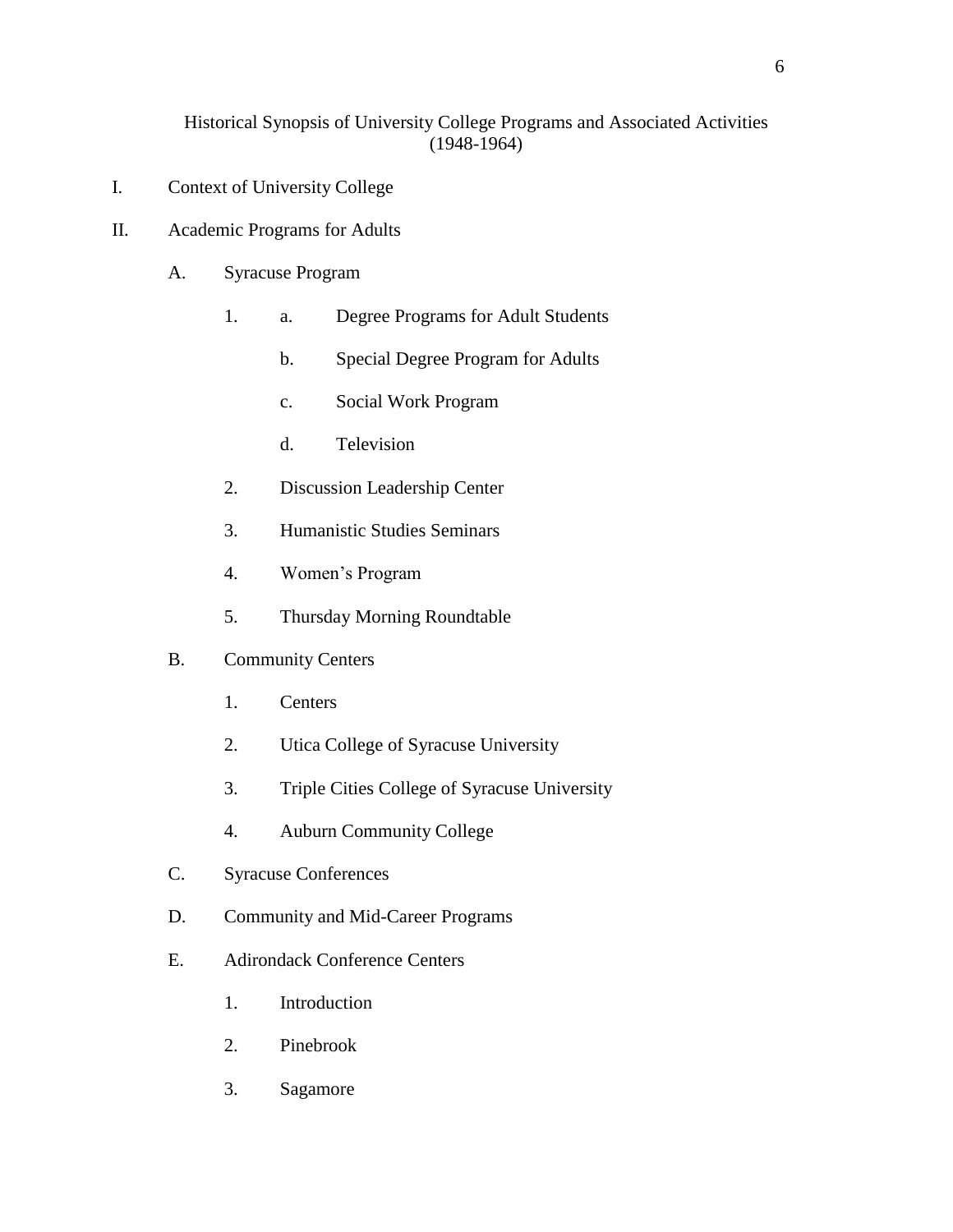4. Minnowbrook

# F. International Program

- 1. Summer Program
- 2. Programs/Foreign Studies Programs/Division of International Program Abroad (DIPA)
- 3. National/International Organizations
- G. Institutional Branches
	- 1. Introduction
	- 2. Albany
	- 3. Endicott
	- 4. Poughkeepsie
	- 5. Griffith Air Force Base
	- 6. Chautauqua
	- 7. Corning
- H. University Regent Theater
- I. Summer Program
- J. Peace Corps
- K. Graduate Program in Adult Education
- III. The Faculty and Staff of University College
	- A. Administrative Staff
	- B. Secretarial and Clerical Staff
	- C. Faculty
	- D. Support Staff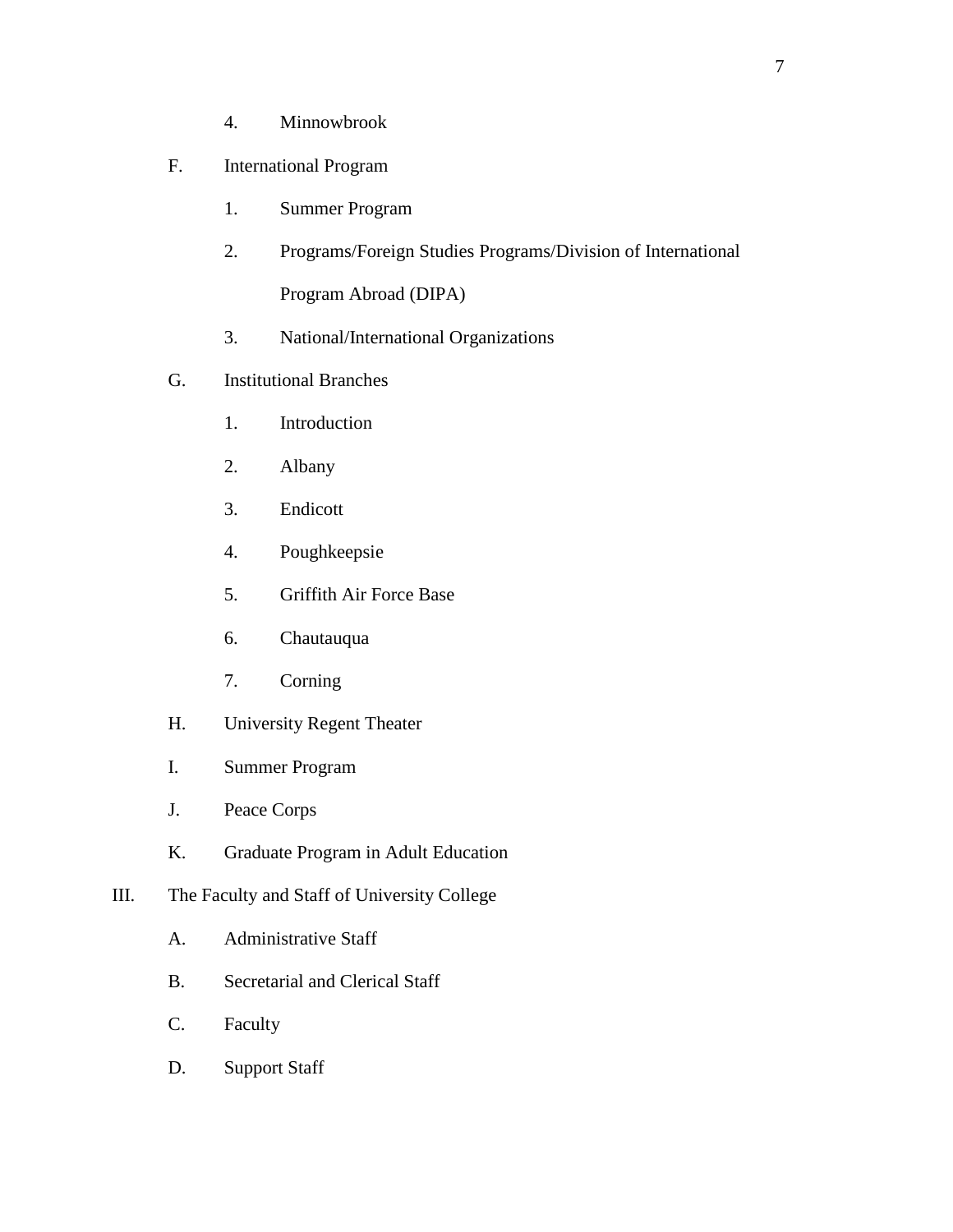- E. Professional Development
- IV Support Services
	- A. Financial Arrangements
	- B. Public Relations
	- C. Physical Facilities
- V. Education Resources for Adult Students
	- A. Registration of Adults
	- B. Counseling
	- C. Library
	- D. Trading Books
	- E. Book of the Conference
	- F. Health Services
	- G. Athletic Events
	- H. Bookstore at University College

# VI. Complementary Resources

- A. The Alexander N. Charters Library of Resources for Educators of Adults
- B. Syracuse University Publications in Continuing Education
- C. William P. Tolley Medal for Distinguished Leadership
- D. Educational Resources Information Center (ERIC)
- E. Lending Library for Educators of Adults (LLEA)
- VII. Recognition of Adult and Continuing Education
- VIII. Acknowledgements

#### ADDENDUM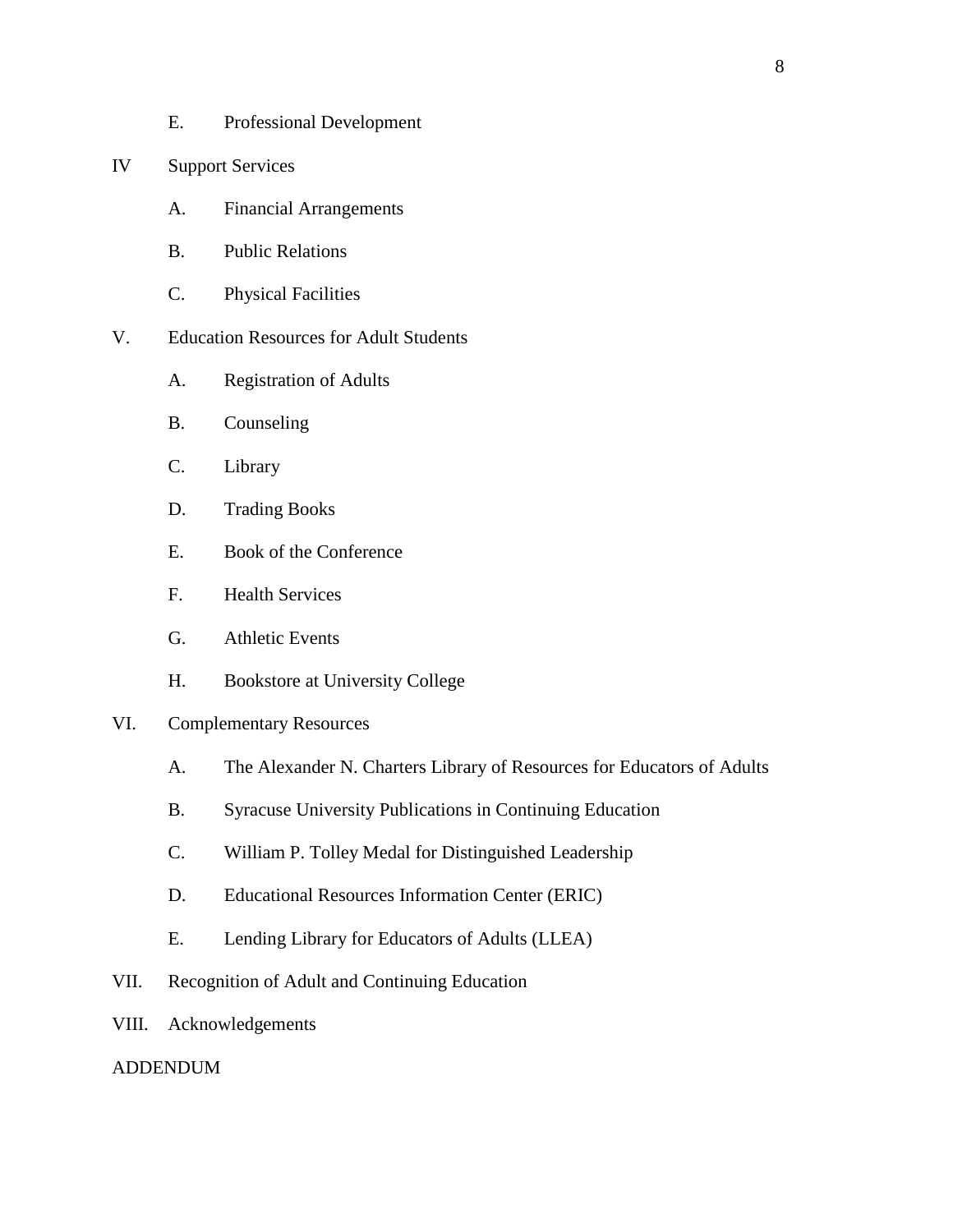## I. Context of University College

University programs for adult students at Syracuse University began in 1918. Dr. Elwood Smith wrote Chancellor Roscoe Day about starting night school. Day was in Europe during the summer as was frequently the custom at that time for American presidents of colleges. Smith received a cable replying in part: "I like what you say of Night Schools. I have wanted them started for several years. I am confident that it can be done, if you can take hold of it. It will lead to a new Law College building." Thus began the Adult Education program that was to become nationally and internationally known under various titles beginning with Night School, Extension, later as University College and then Continuing Education. The part of the cablegram stating that it will lead to a Law School building became a precedent that was to continue; Adult Education programs not only at Syracuse University but nationwide were budgeted to produce income in excess of expenses.

In 1946 University College of Syracuse University became the new name of the School of Extension Teaching and Adult Education. By designating Adult Education as an academic College in 1946 it indicated the commitment of the new Chancellor - William Pearson Tolley - to the Education of Adults as a major thrust of Syracuse University.

William Pearson Tolley who became Chancellor of Syracuse University stated: "[A] first-rate program of continuing education is a university-wide responsibility…..Adult education is no longer a peripheral activity….. [but] an indispensable service of the greatest significance….[I]t is difficult to see how an urban university can serve its area or University College was assigned separate buildings off of the main campus in downtown Syracuse where its adult students lived, worked and studied.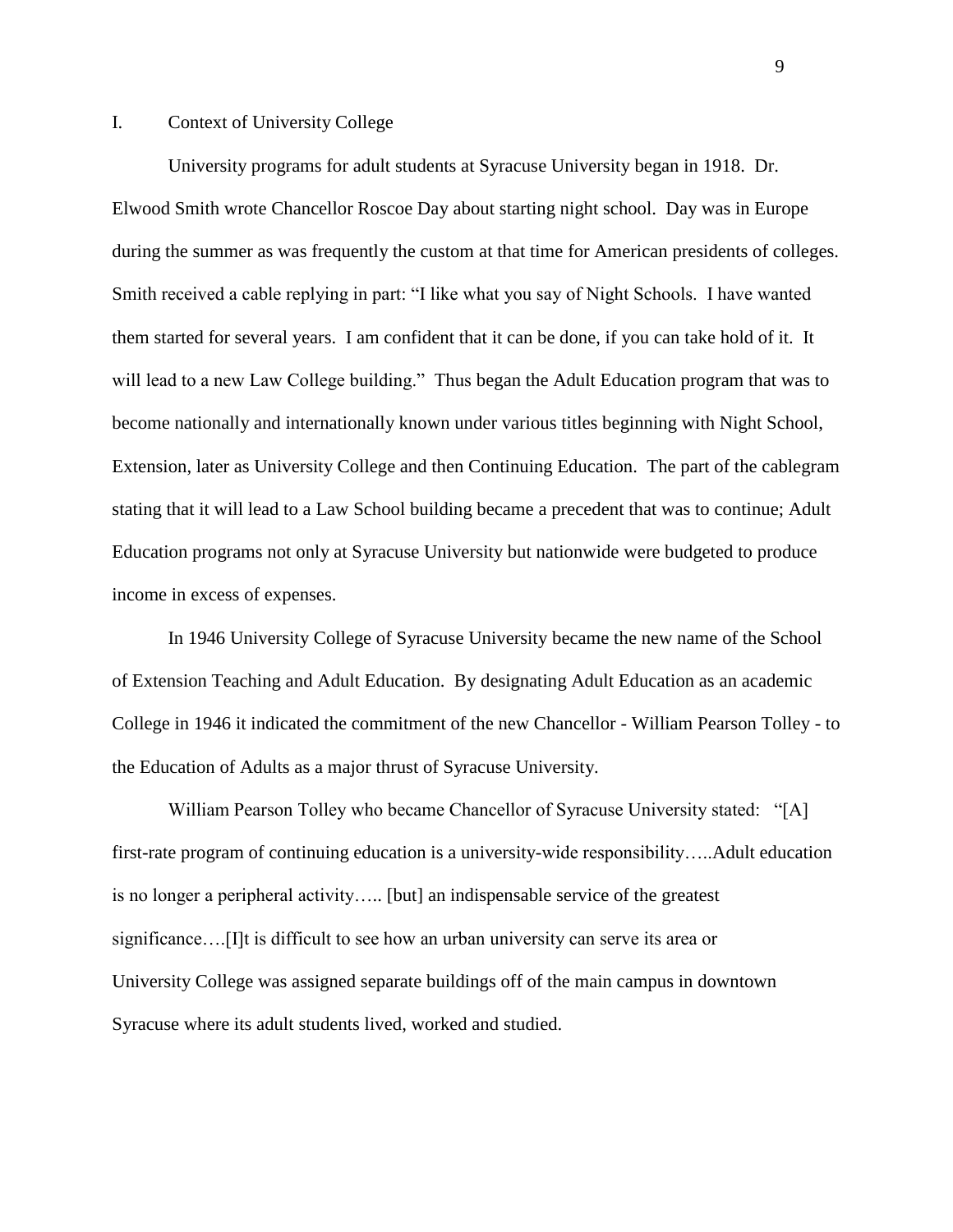The mission of the Education of Adults is to assist adults to improve the quality of life in their present circumstances and their future destinies. *Alexander N. Charters, Dean*

A goal of University College was to mainstream Adult Education into the academic life of Syracuse University and into the lives of its adult students. The programs and activities were focused on this goal. Continuing progress toward mainstreaming is described in "Mainstreaming of Adult Education to the Academic Life of Syracuse University" by Alexander N. Charters.

A purpose of adult education was to provide learning opportunities, commonly called programs, for adults. University College began by using the existing resources of Syracuse University, later by acquiring other resources such as buildings, properties and technology, by gifts and purchases in order to expand the learning opportunities for adult students. University College was proactive in identifying foundations and other sources of funding and developing projects that they might fund. There are many programs that could be fitted within the mission of University College if funds were available and, accordingly, it did not warp the mission of University College because sponsors were proactive in identifying and funding programs for which they had a need. The main criterion for acquiring and accepting gifts was that the gifts would enhance the types of learning opportunities for adults appropriate to Syracuse University. University College was focused on learning by adults. Adults must have learning opportunities/programs available as a base from which to facilitate their learning. If Adult students do not learn then the Adult and Continuing Education enterprises are of no avail.

University College was also proactive in developing plans for new programs and then soliciting and convincing donors to support them. In a tuition-driven university, it was necessary to obtain funds in addition to tuition to develop a comprehensive array of innovative and quality new programs and to improve the existing ones.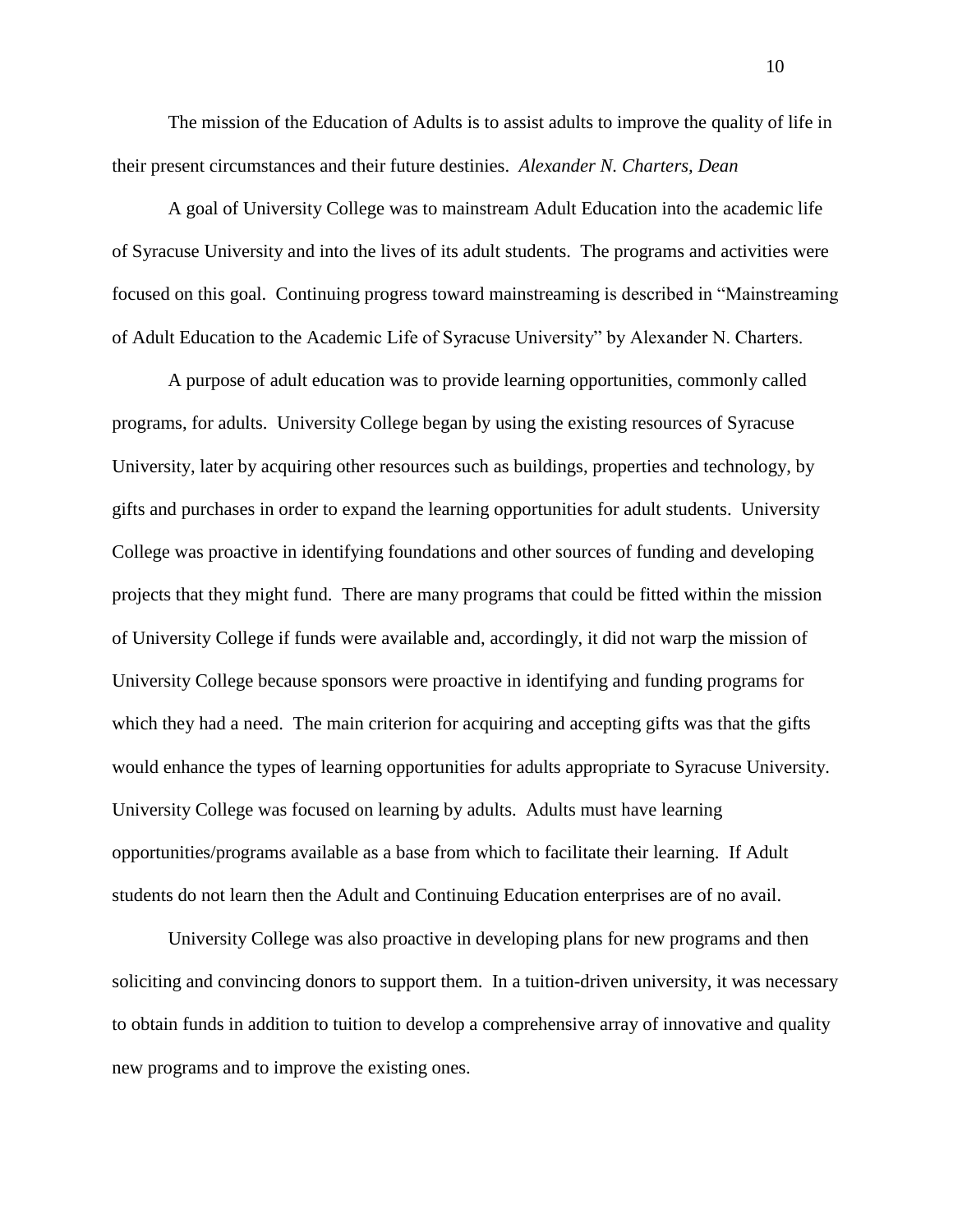There was no strategic plan set for University College to follow. Rather, a plan evolved and was developed by the visionary leaders of University College.

In its early years University College came to establish some written statements about its purpose. It first formed some schedules for the payment of Syracuse University faculty members who were teaching on an overload basis in its various credit and non-credit programs in Syracuse and in extension centers. It evolved into a "Statement of Policy and Procedure for University College" for all aspects or University College. It continued to develop as University College expanded and diversified. The copies of this statement also disappeared along with the other records of University College.

Likewise, the scope or parameters of the programs and activities were not stated in its beginning but rather continued to expand. Gradually but not written University College was the college that provided all instructional programs and activities that were offered to all students off of the main campus. It registered all adult students, i.e. adults studying part-time, working, raising families and active as citizens.

#### II. Academic Programs for Adults Students

- A. Syracuse Program
	- 1. a. Degree Programs

In the early days of night school and Extension, the courses were offered in the University Building and the Law School Building in downtown Syracuse and later in the School of Journalism which was on the border of the main campus in Syracuse. The program expanded and all of the Schools and Colleges except Law offered courses to adult students so that they could complete Associate,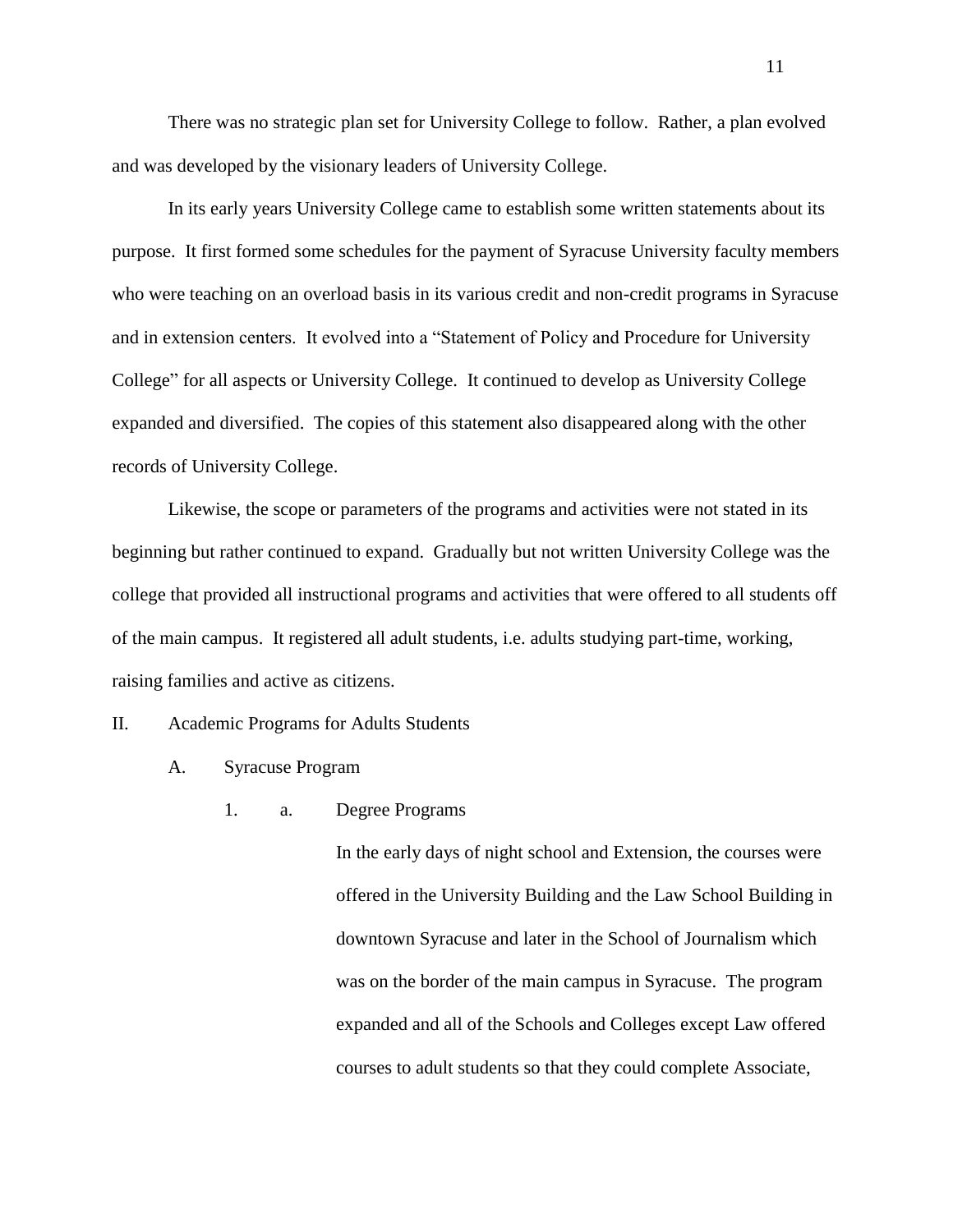Bachelors and Masters Degrees. Some courses, particularly ones requiring laboratories, were offered only on the main campus. Adult students could enroll in the Graduate School. Some courses with few registrations and which enrolled both adult and campus students were offered either at University College or on the campus. Gradually all courses involving adult students were offered only by University College.

Enrollments at Syracuse University increased extensively after World War II when Syracuse University was one of the universities that encouraged the registration of discharged military personnel under the GI Bill. During World War II, it was clearly recognized that adults could learn as individuals in the military, in business and industry, and in civilian roles as they coped with new demands created by the war. Businesses and other organizations provided Adult Education to meet the need for new technologies and for other developments as well as to improve the quality of life. In addition to the military, many other organizations reimbursed adults for their tuition in educational institutions. Adults enrolled in the Bachelors Program took a few years to complete on a part-time program. To recognize a more immediate achievement, University College awarded the completion first year (30 credit hours) of a bachelor's degree program by a Certificate in a specific area and two years (60 credit hours) was recognized by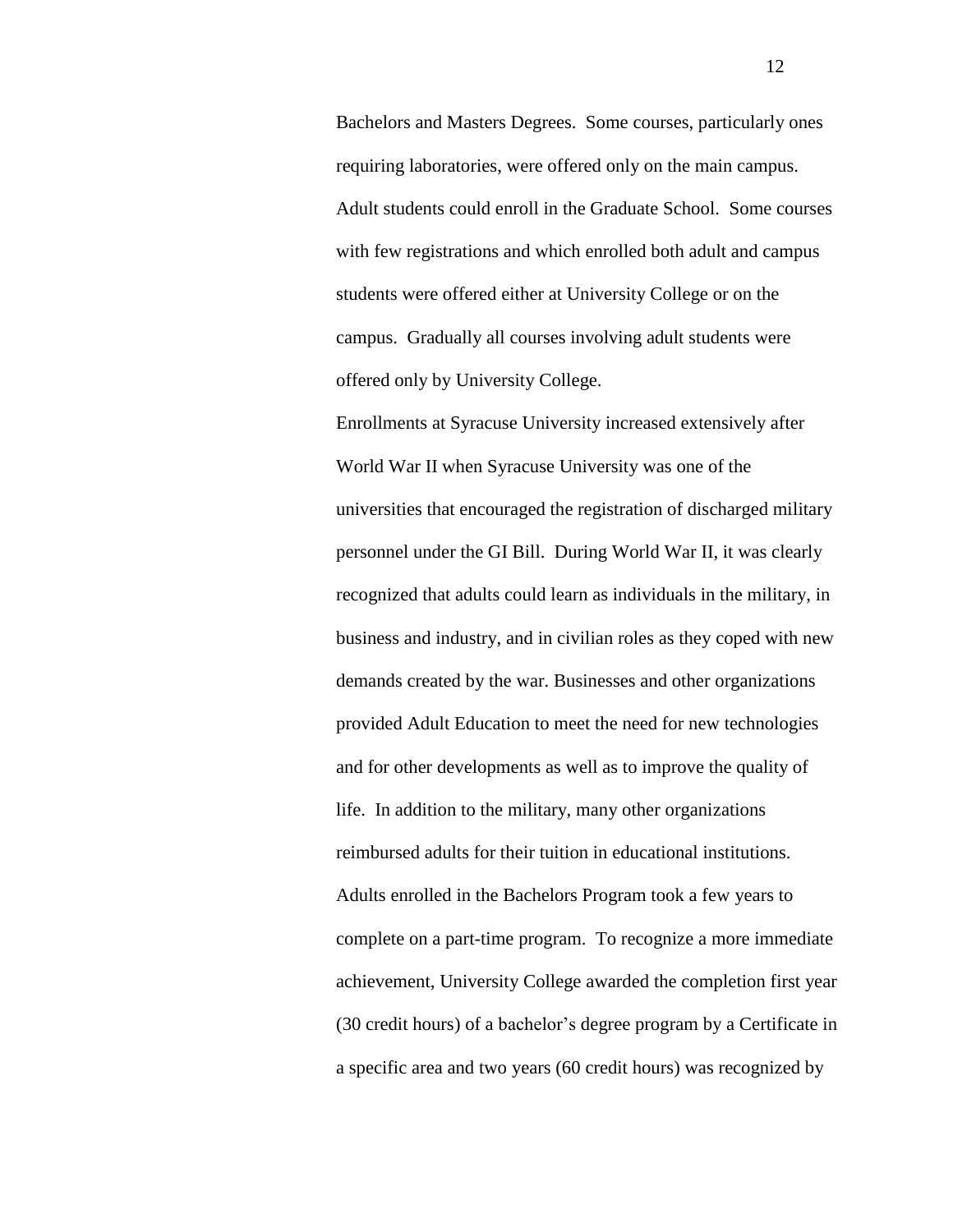an Advanced Certificate. Students achieving these goals were recognized at a University College graduation ceremony along with recipients of Bachelor and Masters Degrees received through University College. Such a separate ceremony by University College was later held by other schools and colleges of Syracuse University. All degrees were awarded at a graduation ceremony. When the number of private 2-year Junior Colleges and public Community Colleges expanded, the two years of study – Advanced Certificate – were recognized by an Associate Degree. University College then replaced the Advanced Certificate with an Associate Degree from Syracuse University.

Historically, adult students at University College received only "E" (Extension) credit for courses meaning that students had to enroll physically for the remaining courses for a degree on the main campus. University College consistently pressured the University to have the "E" (Extension) credit eliminated after the course value or number. About 1952 computers were coming on the market and Syracuse University was an early customer. The Registrar of the University decided that the designation "E" (Extension) credit was too difficult for computers to record on the adult students' records so by his decision the "E" was discarded. It was another move to eliminate the stigma of adult students being considered as second class part-time students. It was also an indication of the growing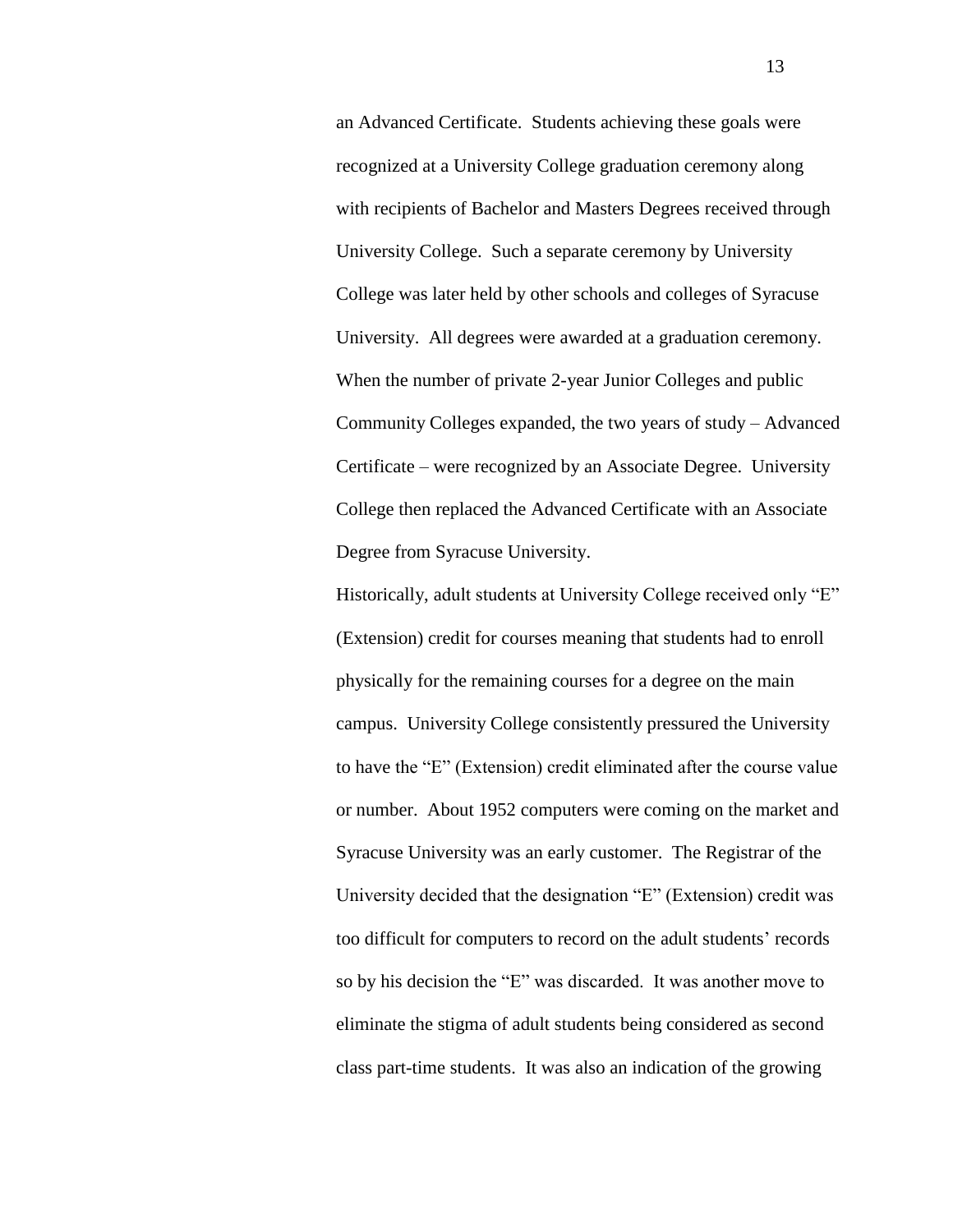support for University College by other University faculty and staff.

University College Staff

Stuart Schafner, BA, Program Administrator James Harrison, BA, Program Administrator Guthrie Birkhead, Ph.D., Program Administrator Jessica Boler, M.A., Program Administrator In its early years, University College was the Syracuse

Program and other programs did not have an identity. As University College expanded, other programs became identified and were budgeted separately.

b. Summer Program

University College offered credit courses in Syracuse during the summer primarily to assist teachers to complete their degree requirements for teaching. After World War II it enabled the veterans under the GI Bill to expedite the completion of their degree programs. The courses offered were usually the same ones offered in the Syracuse Program (see A-I-a). It was another indication of support for adult students from the military and other vocations as they pursued education as expeditiously as possible. The program was offered by University College independently of the Syracuse University Division of Summer Sessions which also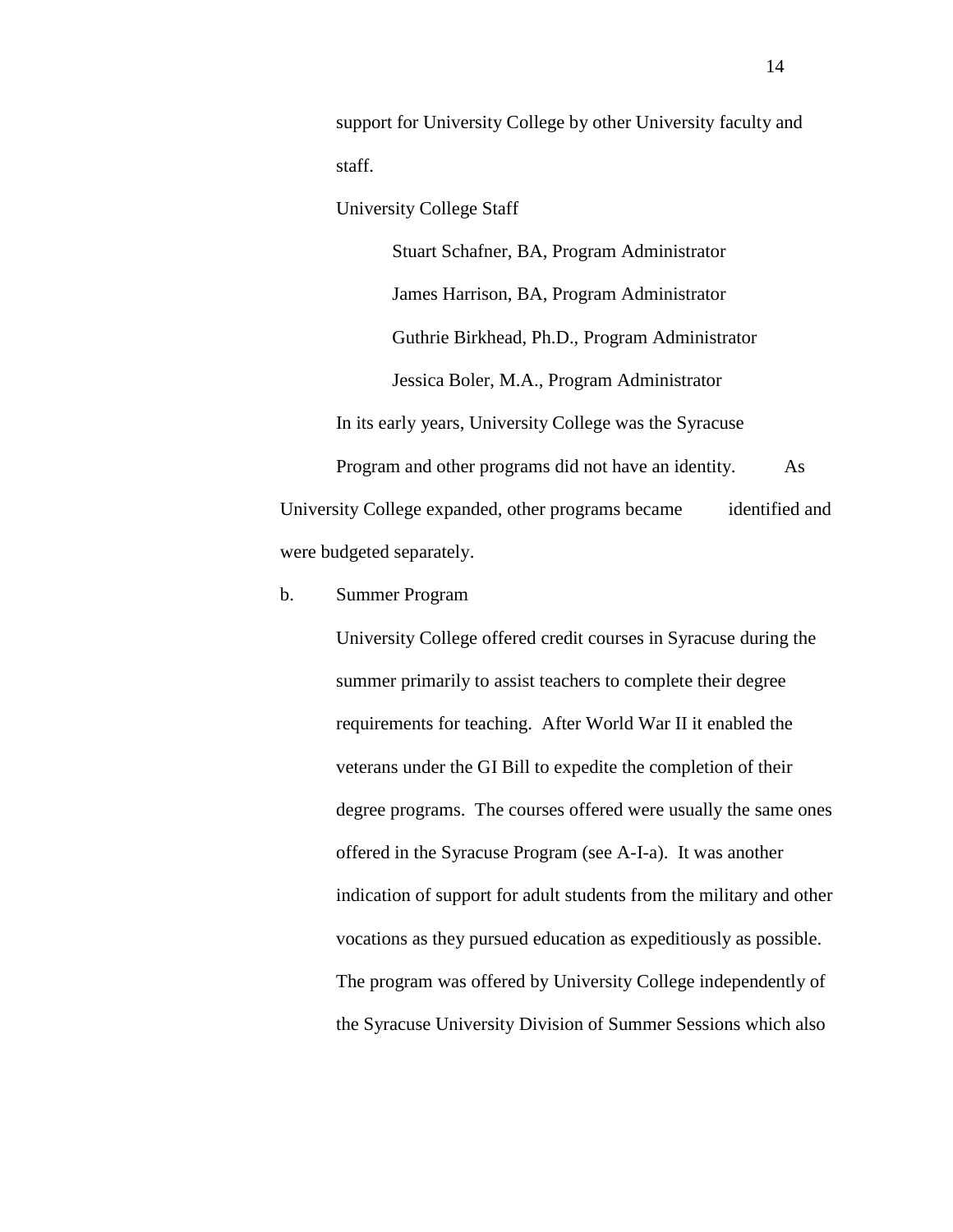offered courses originally and mainly for school teachers and other school personnel during the summer.

c. Special Degree Program for Adults

Beginning in the 1950's there was discussion among Educators of Adults about developing degree programs especially for adults. University College was proactive in proposing a plan to develop a degree program in Liberal Studies. In 1963 University College received \$47,000 from the Carnegie Corporation to develop a special baccalaureate degree in Liberal Studies (B.L.S.). A program was developed by a committee of department chairs from the College of Liberal Arts of Syracuse University and chaired by the Associate Dean of the College of Liberal Arts. The courses would have an accounting system different from the accepted credit hours known as Carnegie Units, abolish the 4-year residence requirement for a baccalaureate degree, develop different residence requirements and award a Baccalaureate in Liberal Studies degree from University College. It was approved by the Syracuse University Senate. University College soon developed similar programs in other disciplines. Along with the University Oklahoma which developed a similar program also funded by the Carnegie Corporation, this was one of the first programs that was soon followed by other universities as well as private and commercial enterprises developing similar programs. They were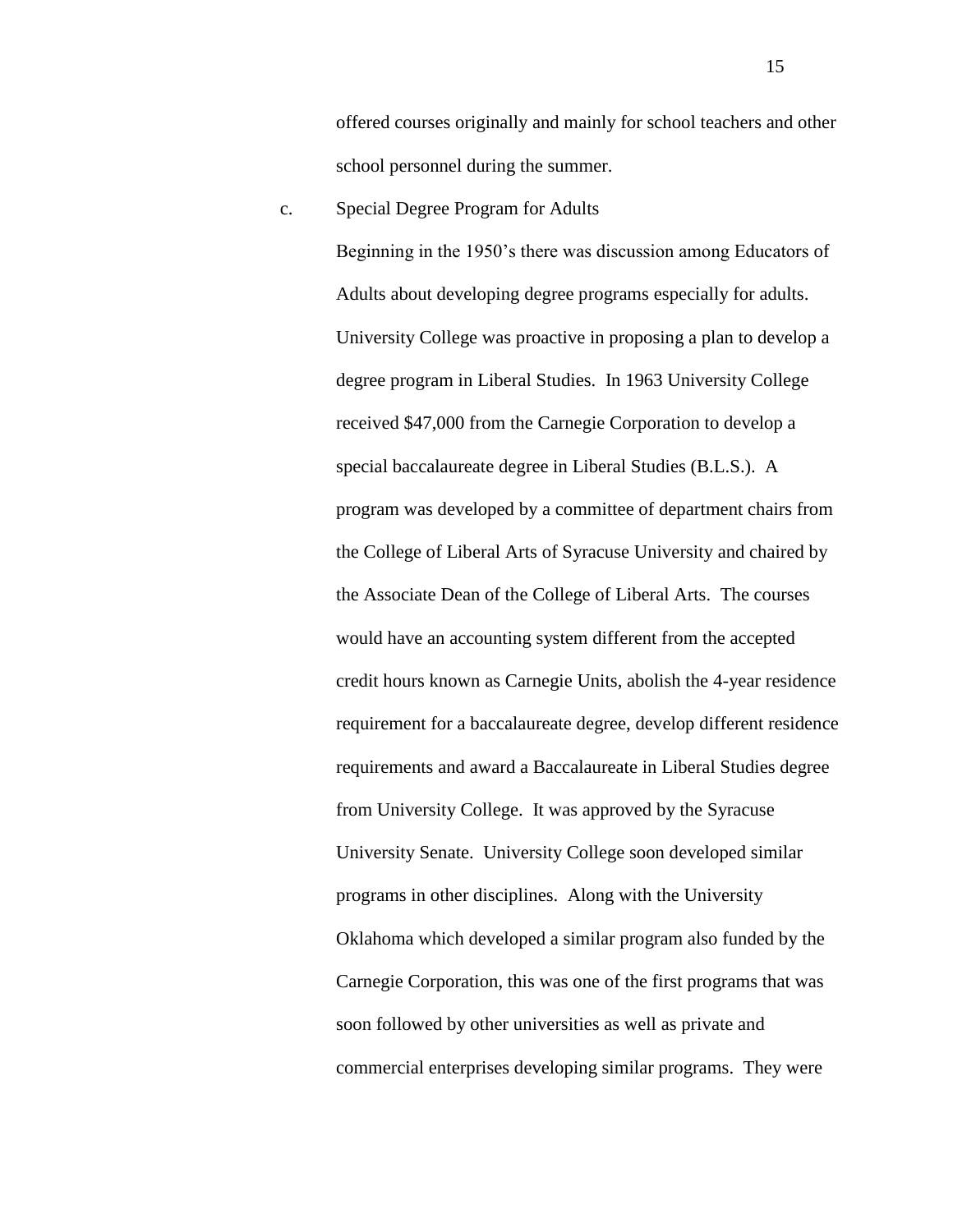known for example as Independent Degree Programs and as Distance Education. These courses were to become a model nationally and internationally for many special degree programs for adults.

University College Staff

Lee Porter, M.A.

Jessica Boler, MA, Program Administrator

## d. Social Work Program

University College developed a working relationship with the School of Social Work of the University of Buffalo whereby adult students in Syracuse could obtain Master's degrees in Social Work by taking some courses in Syracuse and some courses by commuting to Buffalo. Some adjunct faculty members were appointed by University College. Students completing the program received Master's in Social Work degrees from the University of Buffalo. Modest funds were received by a grant from the Gifford Foundation. The program developed and was accredited by the Council on Social Work Education -- at the time of the Syracuse University was reaccredited in 1958 by the Middle States Association of Colleges and Secondary Schools. The program then became the School of Social Work independent of University College which had been supporting it financially and otherwise during its development.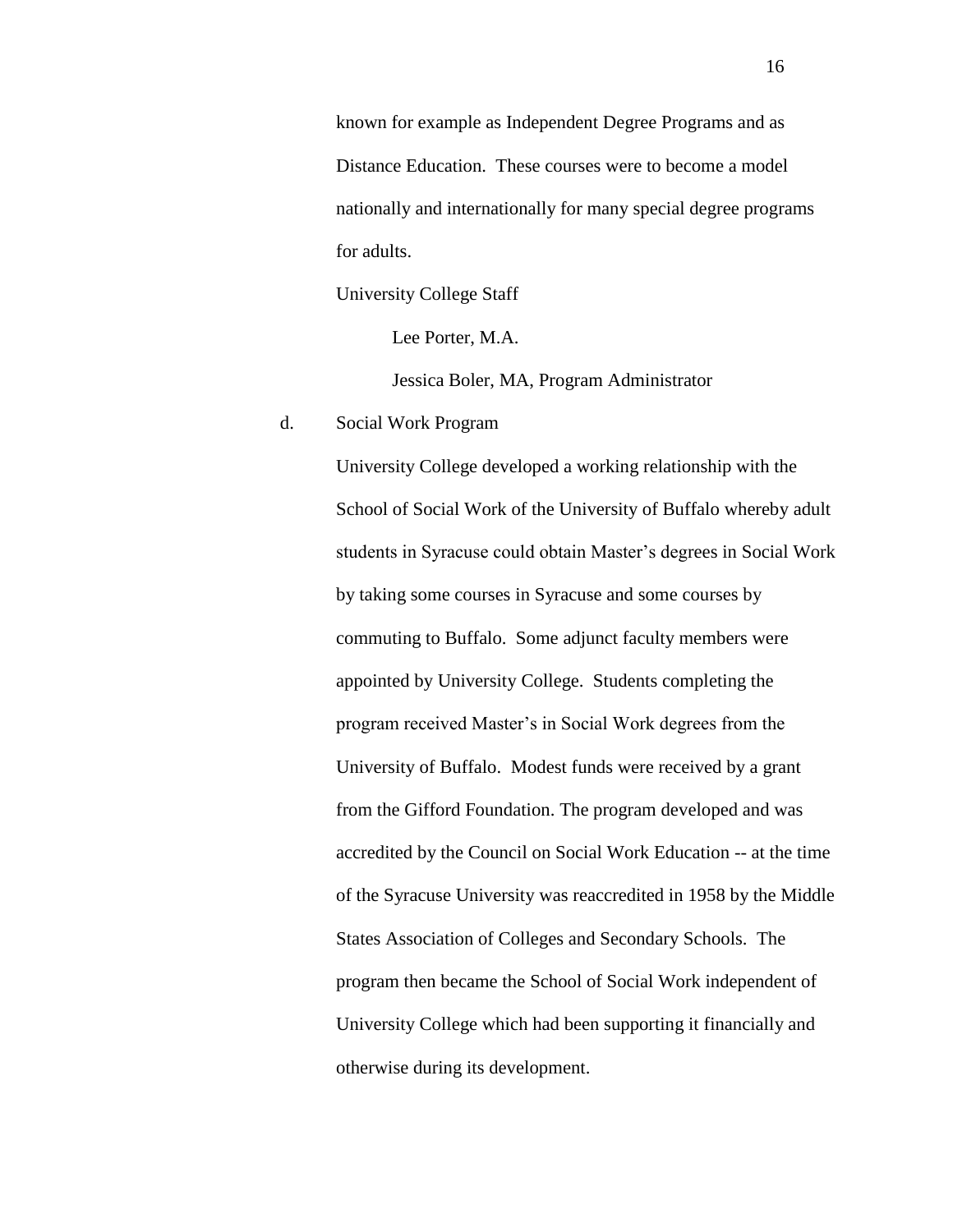The change in administrative arrangements was an indication of the flexibility within Syracuse University to adjust to changing situations.

University College Staff

Howard Gundy, MSW, Director of Social Work Kenneth Kindelsberg, MSW, Faculty Member

e. Television

Syracuse University became involved in television as an academic field of study in its early stages. The masters program in television was developed by faculty of Radio and Television in the School of Speech and Dramatic Arts at Syracuse University and offered by University College until it found a home in another college of Syracuse University. It was the first Masters Program in Television in the United States and as far as is known in the world. It was another example of University College being committed to collaboration with other academic colleges in the development of new programs at Syracuse University. As new programs developed, it was appropriate for them to become independent of an original sponsor or initiator.

University College Staff

Kenneth Bartlett, M.A., Professor

f. Special Interest (non-credit) Programs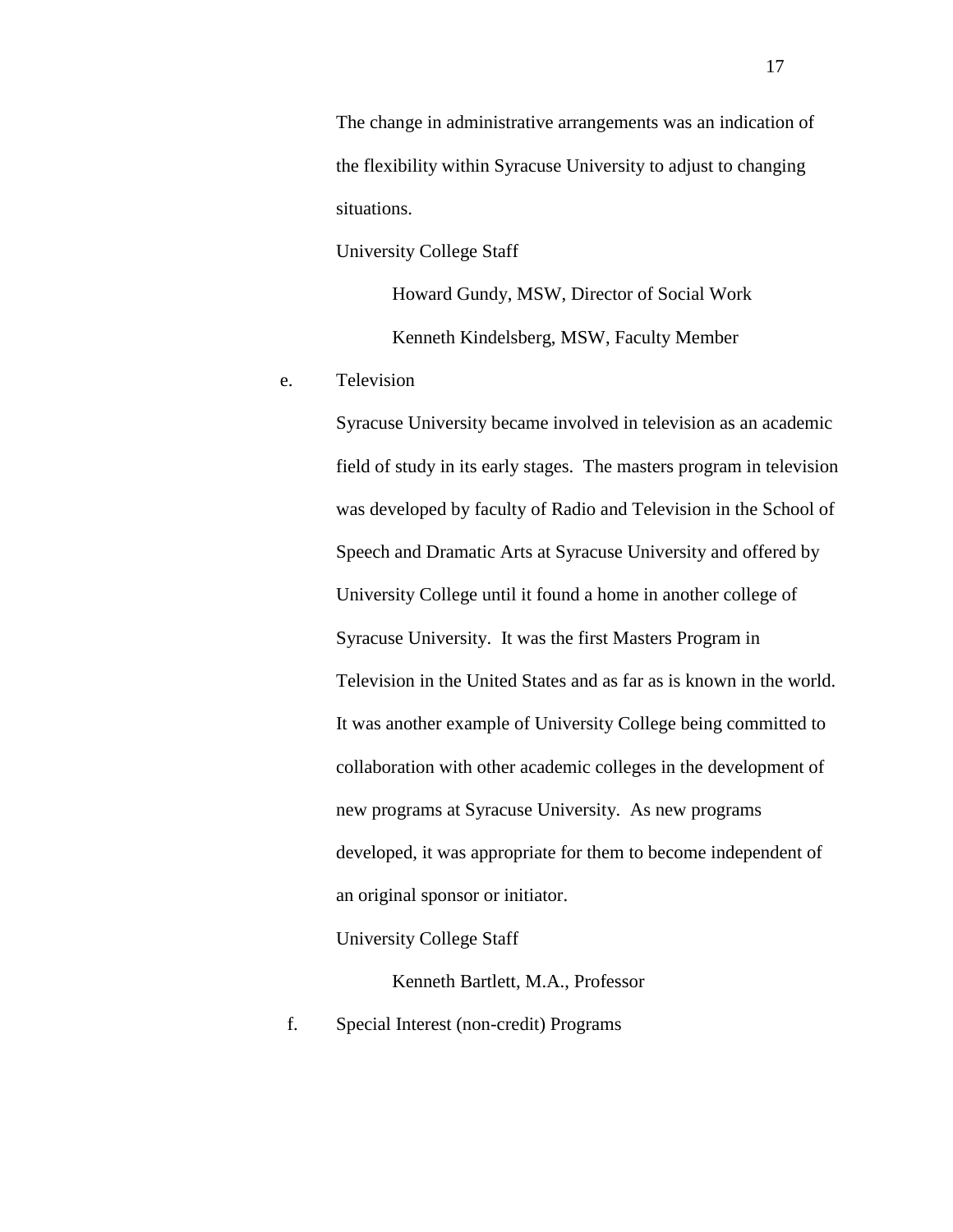University College recognized the interest or need of some adult students to study a topic for a short period of time. These were usually taught by a faculty member who had a special interest in the topic. These special interest programs were not of sufficient interest or were not long timewise enough to be included in degree programs. Some of these were repeated over a period of time. They did not carry university credit but, upon completion, letters or certificates were often presented to the adult students. They were usually funded by FAE or other sponsors.

University College offered special interest topics on radio and television by Syracuse University faculty members.

## 2. Discussion Leadership Program

The Fund for Adult Education (FAE) was created by the Ford Foundation to foster liberal education. It encouraged organizations to offer discussion groups, one of which was more popularly known as the Great Books Program. University College proposed that the leaders of discussion groups should receive training. As part of a \$200,000 grant from FAE in 1959, University College received funds to develop programs to train leaders for discussion groups – initially for the Great Books Program. Other programs for not-for-profit organizations in the community were also funded by FAE. Participants were charged modest fees. Some courses offered by the Discussion Leader Program were offered for credit in the School of Speech and Dramatic Arts. .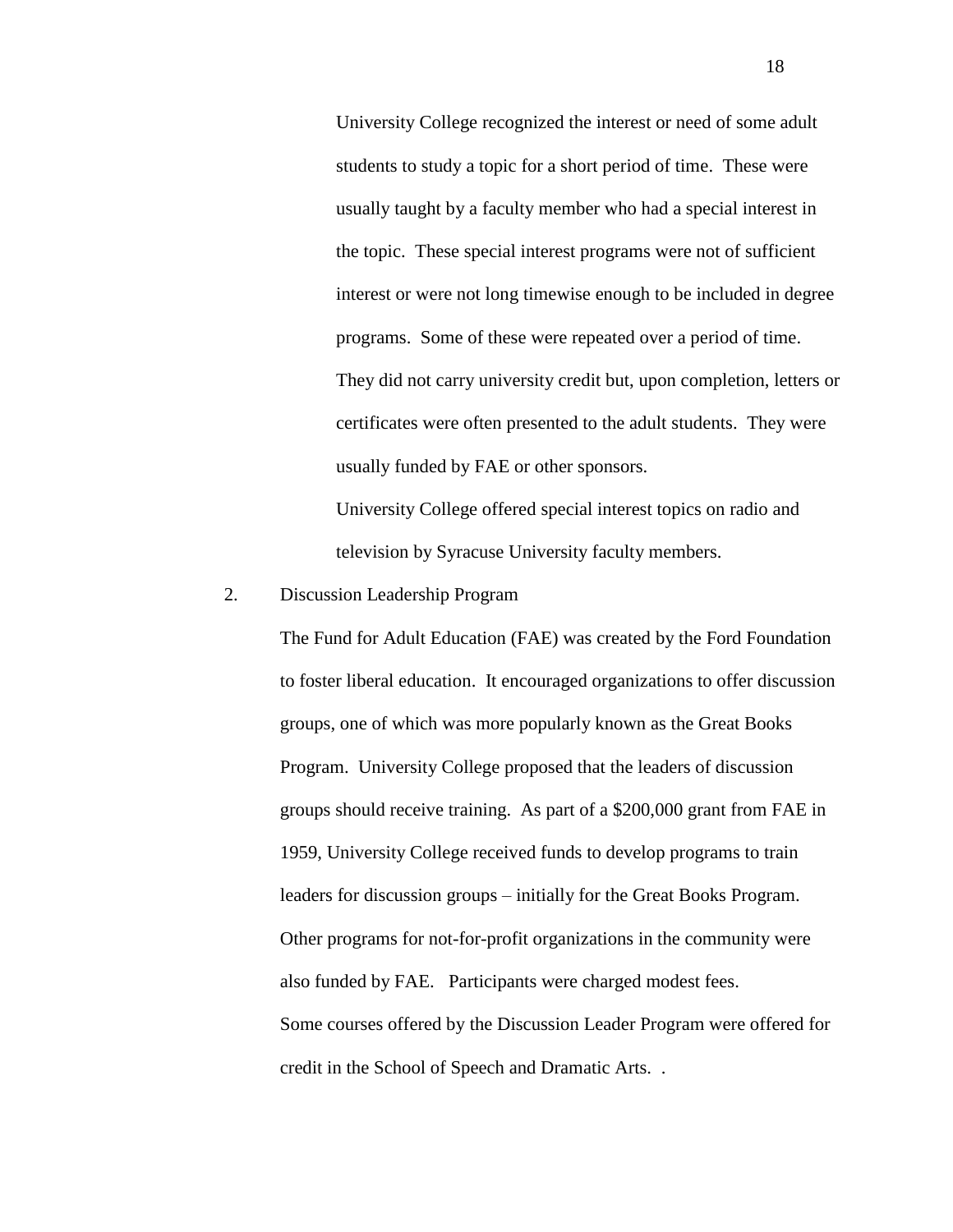University College Staff

Frank Funk, Ph.D., Director

3. Humanistic Studies Center

As part of a grant of \$200,000 in 1957 from the Fund for Adult Education (FAE) for programs in Liberal Studies, University College developed a number of courses for adults which were grouped under the title of Humanistic Studies Center (HSC). Some of these seminars were offered in Syracuse and some of them as weekend and week-long packages at the Adirondack Conference Centers. Adult students in some programs were charged modest fees.

University College Staff

Roy Ingham, Ph.D., Director

4. Women's Program

In 1963 in an era when a main issue in Women's Education was the admission of women to programs mostly designed for men, University College was proactive in proposing special programs for the education of adult women for professional careers. A project was to recruit women who were not in the labor market and admit them to prepare them as teachers. University College assisted them to get teaching appointments as soon as they were able to leave some of their home responsibilities. It was suggested that two of the graduates would jointly accept one position in a school -- each half time. The program was funded by a grant of \$46,000 by the Carnegie Corporation in 1963. The Women's Program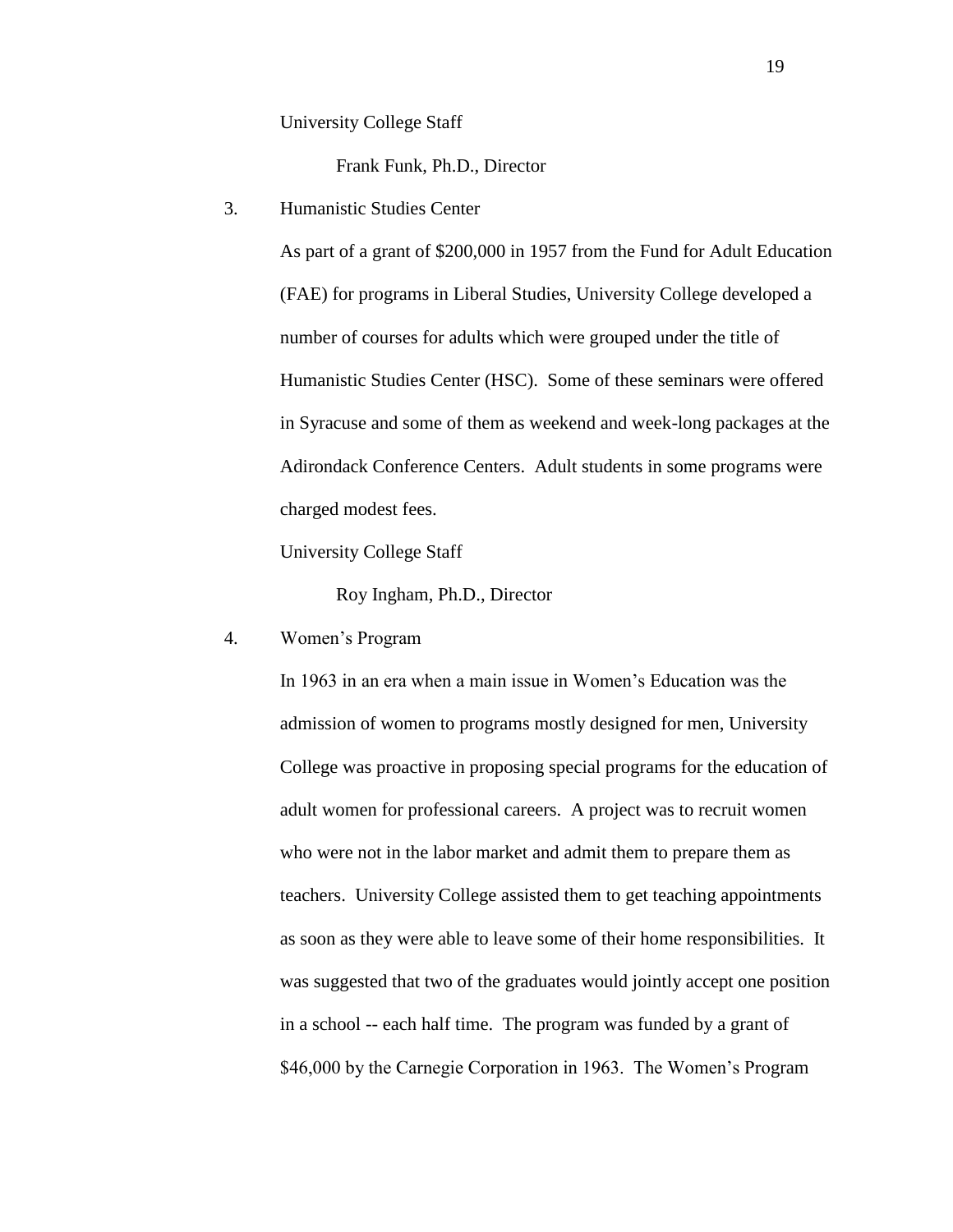was an expression of the commitment of University College to equality of the sexes in the professions. It is noted as another example of this commitment was the high percent of women on its Administrative staff of University College.

University College Staff

Robert Snow, Ed.D., Director of Women's Program Mary Iverson, B.A., Director of Women's Program

5. Thursday Morning Roundtable (TMR)

Thursday Morning Roundtable (TMR) began as the Thursday Morning Breakfast Roundtable and almost immediately discontinued breakfast. Community leaders were selected as participants and met at 8:15 Thursday mornings. A presentation of substance was made on a major issue/topic and was followed by a question and answer period. The meeting adjourned by 9:30 am.

University College had a policy of charging a fee for every program and having the same tuition rate as other colleges. It was not in a position to subsidize other organizations or individuals. When the breakfast was eliminated the charge for the breakfast and the entire fee for TMR was dropped. In this way due mainly to lack of attention, an exception was made to policy of assessing a fee for each program.

TMR was one of the first Adult Education programs that enrolled top community leaders on a regularly scheduled basis.

University College Staff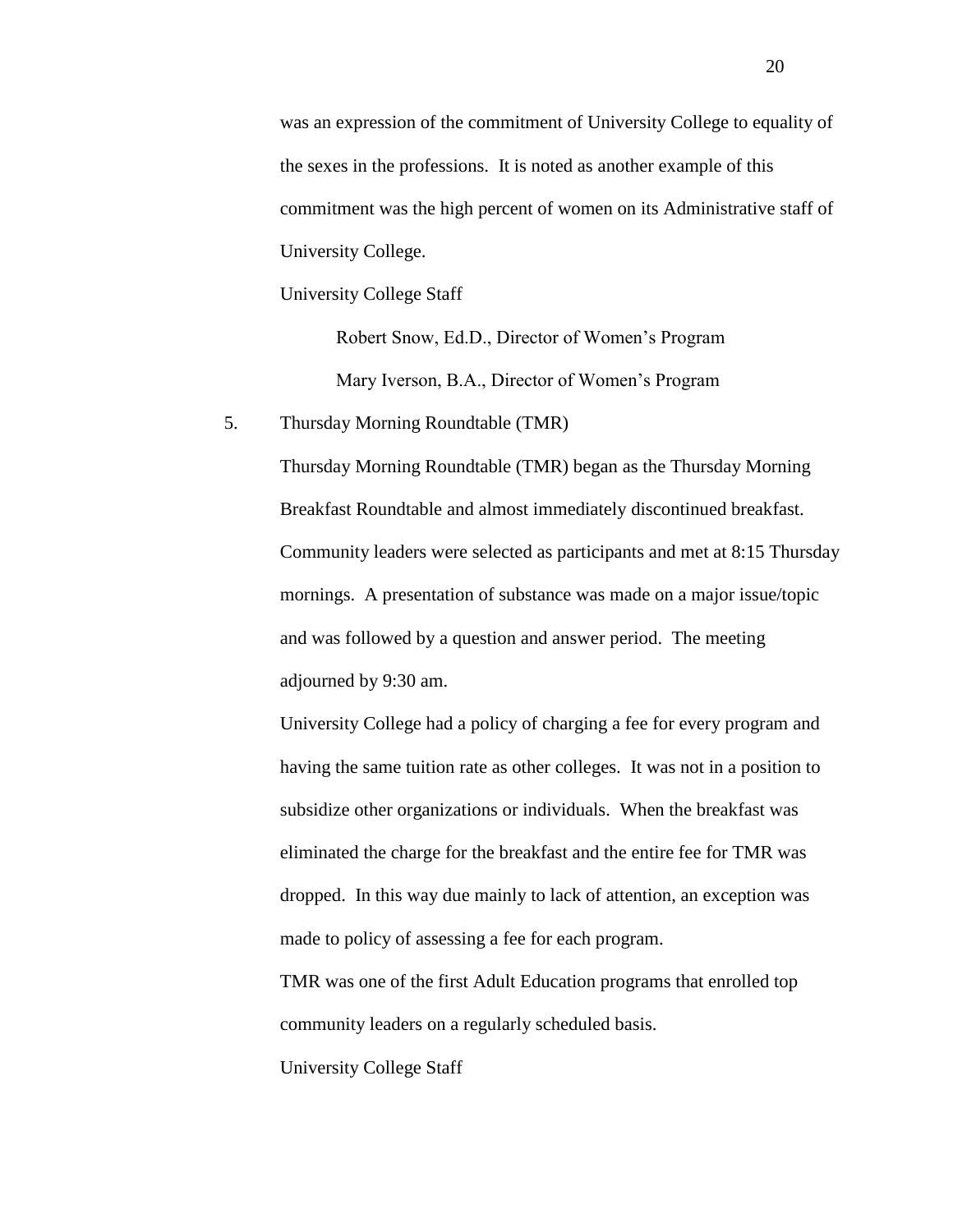Levi Smith, M.A., Chair

6. Higher Education Opportunity Act (HEOP) Programs

HEOP was a program designated for public school underprivileged children to assist them to mainstream into regular school classes. University College contracted for these Federal Government programs because no other unit of the University was readily available. It was also appropriate because I was Vice President of the National University Extension Association (NUEA) which had an initial one year contract with the Federal Government to administer the program for university and colleges at the national level. University College enabled Syracuse University to contract for this new significant program for children.

University College Staff

Lawrence Martel, M.A., Director

## B. Community Centers

1. Centers

In 1918, the School of Education of Syracuse University began offering courses and programs primarily in Education for adults in downtown Syracuse. It soon, however, began offering courses and programs outside Syracuse at Extension Centers in New York State. It enabled adults living in counties to enroll in college courses. Normally there was more than one course offered at a Center. The faculty commuted for individual trips to a Center. The Syracuse University Library was available for students if they wished to commute to Syracuse. In the 1950's the name of Extension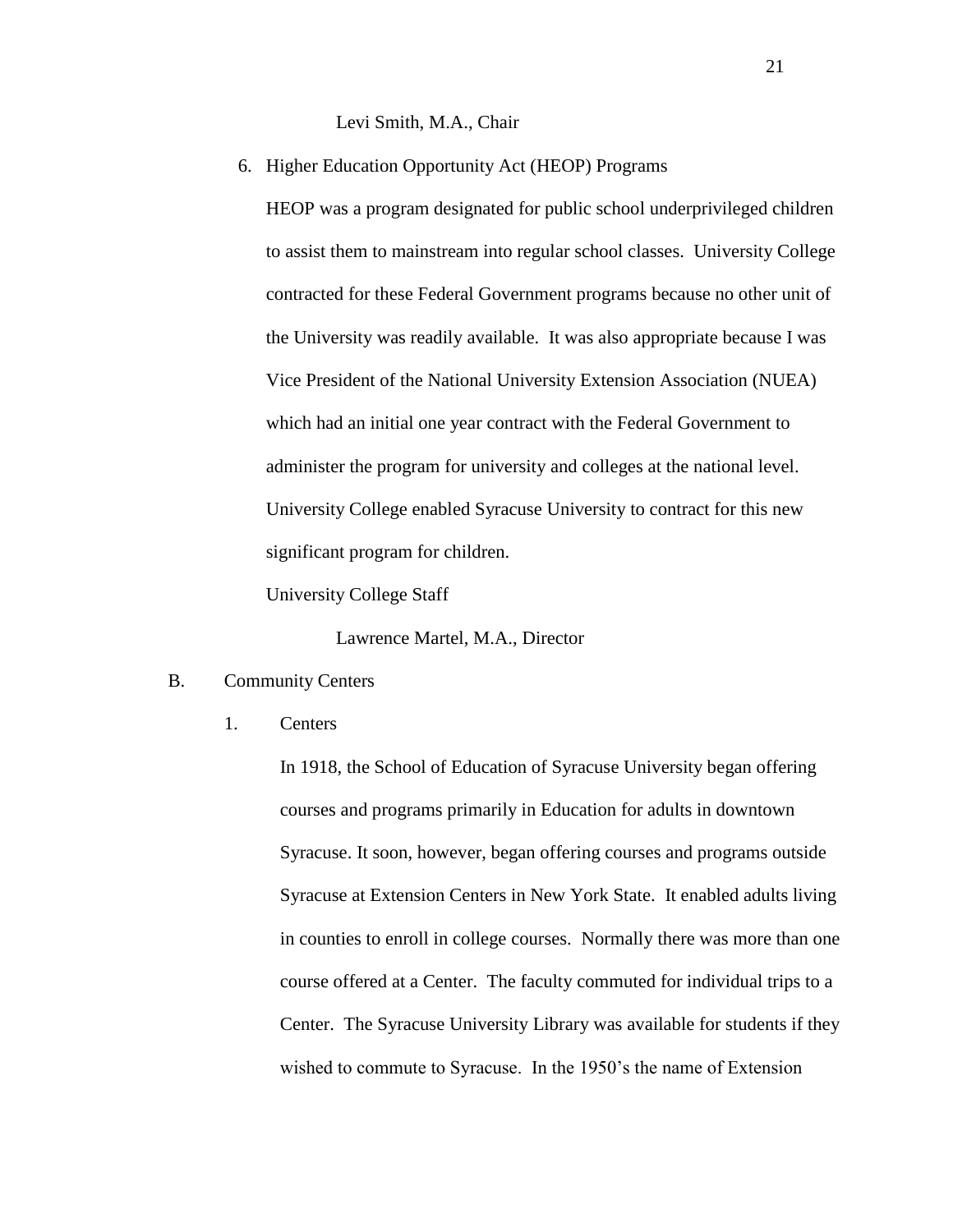Centers was changed by University College to Community Centers, for example, at Gloversville to give Centers more identification with the community in which the Adult students lived. With the increase in ownership of cars and the development of more roads such as Route 81 and the New York State Thruway, the adult students were able to commute more easily to Syracuse. It enabled them to have access to a wider range of courses at University College, to the University Library and to the bookstore. Gradually the Community Centers were phased out. The number of centers expanded.

A center was jokingly but also somewhat accurately referred to as the terminus of a trip.

University College Staff

Robert Easter, Ph.D., Program Administrator

# 2. Utica College of Syracuse University

After Work War II the Extension Center of Syracuse University in Utica was expanded and developed into Utica College of Syracuse University. It became a four year college and gradually operated in most respects as an independent college although students received their undergraduate degrees from Syracuse University. In the early years, the students were awarded their degrees at all-University graduation ceremonies in Syracuse but later in Utica. Utica College was authorized to offer undergraduate courses but graduate courses continued to be offered by University College at Utica College.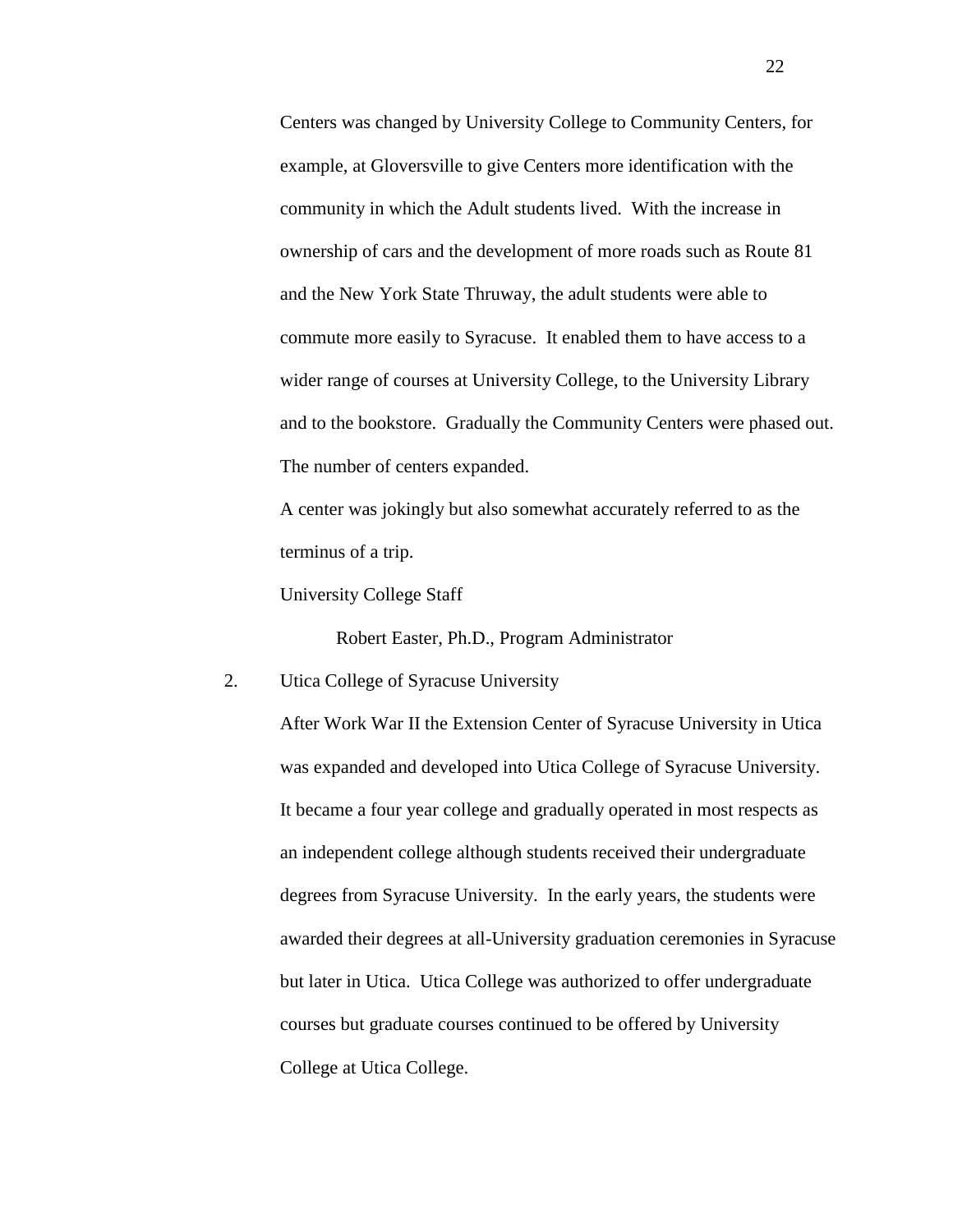Ralph Streble, Ph.D., Dean of Utica College

3. Triple Cities College

After World War II, the Extension Center of University College at Endicott developed into the Triple Cities College (Endicott, Binghamton and Johnson City) of Syracuse University. It developed similarly to Utica College of Syracuse University. The local residents' wished to have an independent college and, accordingly, Triple Cities College separated from Syracuse University and became a private college named Harpur College. It later became known as the State University of New York at Binghamton. After the separation of the Library of the Triple Cities College, it was transferred to the Chautauqua Institution where University College had established an Institutional Branch in 1952.

#### 4. Auburn Community College

For years there was an Extension Center in Auburn which was only 25 miles west of Syracuse. Cayuga Community College was founded in Auburn in 1954 and it assumed the function of University College which was to provide courses for adult students wishing to obtain an Associate Degree (A.A.S.). University College ceased to offer these courses in Auburn. University College increased its promotion in Auburn of courses being offered in Syracuse of courses leading to bachelors and masters degrees.

It was noted that the programs described in B1, B2. B3 and B4 above were consistent with the mission of University College in providing education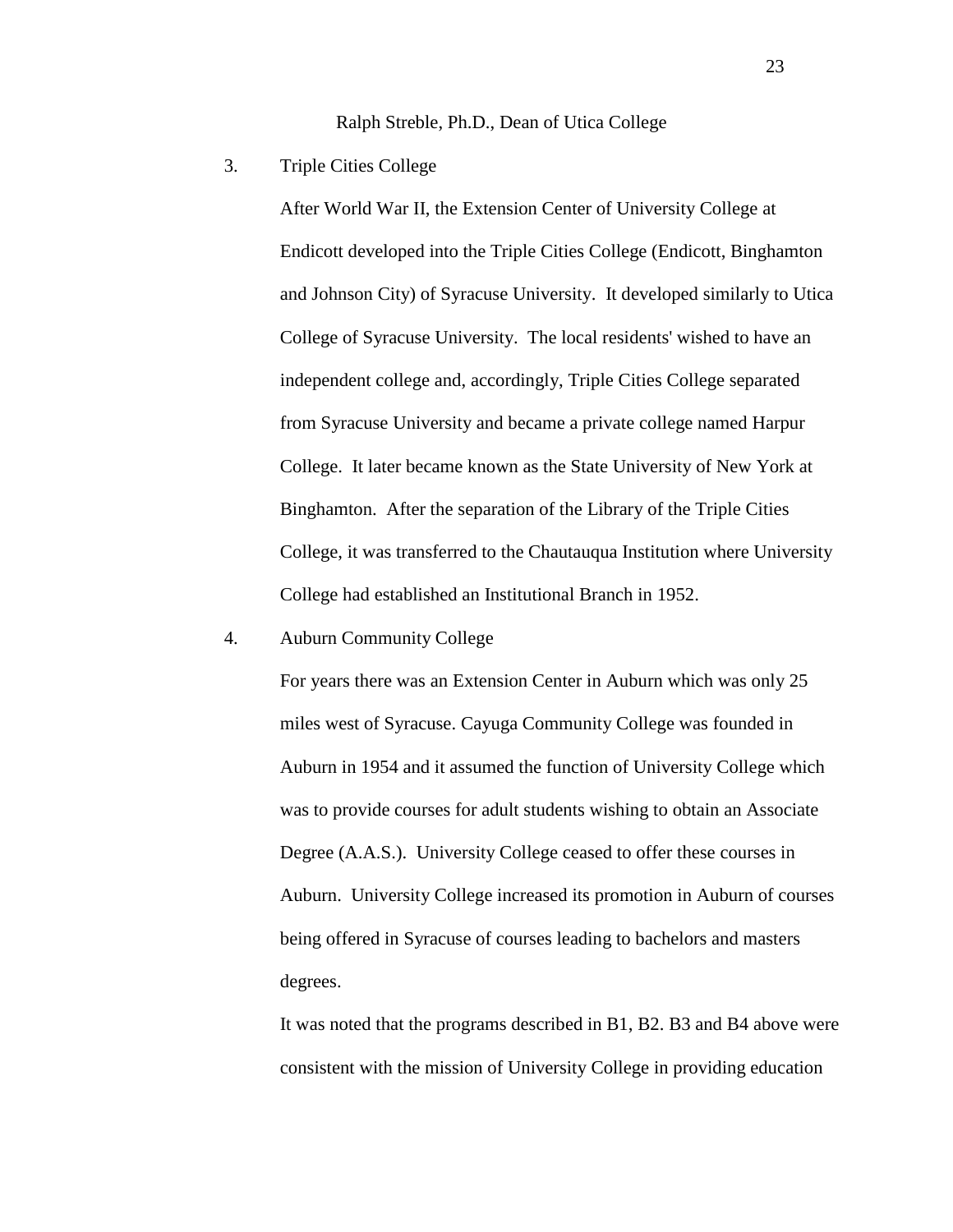for adults. The changes in sponsorship of programs and in the administrative arrangements were consistent with University College Policy and Procedures which was to make changes that facilitated learning by adult students.

## C. Syracuse Conferences

In the 1950's, alumni of Syracuse University expressed an interest in using Syracuse University dormitories during the summer and other times when students were not on campus for educational programs. The sponsors and participants were motivated by: the association with their university; availability of faculty for instruction and inexpensive accommodations. Recognizing these requests, University College developed programs for individuals, organizations and other groups for which it had faculty and other resources to meet the educational needs of students. University College developed Conferences and other programs for which it provided Syracuse University faculty members for instruction, accommodations and for food service by Syracuse University Food Service and other instructional resources.. To maintain its tax-exempt status, all programs had some Syracuse University faculty participation and were under the auspices of University College. Sponsors of conferences included alumni, government, not-for-profit organizations, corporations, professional organizations, schools and colleges of Syracuse University, educational organizations and other bodies. Some of these conferences extended over a week or two. Some of them returned for set periods for several years. University College had contracts with U. S. government agencies as the sponsors for some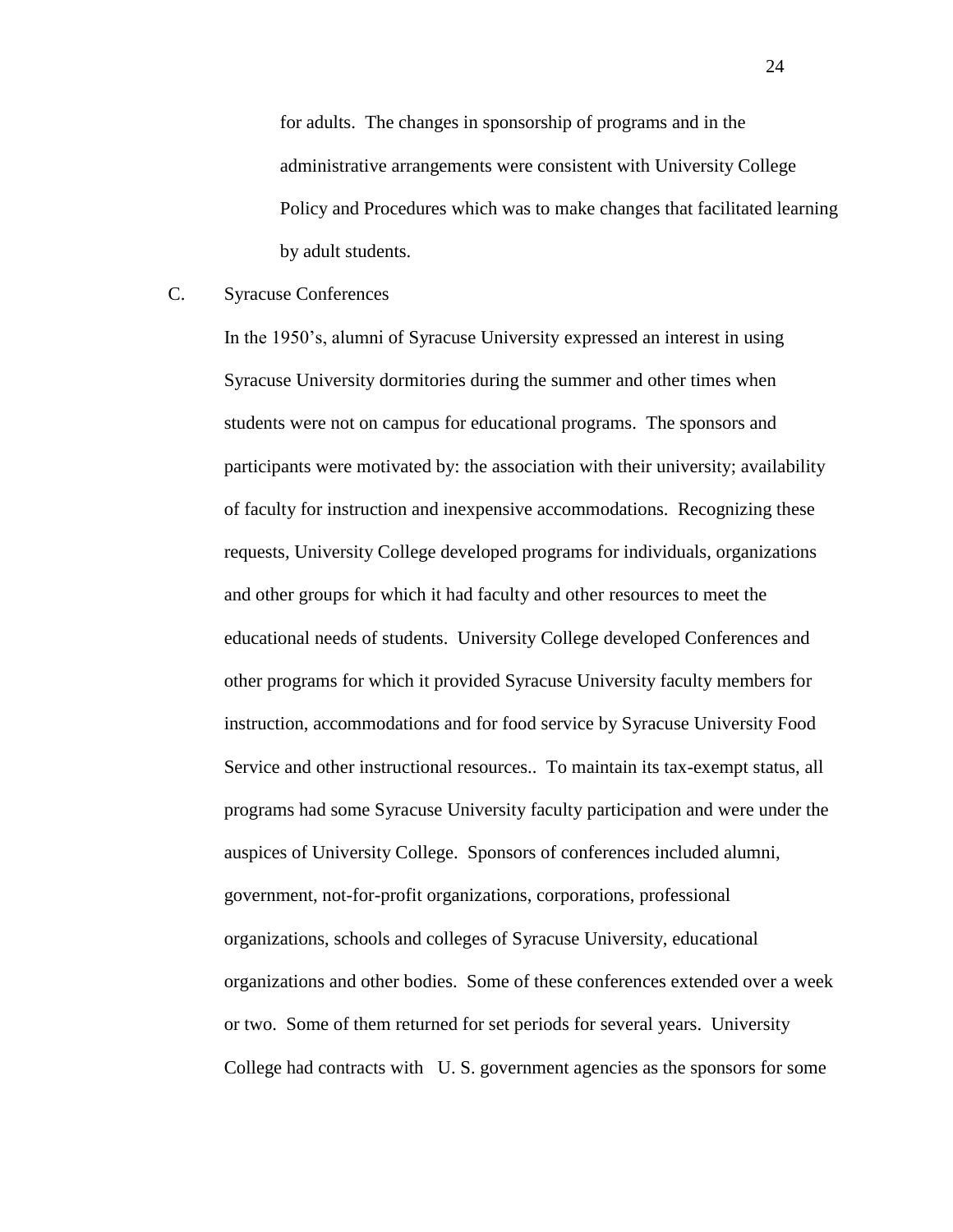programs. The Sales Executives International was a two-week conference sponsored, for example, by a national organization. Some conferences were arranged by University College and participants paid on an individual basis. In order to have sufficient accommodations, University College utilized its residence halls and supplemented them with space in local hotels. It also acquired the Vincent Apartments complex to which the University added a building with a large classroom and other meeting rooms as well as space for Food Services. The expenses for these conferences, including program costs, food service, accommodations and other items as well as an overhead were paid by the individual participants or sponsors. The Conference programs and Vincent Apartments complex was named the Finla Goff Crawford Conference Center. Crawford had been a former distinguished Vice Chancellor of Syracuse University and a strong supporter of University College. University College Staff

Eleanor Ludwig, MA, Director, Syracuse Conferences

D. Development of County Agencies and Infrastructures In the 1950's University College began writing proposals for contracts with the Federal Government and to some extent New York State Government to conduct educational programs for adults. Proposals were written in many areas working with many Schools and Colleges in the University. The programs were often for only a few weeks but some were renewable. They were programs designed for many areas. University College chose mostly the areas for the infrastructure of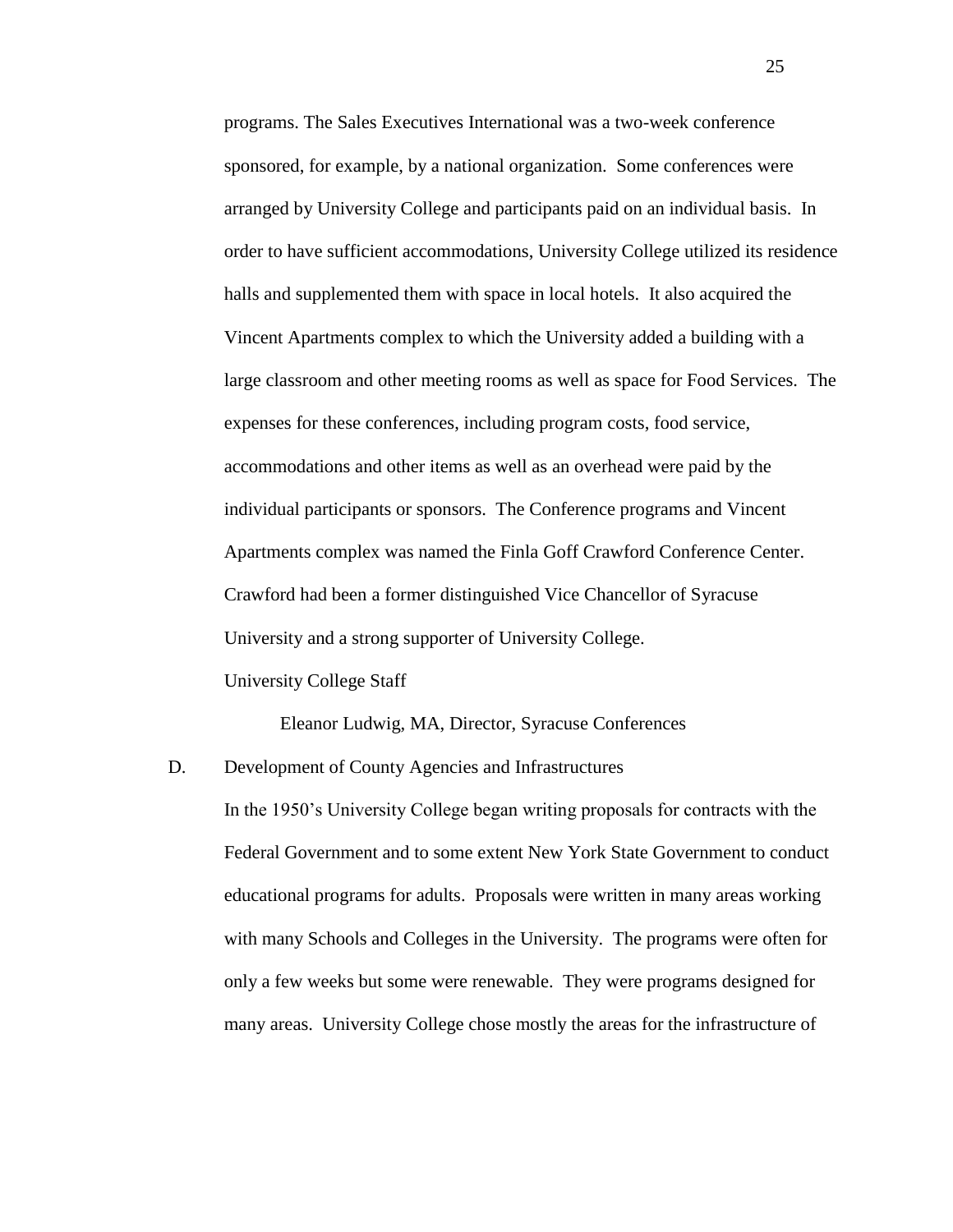county agencies. They included municipal clerks, police academies, instructional programs and county service programs.

The faculty of the other Schools and Colleges provided program development and instruction for the academic programs. Some adjunct faculty were engaged for instruction in specialized areas and for enrichment.

The expenses for all aspects of the programs were paid for by the Federal and State Governments or in some cases by other sponsors. To cover the overhead the Federal Government had negotiated with each college or university a fixed amount. Other arrangements were made with other sponsors. Syracuse University acquired the Vincent Apartments as residences for Adult Students. A building was added for classroom and food service. As previously stated, the complex was named the Crawford Continuing Education Center.

University College Staff

Levi Smith, M.A., Director

#### E. Adirondack Conference Centers

1. Introduction

Three Centers in the Adirondacks were donated to Syracuse University and administered by University College as conference centers for adult students. They were a meeting place for faculty and staff as well as other groups from Syracuse University. They were used by individuals and organizations for which Syracuse University planned and conducted the educational programs. Faculty from Syracuse University directed reading courses for children during some of the summer. Participants were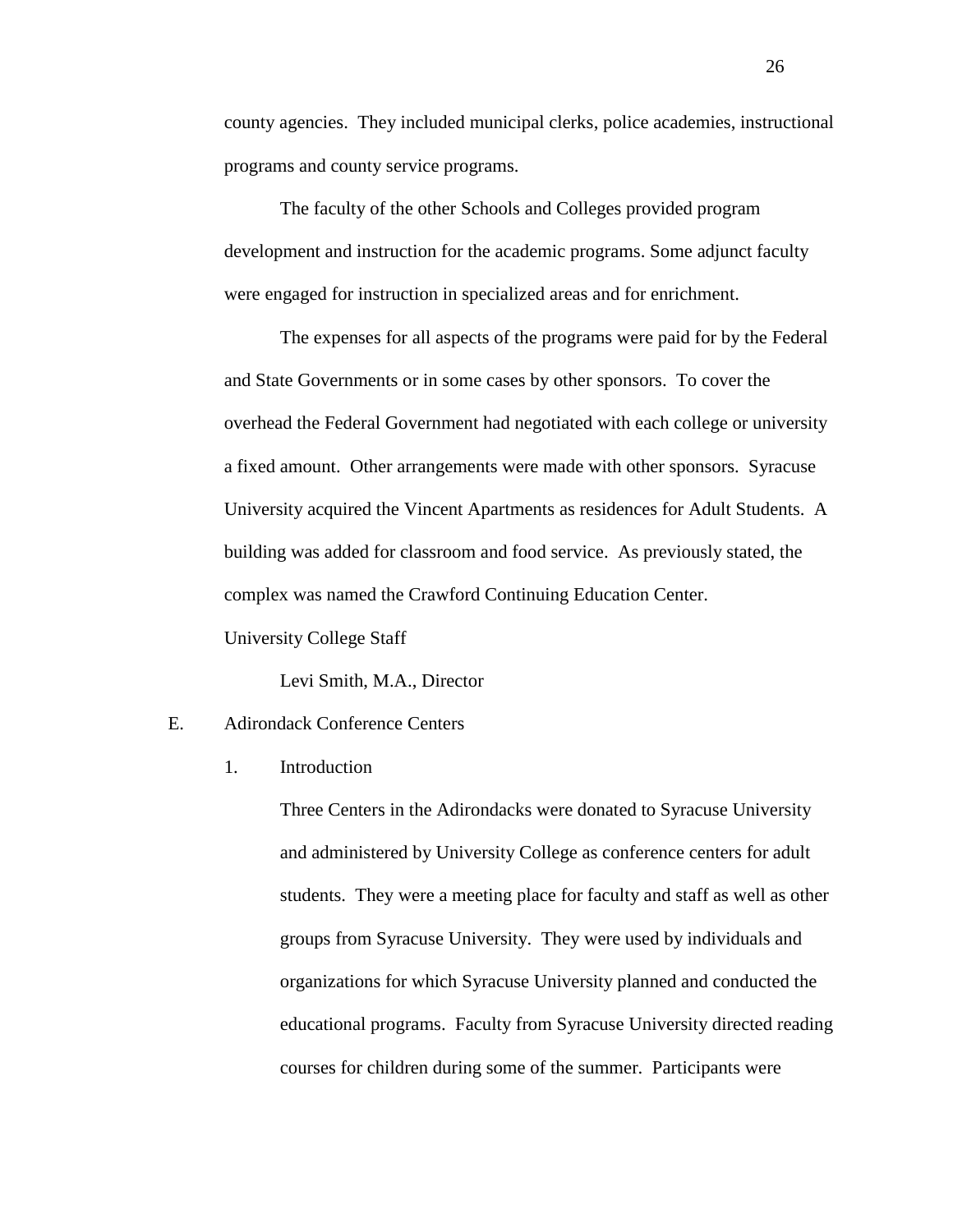charged for program development, faculty, instructional expenses, accommodations and food service. Food service was provided by Food Service of Syracuse University. Modifications in the buildings and grounds were made to make them appropriate for adult students. Each of the Centers was well-equipped with technology and otherwise made attractive for conferences and other educational activities.

There were excellent recreational facilities at the Centers that included water sports, fishing, walking, tennis and bowling.

Each of the Conference Centers became self-supporting. They were used entirely for education purposes and accordingly were tax exempt. In the beginning, the Centers were supported by University College but eventually each Center became self-supporting. The educational programs at each Center enabled each one to become tax-exempt.

The Adirondack Conference Centers were an attractive optional venue for learning by adult students.

University College considered that adult students learn better when they have a choice of different learning opportunities. University College was pro-active in developing many types of learning opportunities for adult students.

University College Staff

Alan Knox, Ph.D., Director Lucius Kempton, B.A., Assistant Director Robert Snow, Ph.D., Director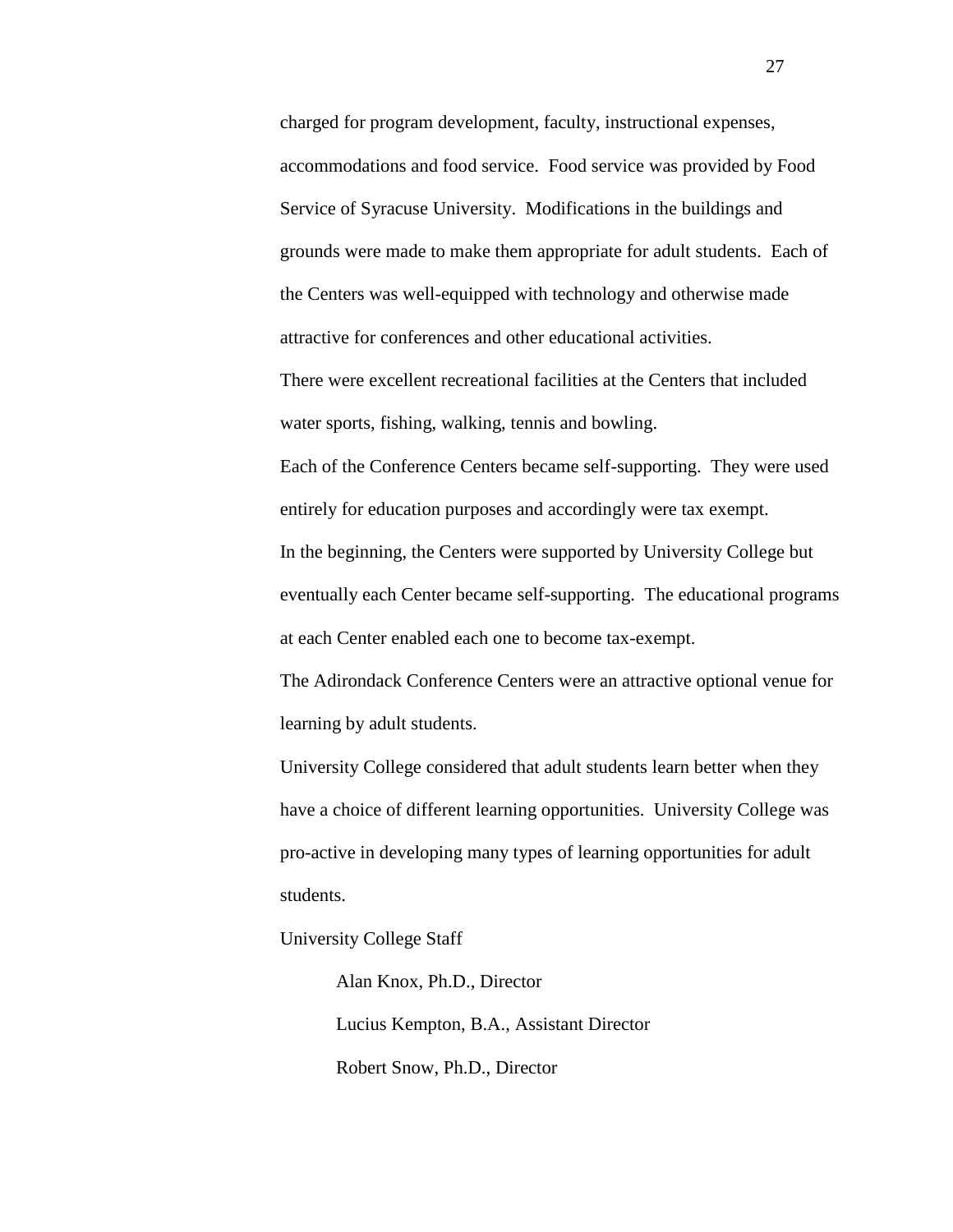Leonard Braum, Director, Reading Program

2. Pinebrook

Pinebrook was a summer camp located on Upper Saranac Lake and was a gift to Syracuse University by Carl M. Loeb in 1947. There were several buildings with lounges and meeting areas that were used as residences. It had a boat house with a large area for meetings on the upper deck. There were recreational facilities including boats and tennis courts. The buildings were heated but not sufficiently for winter use. Many conferences of community and business groups were held at Pinebrook. Some art programs for children were held each summer. In the 1950"s a high school reading program was offered by Syracuse University faculty members and graduate interns.

University College Staff

Walter Darling, Caretaker

Hazel Darling, Housekeeper

## 3. Sagamore

Sagamore was built by Alfred Vanderbilt and is known as one of the Great Camps of the Adirondacks. It was given to Syracuse University by the Emerson Family (wife of Alfred Vanderbilt) in 1952. The buildings and other resources are situated on a lake which was part of the 5,000 acre property. The buildings were used for residences, classrooms and social areas. Some are named after members of the Vanderbilt family, e.g.,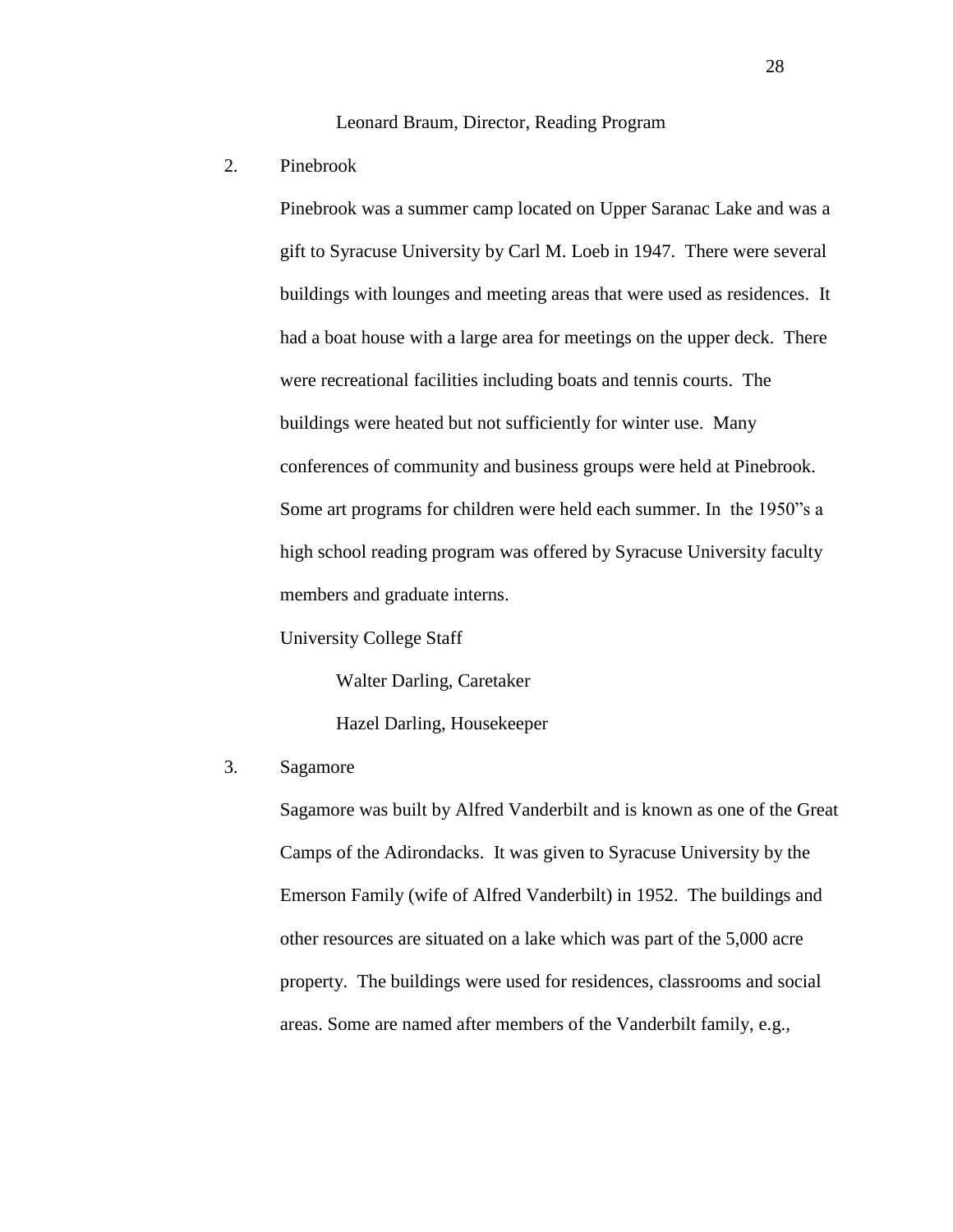Alfred, Gloria and George. The buildings were heated but not sufficient for winter use.

Bruce Darling, Caretaker

Mary Darling, Housekeeper

4. Minnowbrook

Minnowbrook was built by the Hollingshead Corporation as a company retreat and was classified as one of the Adirondack Great Camps. It was donated/sold to Syracuse University in 1952. It is located on Blue Mountain Lake. The main lodge has substantial space and accommodation for residents but a second building was constructed for additional sleeping rooms. The hangar for the company seaplane was converted to a meeting space for participants and was also used as a recreational facility. A putting green was replaced by a tennis court and included in the recreational facilities. The buildings were heated which made it a comfortable place for conferences and meetings year round. The facilities were particularly attractive to business and community leaders.

Patrick Collins, B.A., Caretaker

- F. International Programs
	- 1. Summer Programs

World War II created a great interest in international affairs and maintaining peace. Prior to World War II Syracuse University with its founding by the Methodist Church had developed a program, Syracuse in China, as a missionary effort. After World War II University College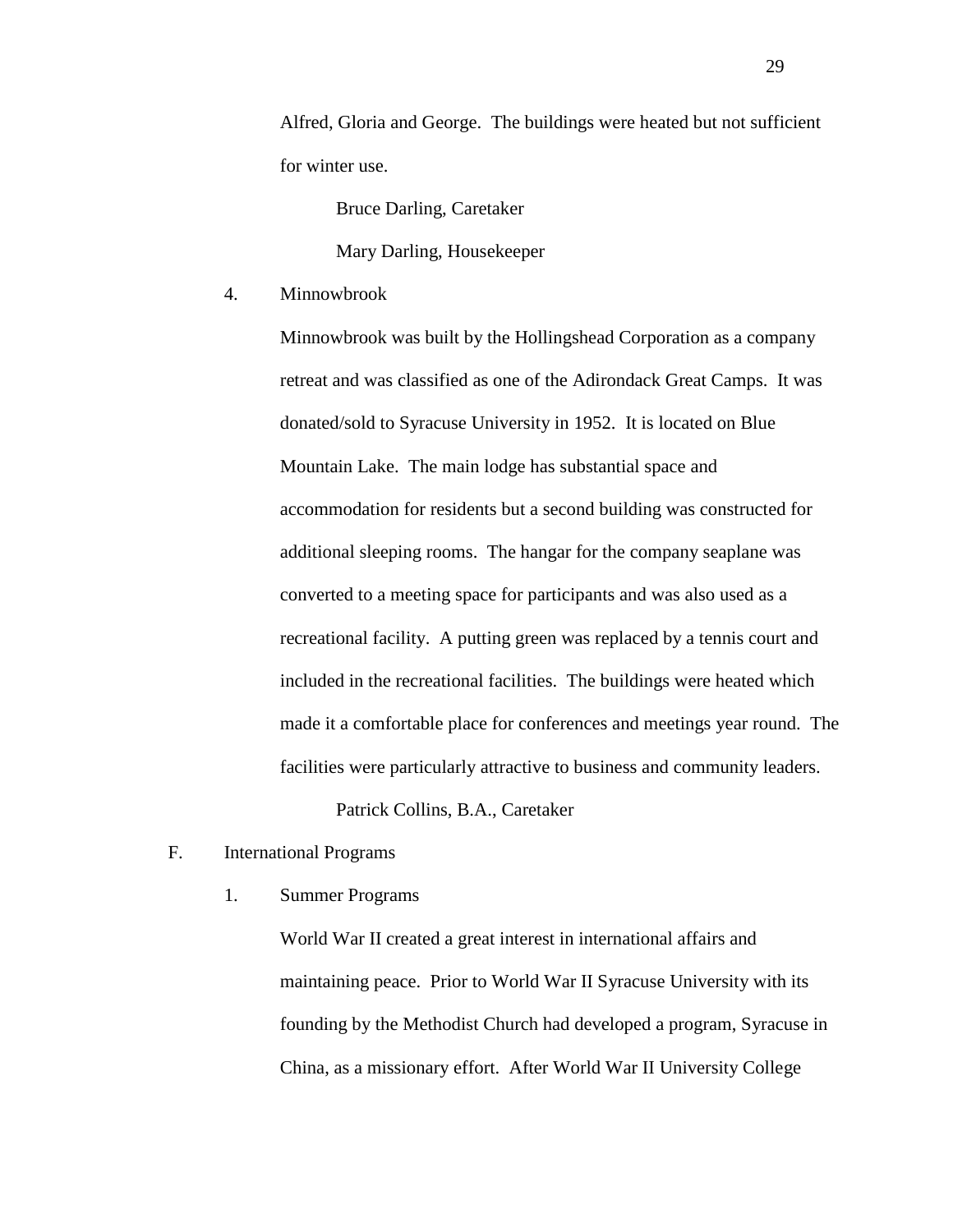offered a Program in Arts and Crafts for a group of adult students to spend two weeks studying art in Tasco, Mexico. In the 1950's University College continued the initiative and developed programs with travel agencies involving faculty members from Syracuse University. The programs were usually one or two weeks in length. The faculty members taught credit courses for which they were paid on the same schedule as faculty in the summer session of University College and, in addition, received travel and other living expenses. The agencies charged all expenses as part of a package that included payment of tuition at the Syracuse University rate. Some students from other universities and colleges were admitted to the program. The tour packages were conducted in several countries including England, France, Germany and Japan. University College Staff

Harold Vaughn, Director

2. Foreign Studies Program (FSP)/Division of International Programs Abroad (DIPA)

In 1958, the Maxwell School of Citizenship and Public Affairs proposed a program to University College for a semester for full-time undergraduate students from Syracuse University to study abroad. A university-wide program for students developed by University College was approved by Vice Chancellor Crawford. Students enrolled in Syracuse University courses which were taught in English. Students enrolled in a full semester of study that enabled them to continue their study without interruption in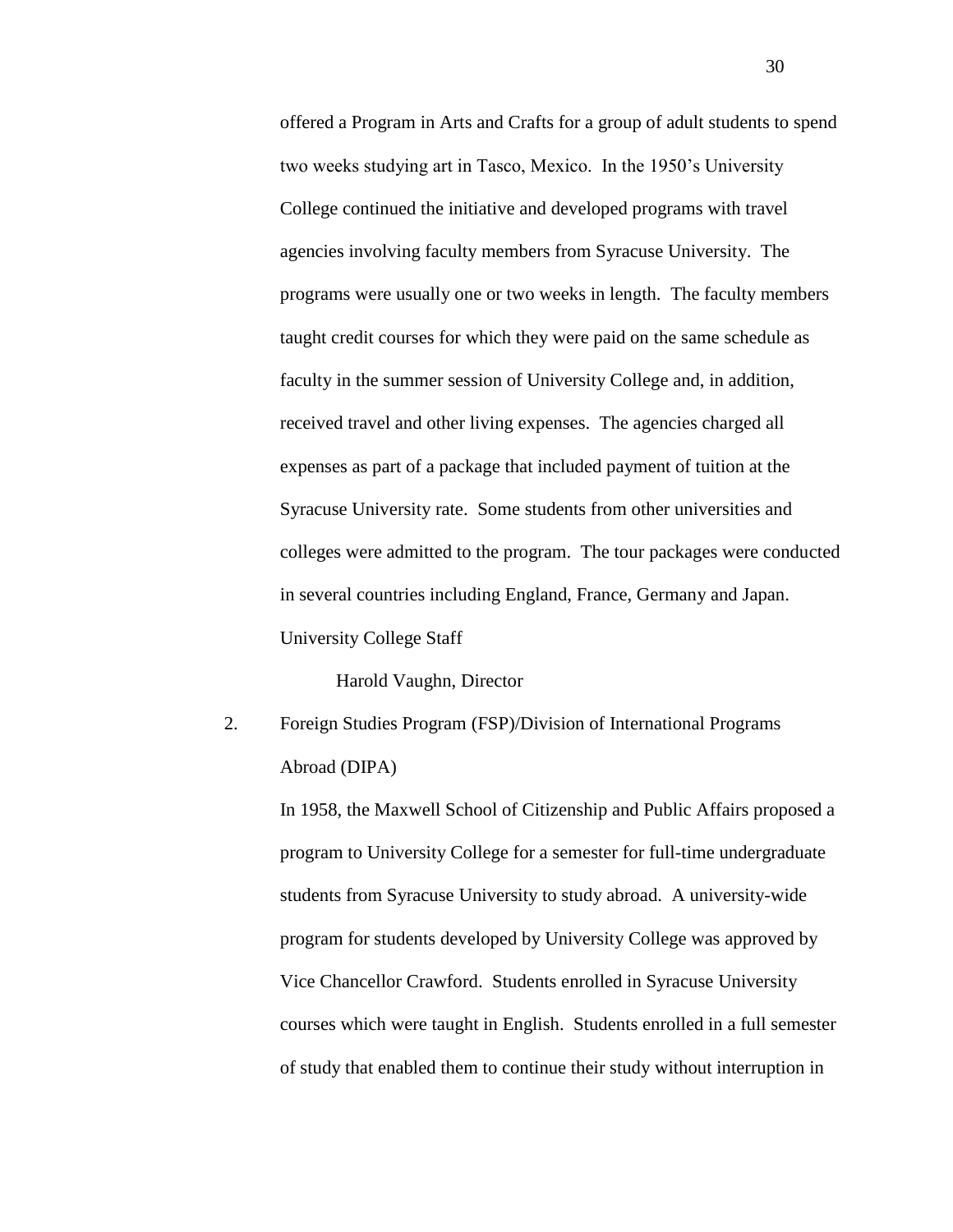the timing of their individual degree program. The first program was in Florence, Italy. In the early years of the program, the students were immersed in intense language study while traveling by ship from New York to Italy. In later semesters they were taught at land locations before arriving at the site of the Center. This enabled them to function in the homes where they lived and to function in the city. Students were required to stay in Florence for the duration of the semester and were not allowed to have visits by their family or other persons. The program was completed at the end of the semester and students arranged for their travel home. Friends and families frequently joined the students for travel after the program for travel in countries. Various activities were provided to assist them in their study and cultural immersion experience.

Two factors that contributed to cultural immersion in the Centers were living with a family and living in a non-English speaking environment. Unfortunately, these two factors were only partially present at the London Center. The Syracuse University faculty members received travel expenses and also a residence allowance which enabled them to include their families if they wished. The students paid an inclusive fixed fee for a semester. A resident administrator - usually a faculty member - was appointed at each center usually for one semester. The Resident Chairperson might continue for more than one year such as for the London Center.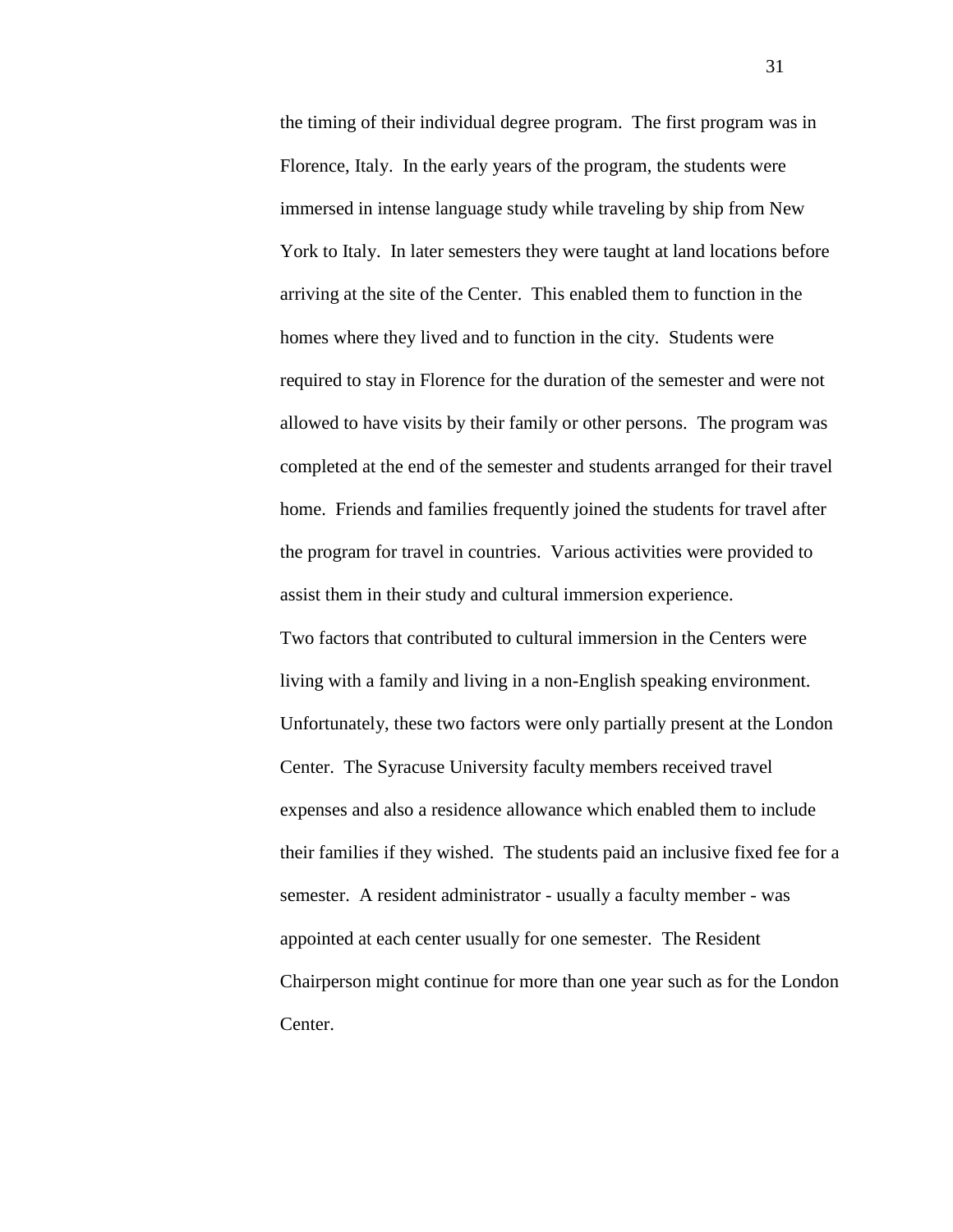In developing a Center of the FSP University College had expected that the faculty would engage in some research during the semester in residence. However, many of the faculty members used considerable time and effort getting themselves and their family settled and oriented while experiencing their own cultural immersion. It resulted in little research being conducted except for faculty members who had prior on-going research.

Semester programs were offered in Italy, France, Germany, England and The Netherlands. Some summer programs primarily for adult students continued to be offered by FSP.

University College Staff

Harold Vaughn, Director JohnVanderwater, Assistant Director Nirelle Galson, Assistant Director

## 3. National/International Organizations

In addition to the above programs, University College had communications and activities with national and international organizations related to Adult Education. Being in communication with the members – individually and at conferences – of these organizations contributed to the professional development of faculty and administrative staff to assist them in obtaining suggestions for new programs and activities as well as contributing to their personal international growth. Many members of the administrative staff were active in regional and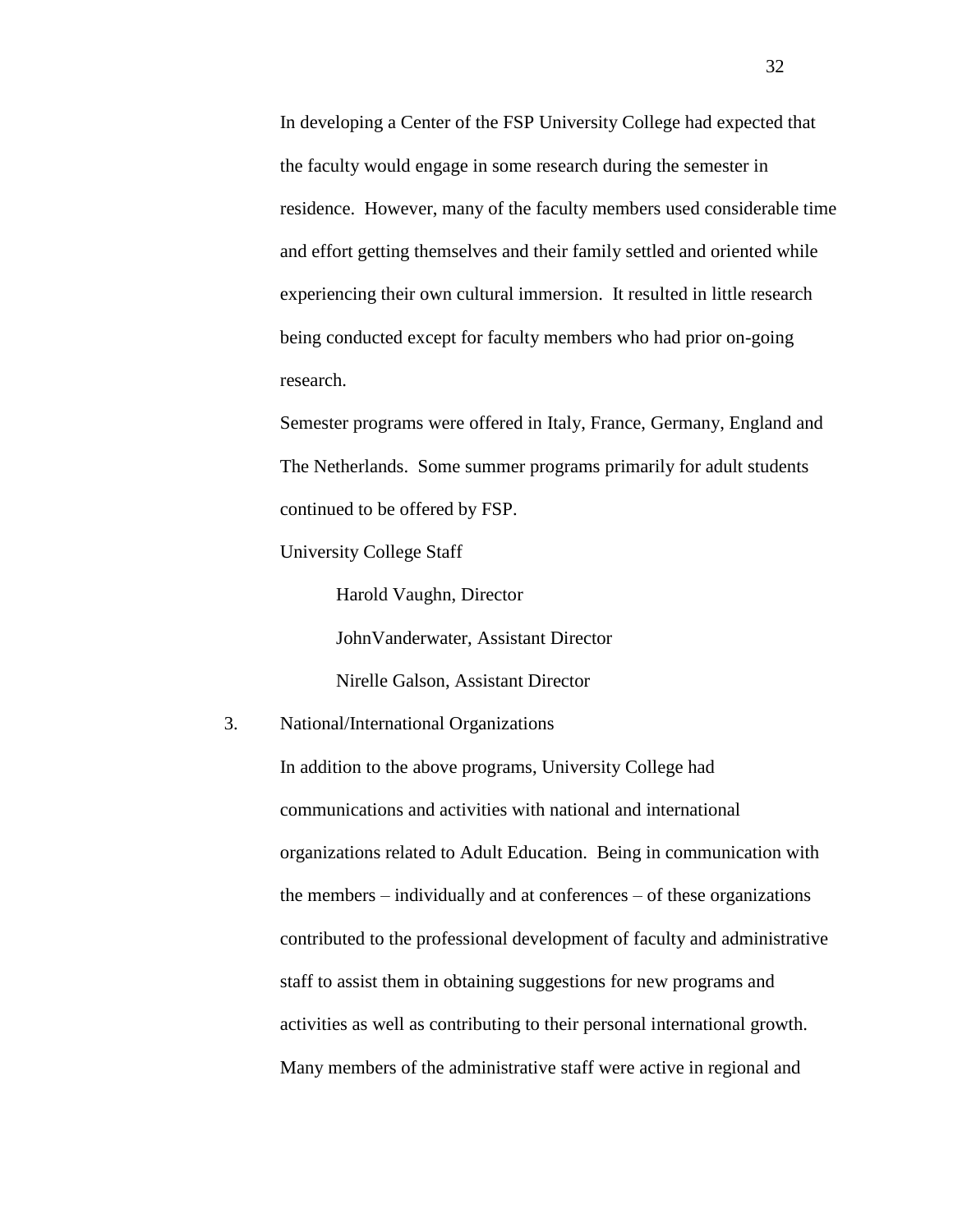national organizations in Adult Education, e.g., Association of Continuing Higher Education (ACHE) and University Continuing Education Association (UCEA) and in organizations related to their field of study. The Dean in particular had active relationships with international organizations such as the United Nations Educational, Scientific and Cultural Organization (UNESCO), International Society for Comparative Adult Education (ISCAE), World Confederation of the Teaching Profession (WCOPT), and International Council for Adult Education (ICAE). University College paid for membership in organizations and paid for travel, fees and related expenses for staff and faculty to participate in professional association meetings and conferences.

## G. Institutional Branches

1. Introduction

An Institutional Branch is authorized in New York State to enable a university to provide instruction with appropriate support including library at a location geographically separate from the main campus. Courses required for a degree would be offered by faculty usually as part of load at the Branch where admitted students could complete the requirement for the degree without attending the main campus. An amendment to the charter of the Syracuse University was approved by the State Education Department for the establishment of each Institutional Branch described below.

2. Albany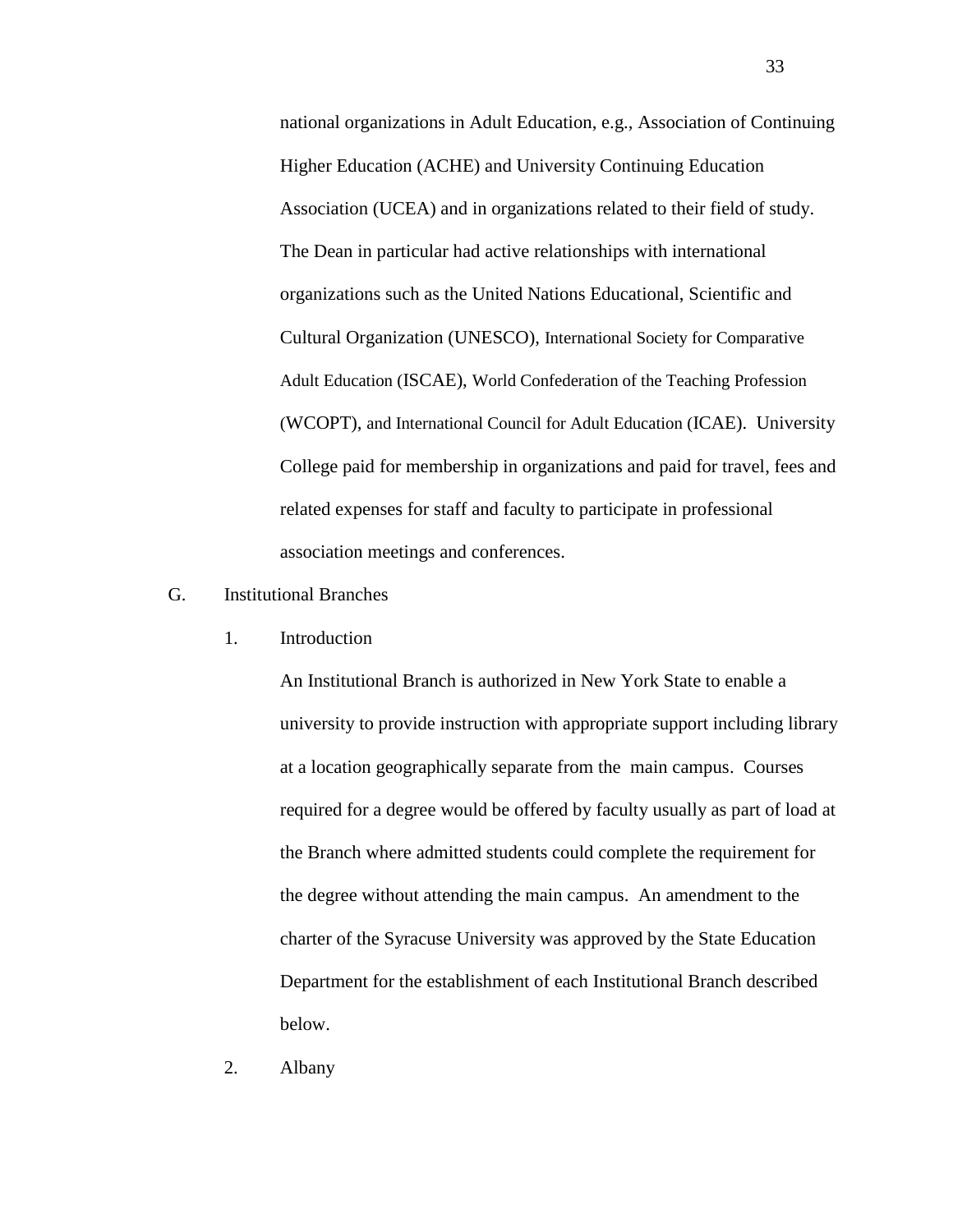After World War II in 1947 the New York State Government decided that its employees in Albany, the state capital, should have the opportunity to upgrade their education. It consulted with New York University and Syracuse University and it was decided that these two institutions would jointly offer a Masters in Public Administration degree in Albany. The joint program was administered by University College of Syracuse University. The faculty commuted from New York University in New York City from Syracuse University in Syracuse. The Resident Director was also appointed as a member of the faculty of the Maxwell Schools of Citizenship and Public Policy Program in Syracuse. The office in Albany was in the New York State Library which also provided academic support services. Other buildings were used from time to time. The students paid tuition but the remainder of the full costs were paid by the New York State Government. A joint graduation was sometimes held in Albany.

University College Staff

Keith Caldwell, Ph.D., Director

3. Endicott

After World War II, International Business Machines (IBM) continued to expand its manufacturing activities in the Triple Cities area in New York State. In 1950, it contracted with University College in cooperation with the College of Engineering and the Graduate School to develop a master's degree program in Engineering and Science for its research employees. An Institutional Branch of Syracuse University was established whereby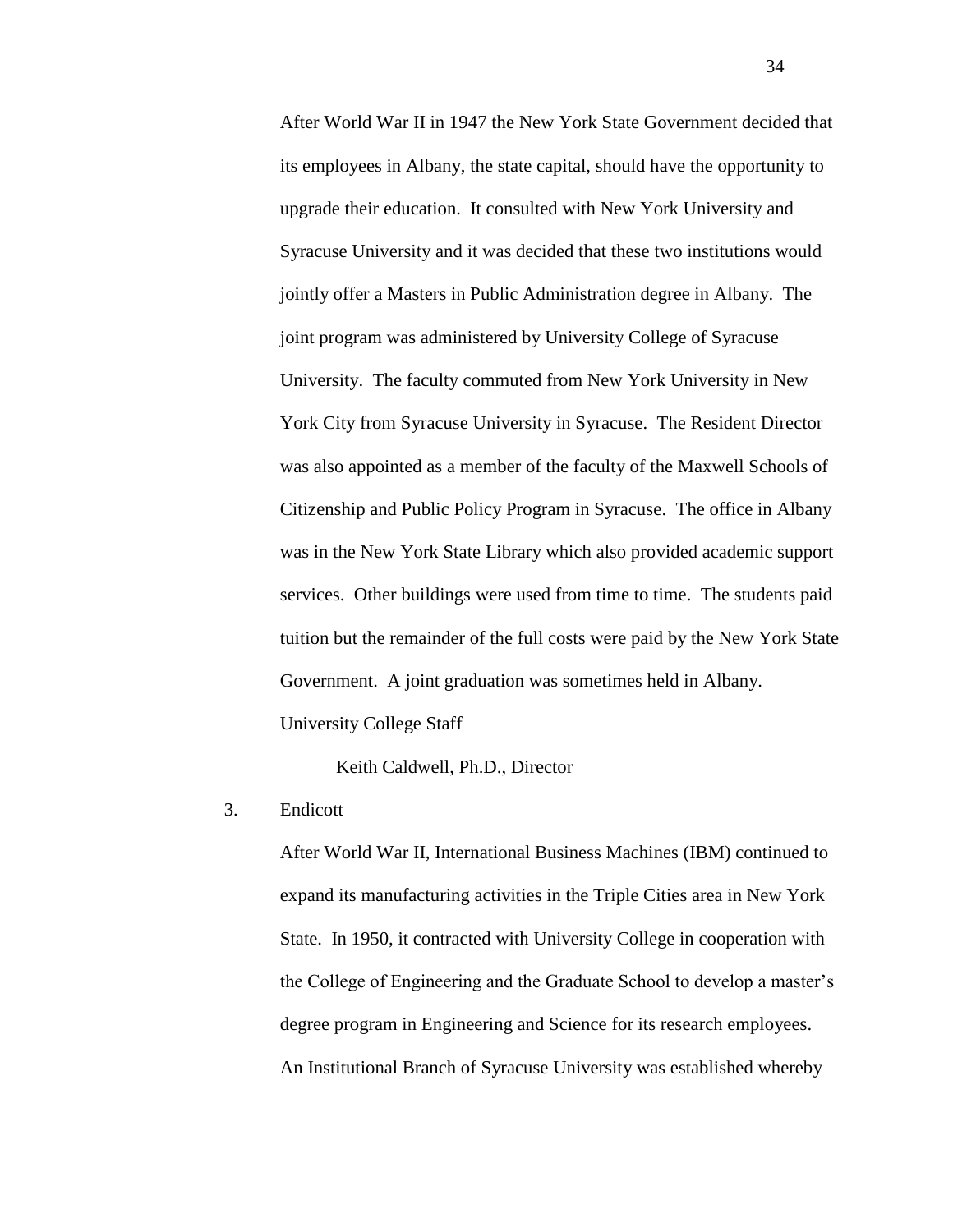Syracuse University would offer all the courses in Engineering and Science at Endicott so that students could complete the degree requirements without attending classes at Syracuse. Most of the faculty were paid as part of load and commuted from Syracuse. A resident administrator was appointed by University College for the Branch at Endicott. IBM paid University College for the full cost of the program. At the request of University College IBM offered other companies in the area to enroll their employees in the program.

University College Staff

Robert McDowell, MA, Resident Director Frederick (Pat) Pettingill, MA, Resident Director

## 4. Poughkeepsie

The success of the program at Endicott resulted in Syracuse University creating in 1953 a similar Institutional Branch at Poughkeepsie for IBM. To reduce travel time the faculty commuted by chartered plane from Syracuse. IBM paid the full costs of the Program.

John Hall, Ph.D., Resident Director

Thomas Benzel, M.A, Resident Director

5. Griffith Air Force Base

When the U. S. Air Force (USAF) decided to move an Air Development Center to Griffith Air Base in Rome, New York, they found it expedient to offer a graduate program to attract research personnel. University College contracted with the USAF to develop an Institutional Branch for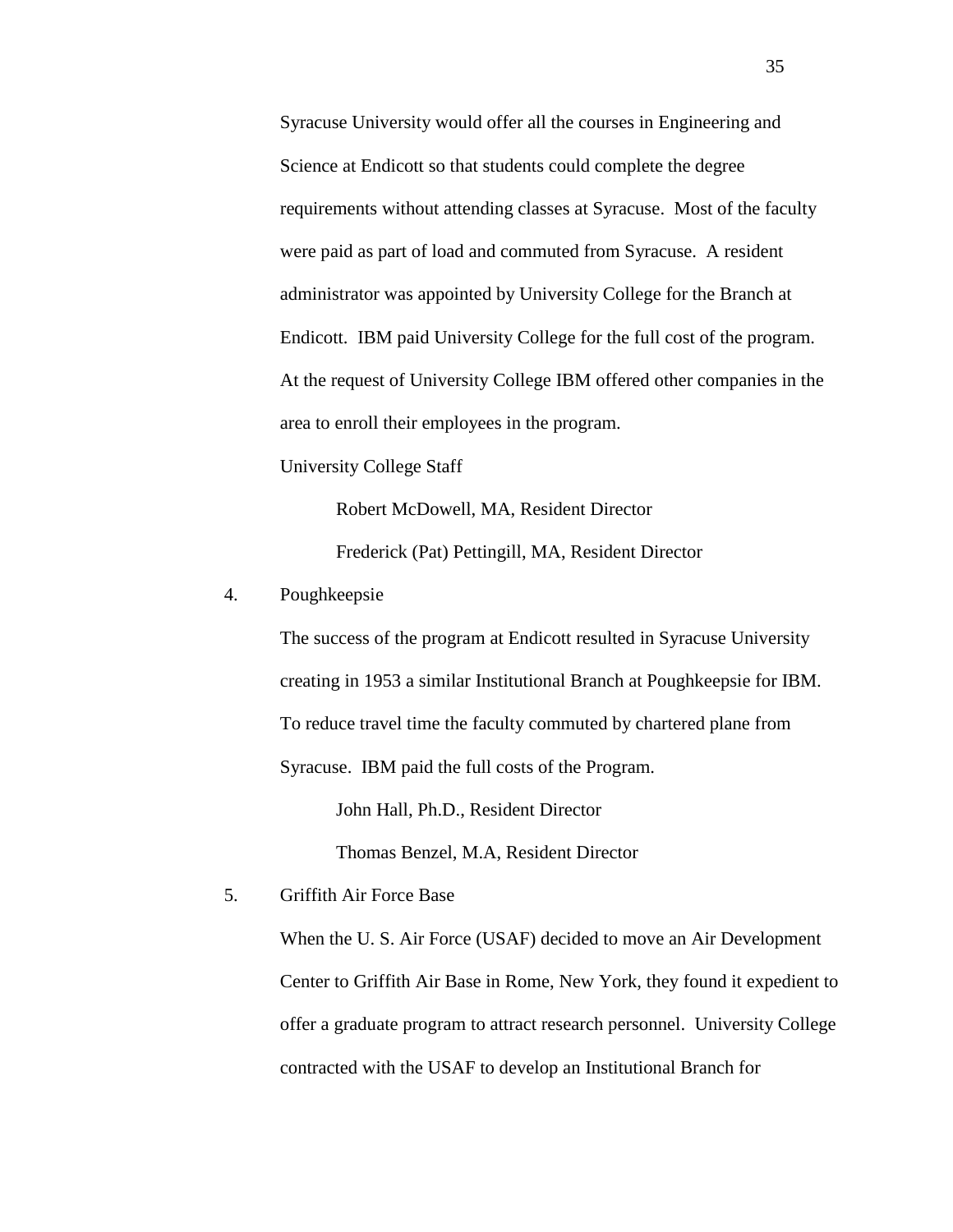Engineering and Science on a similar basis as the IBM sponsored programs at Endicott and Poughkeepsie. The USAF paid the full costs of the program.

John Hall, Ph.D., Resident Director

6. Chautauqua

For many years, New York University offered credit courses in the Liberal Arts, Music and Art during the summer assemblies at Chautauqua Institution in Chautauqua, New York. In the early 1950's, Chautauqua and New York University decided to discontinue the relationship. In 1951 Syracuse University was contacted by Chautauqua and agreed to provide university courses and an academic degree program in the Liberal Arts, Music and Art at Chautauqua Institution. An Institutional Branch was approved but a full degree program was not offered because partly because of lack of demand . It was an attractive arrangement for Syracuse University because it gave some subject matter balance for the Arts to the other Institutional Branches in Public Administration and in Engineering and Science. Syracuse University provided faculty members who became residents at Chautauqua during the summer. Some were engaged from the Chautauqua Institution and were appointed as adjunct faculty members in University College. They substantially enriched the program. An administrator who was resident at Chautauqua in the summer was appointed by University College. Chautauqua provided the facilities, admission fees to the grounds of the institution for faculty and staff. The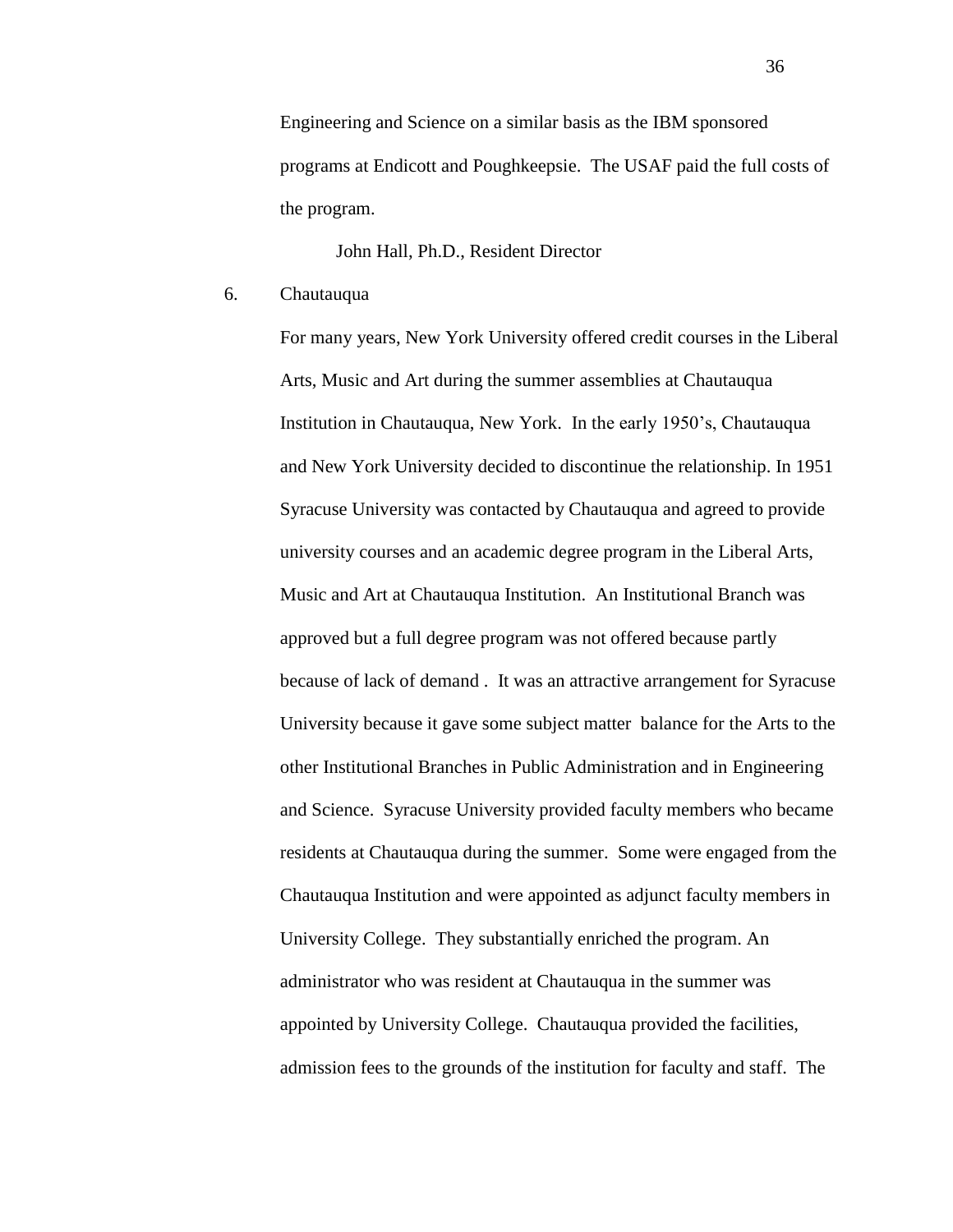adult students paid the same credit hour rate as other students of Syracuse University.

When Triple Cities College was discontinued as part of Syracuse University, its library was given to Chautauqua Institution and thus provided a rich resource to the Institutional Branch and to the Chautauqua Institution.

University College Staff

Michael Sawyer, Ph.D., Resident Director at Chautauqua Ralph Ketcham, Ph.D., Assistant Director Frederick Pettingill, MA, Director at Chautauqua

7. Corning

In 1963 Syracuse University established a Center similar to an Institutional Branch for Business Administration offering an MBA at the Corning Glass Company at Corning, New York, The Corning Glass Company paid the full costs of the program.

## H. University Regent Theater

Syracuse University acquired the Regent Theater on East Genesee Street by purchase from Kallett Theaters in 1958. University College was committed to develop a comprehensive program in theater, music and public affairs for adult students in Metropolitan Syracuse. The Regent Theater changed its name to University Regent Theater to reflect the new owner.

Syracuse University acquired several properties in the area and then built the Experimental Theater. It also made considerable renovations to the University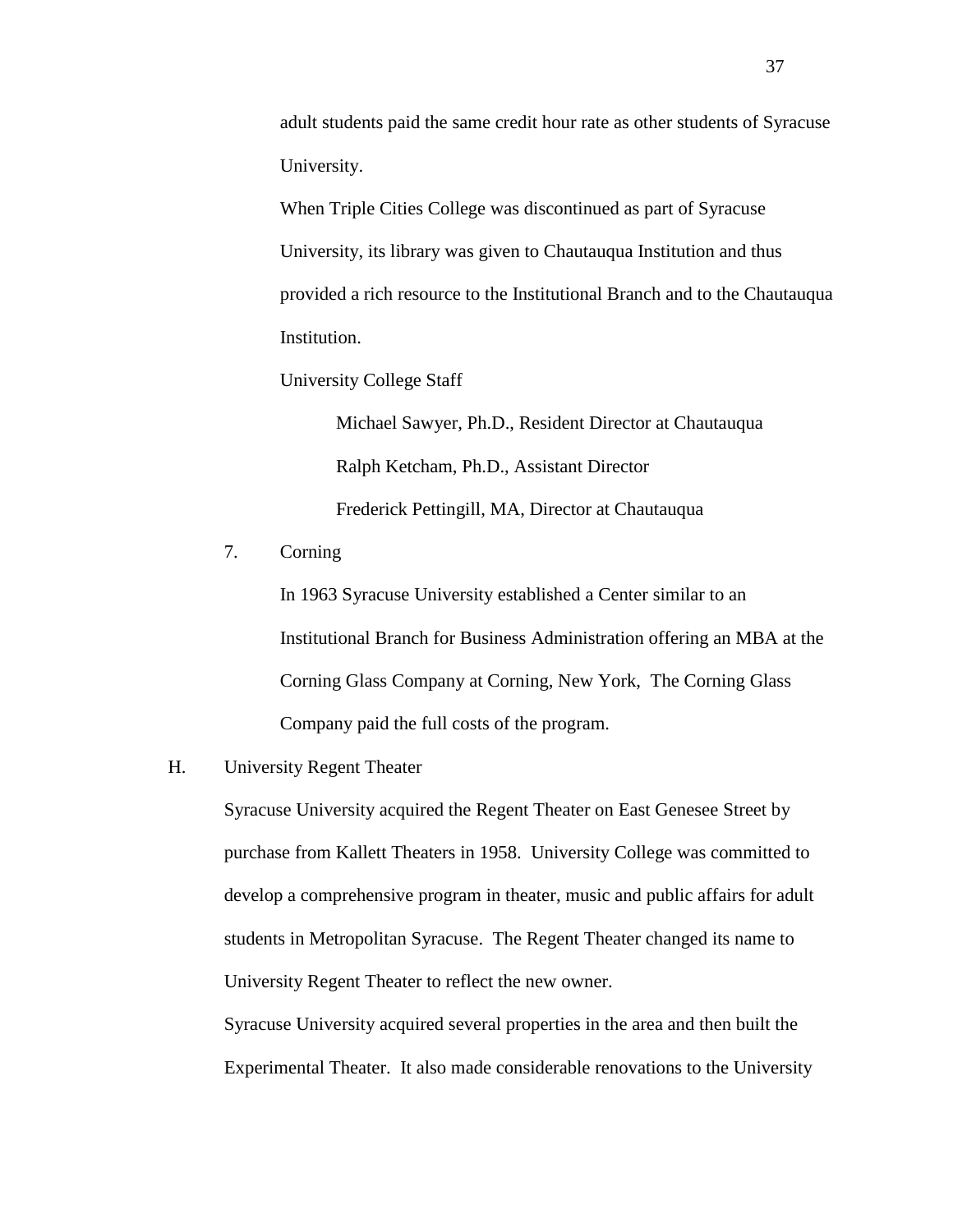Regent Theater building. University College supported all of the activities and programs of the University Regent Theater. An administrator and other staff members were appointed.

University College initiated the Syracuse Repertory Theater and developed it with professional actors and staff. It later changed its name to Syracuse Stage. University College supported the development of the program including the formation of the Syracuse University Theater Corporation (SUTC), a not-forprofit corporation which became the agency to work with Actor's-Equity Company. It formed a separate Board of Trustees. The University Regent Theatre later produced the first three-day International Film Festival at Syracuse University.

University College Staff

Robert Bergeron, MA, Program Administrator Rex Henriot, BA James Clark, MA Arthur Storch, Program Administrator

# I. Peace Corps Program

University College was one of the earliest institutions to be awarded a contract for the training of participants for the Peace Corps. Syracuse University had an outstanding faculty and other expertise in the East African Studies and, for this reason, it was selected by the Peace Corps to train the Peace Corps volunteers for East African countries. The trainees were provided with accommodations, food and training centered in the Crawford Continuing Education Center. A noticeable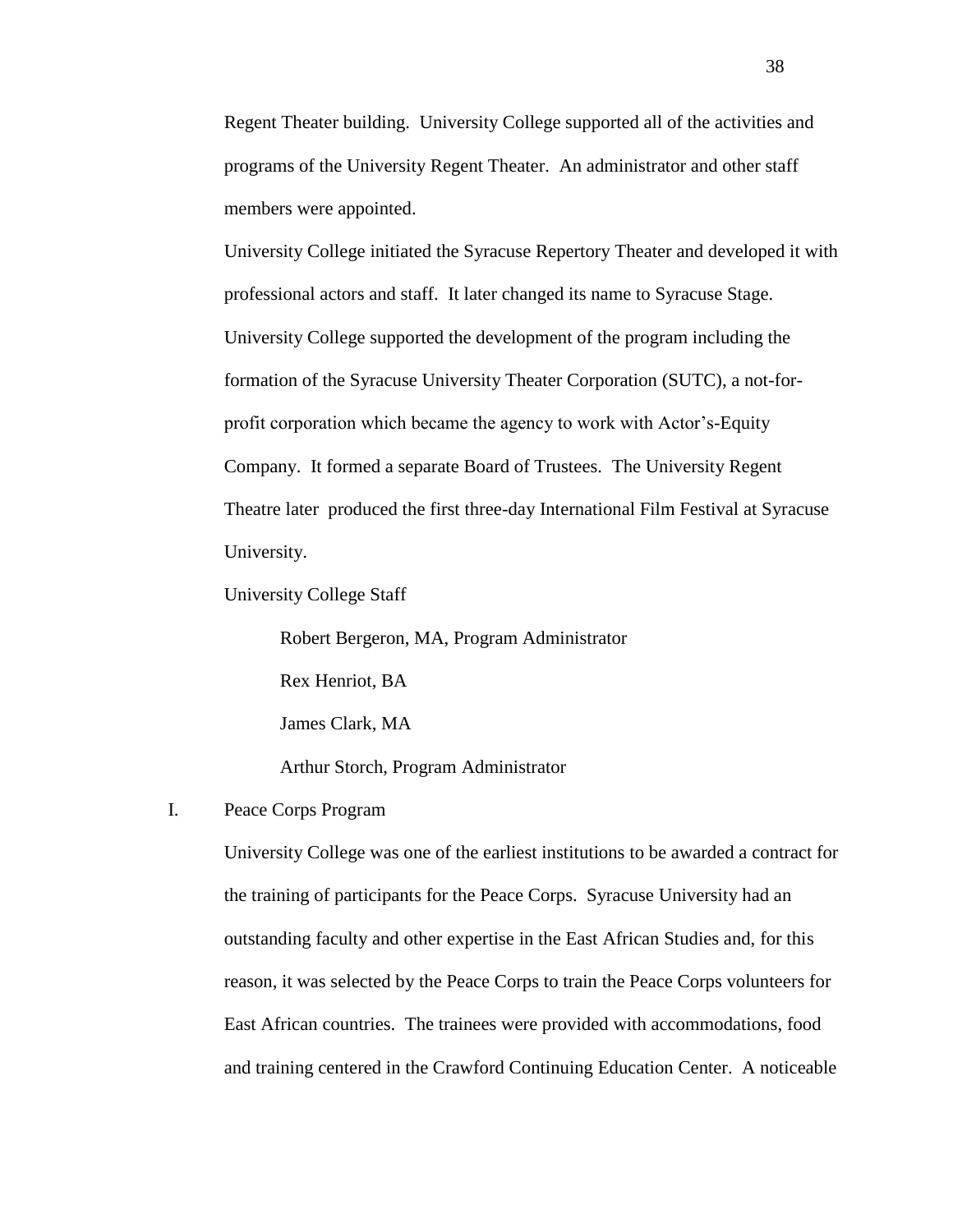item was that each trainee in the program was given a bicycle for transportation around the campus and city. It gave them an introduction to a major form of transportation in Africa. As they moved around the campus and city, the Peace Corps received considerably favorable recognition.

The Peace Corps also provided resources for the further strengthening of East African Studies Academic Program. The full costs of the program were paid by the U. S. Government. Syracuse University was at one time the third largest trainer of Peace Corp Volunteers.

Paul Miwa, PhD., Director

J. Enrollment of Adult Students

As previously indicated, the registration data of the adult students for many years disappeared.

The enrollment in each of the programs at University College continued to increase during the period 1952-64. Since any drop in enrollment for any of the programs would have been brought to my attention, it can be stated that the enrollment in all programs increased or at least remained stable.

The increase in enrollment was clearly indicated in the fact that the income also increased. The increase in income from enrollment was supplemented by the move to aggressively charge more of the full costs of programs. This plan required considerable negotiation but University College could not afford to subsidize major corporations or government.

K. Graduate Program in Adult Education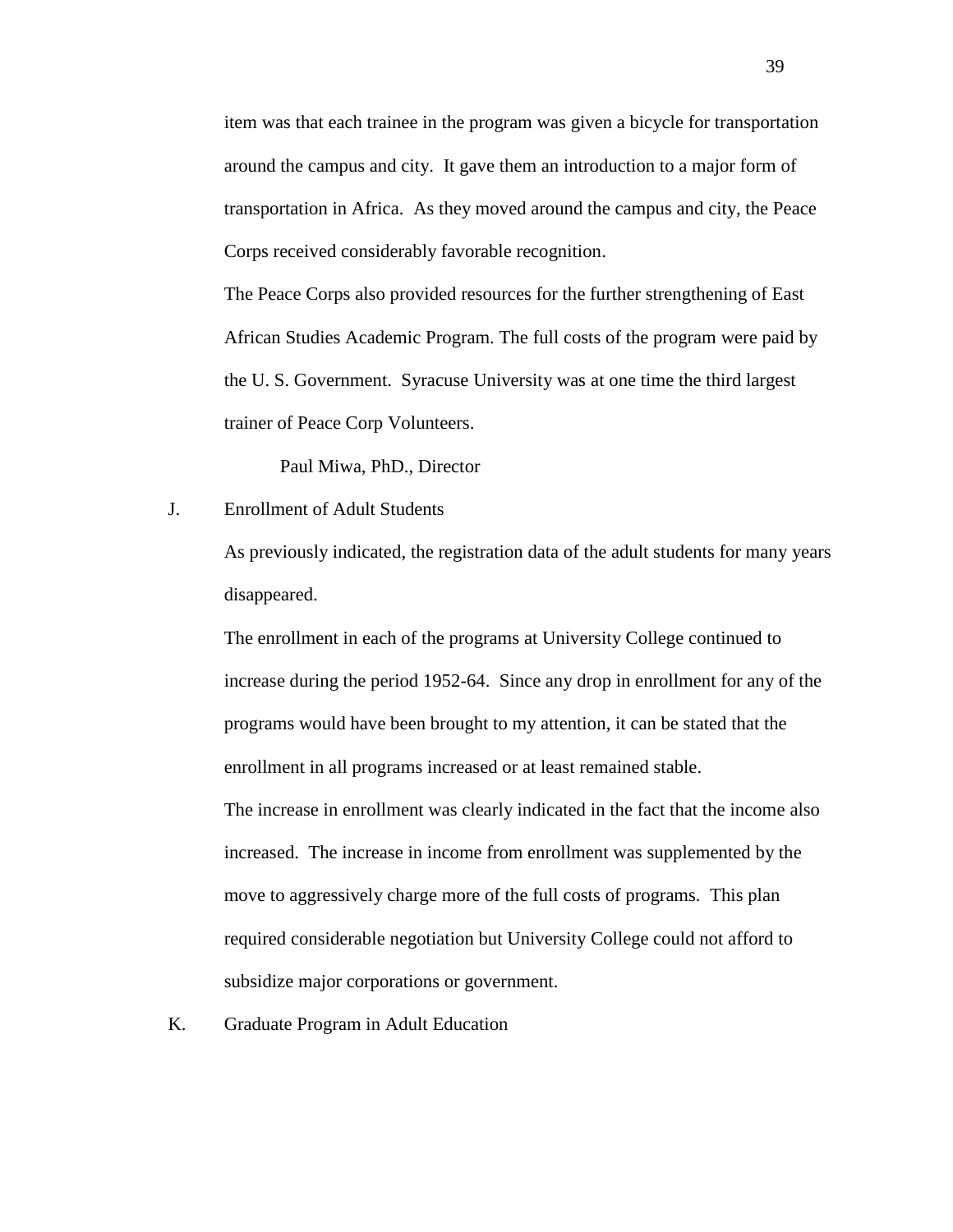Begun in 1950 the Master's and Doctoral Degree Programs in Adult Education were one of the program areas of the School of Education and were administrated by it independently of University College. The Area was chaired by the Alexander N. Charters of University College who was appointed as Assistant Professor and promoted to Associate Professor and then to Professor of Adult Education in the School of Education. University College provided many resources including graduate assistantships. The Dean and Associate Dean – Dr. Clifford L. Winters - of University College taught and advised as part of load in the Adult Education Area of the School of Education.

University College Professors

Alexander N. Charters, Chairman of the Adult Education Area and Professor of Adult Education, School of Education Clifford L. Winters, Adjunct Assistant Professor of Adult Education, School of Education

## III. The Faculty and Staff of University College

A. Advisory Committee

To provide some input from leaders from the community, an Advisory Committee to University College was formed. It was chaired by Forest Witenmeyer who was a prominent business and community leader as well as an active alumnus of Syracuse University. The members were a diverse group selected from various sections of the community and from diverse cultural and national backgrounds. University College Staff

Forest Witenmeyer, Chair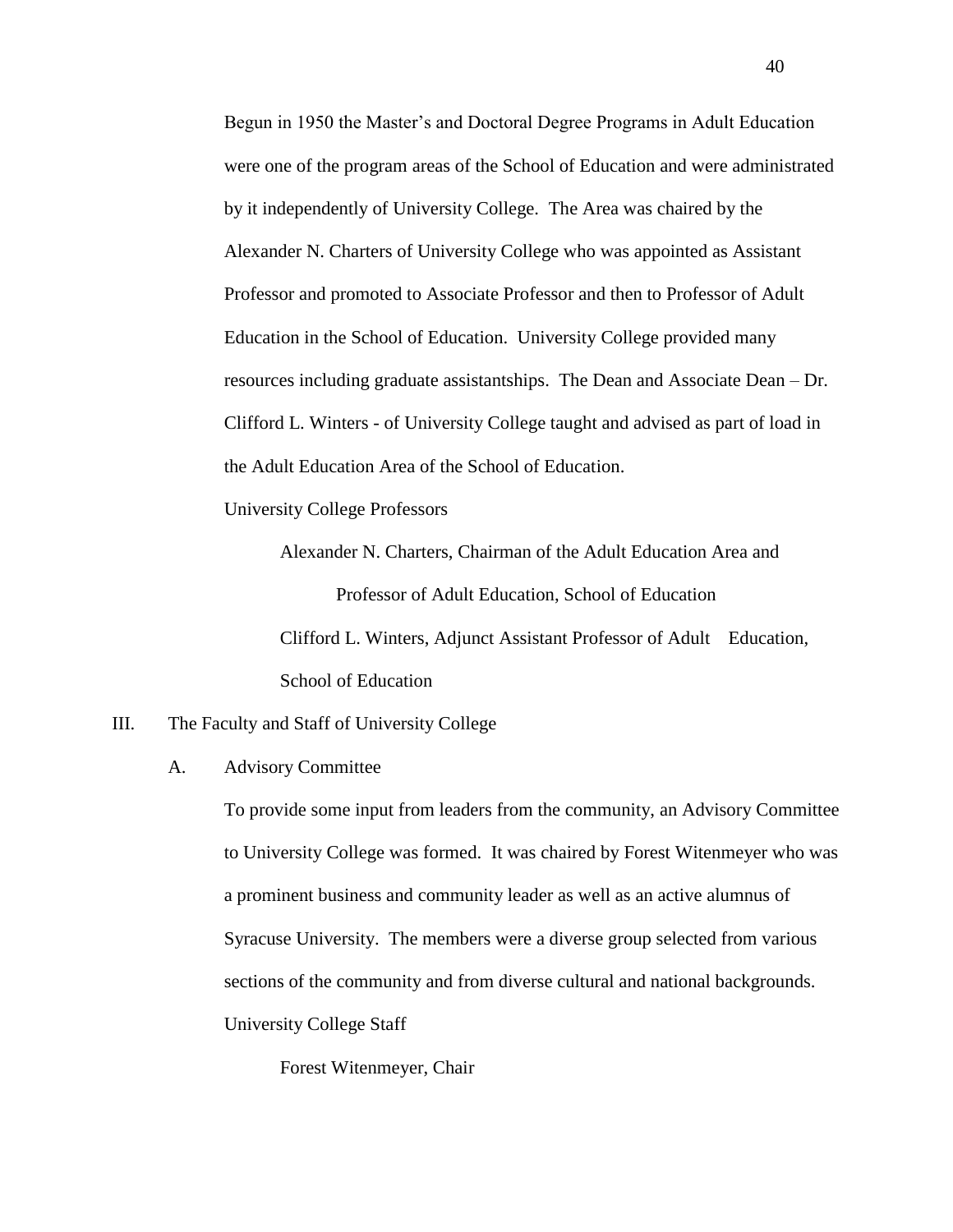## B. Administrative Staff

The primary force for the enhancement and quality of adult and continuing learning programs for adults are the Educators of Adults. Various programs and related activities were developed by pro-active Program Administrators and other staff members of University College. The staff was qualified when they were appointed and they continued their education. The administrators at University College were encouraged to pursue advanced degrees, particularly appropriate were doctoral or terminal degrees. The degrees assisted them to function as colleagues with the faculty members where doctoral/terminal degrees were a major standard. University College assisted them by contributing to professional organizations and by paying to attend seminars and conferences to enhance their professional careers. University College had an arrangement with Rutgers University to exchange an administrative member for a semester. It also engaged a visiting scholar from Belgium for an academic year. In 1964 nine members of the Administrative staff had been awarded doctoral/terminal degrees and eight of them were teaching as adjunct professors in their academic field of study at Syracuse University. The individuals were pro-active in their commitment to the quality of existing programs and to the development of new programs. The administrators who planned and supervised the academic programs of University College were named Program Administrators. By design they had significant flexibility and freedom to be pro-active and innovative. They were considered as department chairs by various department of the University which gave them a level of benefits including parking on campus. They were respectful in their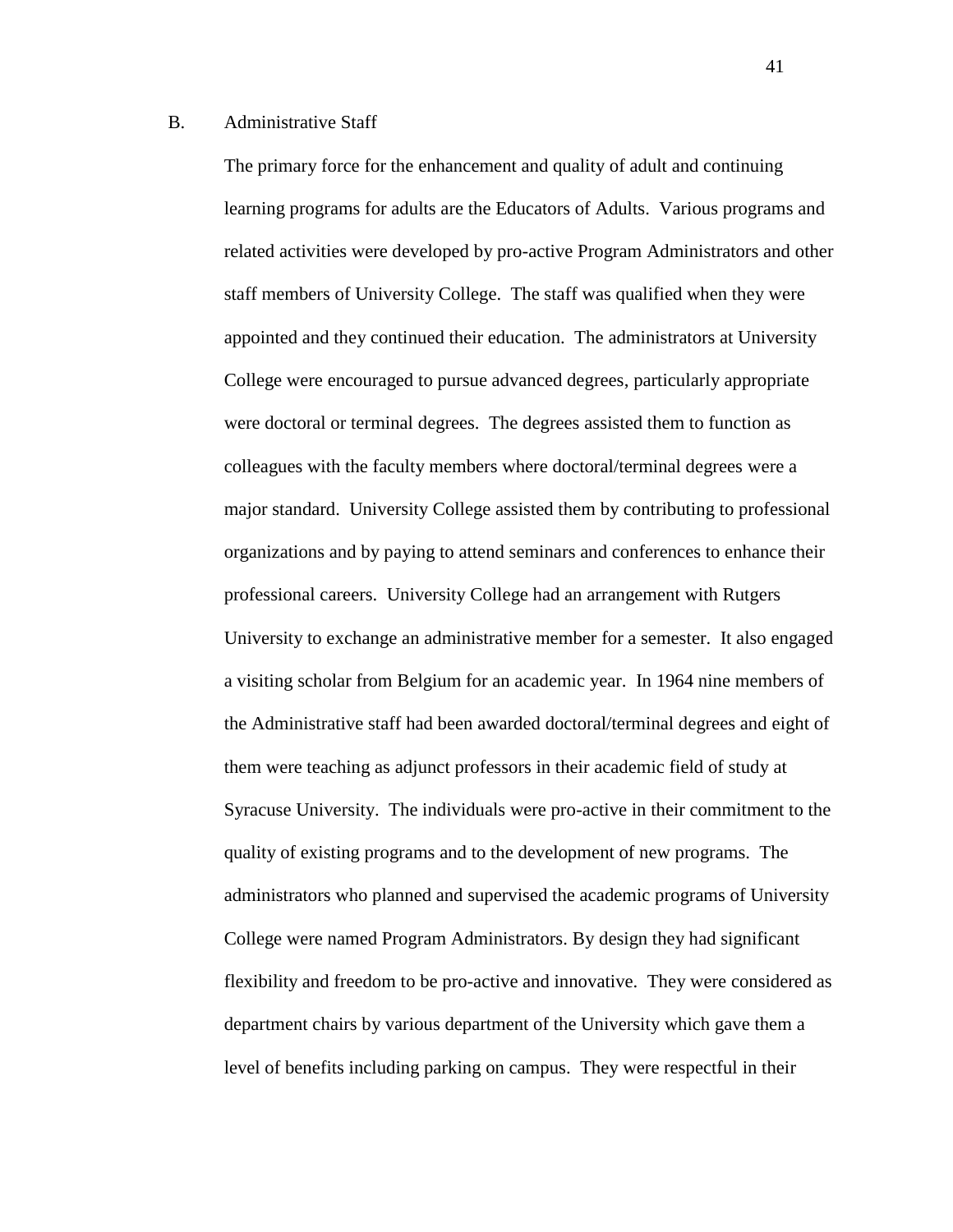relationships with adult students. Morale was high. The members of the staff were considerate of the adult students and seemed to be grateful for the opportunity to provide learning opportunities for adults enrolled in University College.

C. Secretarial and Clerical Staff

University College encouraged its secretarial and clerical staff members to continuing learning in order for them to enhance their abilities and knowledge for their careers and for their personal lives. They received the same benefits as other staff members on the University-wide schedules.

These staff members were particularly important because they were the first contacts with adult students who were considering enrolling in University College. In this way, the first impression of University College by adult students were formed by these contacts.

D. Faculty

In the late 1940's University College appointed some full-time faculty members in several disciplines under a plan to form a separate faculty. In 1949 University College decided that the resources of Syracuse University would be used more effectively by having a single department in each discipline at Syracuse University. Accordingly, the University College faculty members became members of the faculty of other schools and colleges. University College also appointed some faculty members to teach its courses at University College as part of load and transferred funds to the other Colleges. Some faculty of University College were dual appointees with other Schools and Colleges. The number of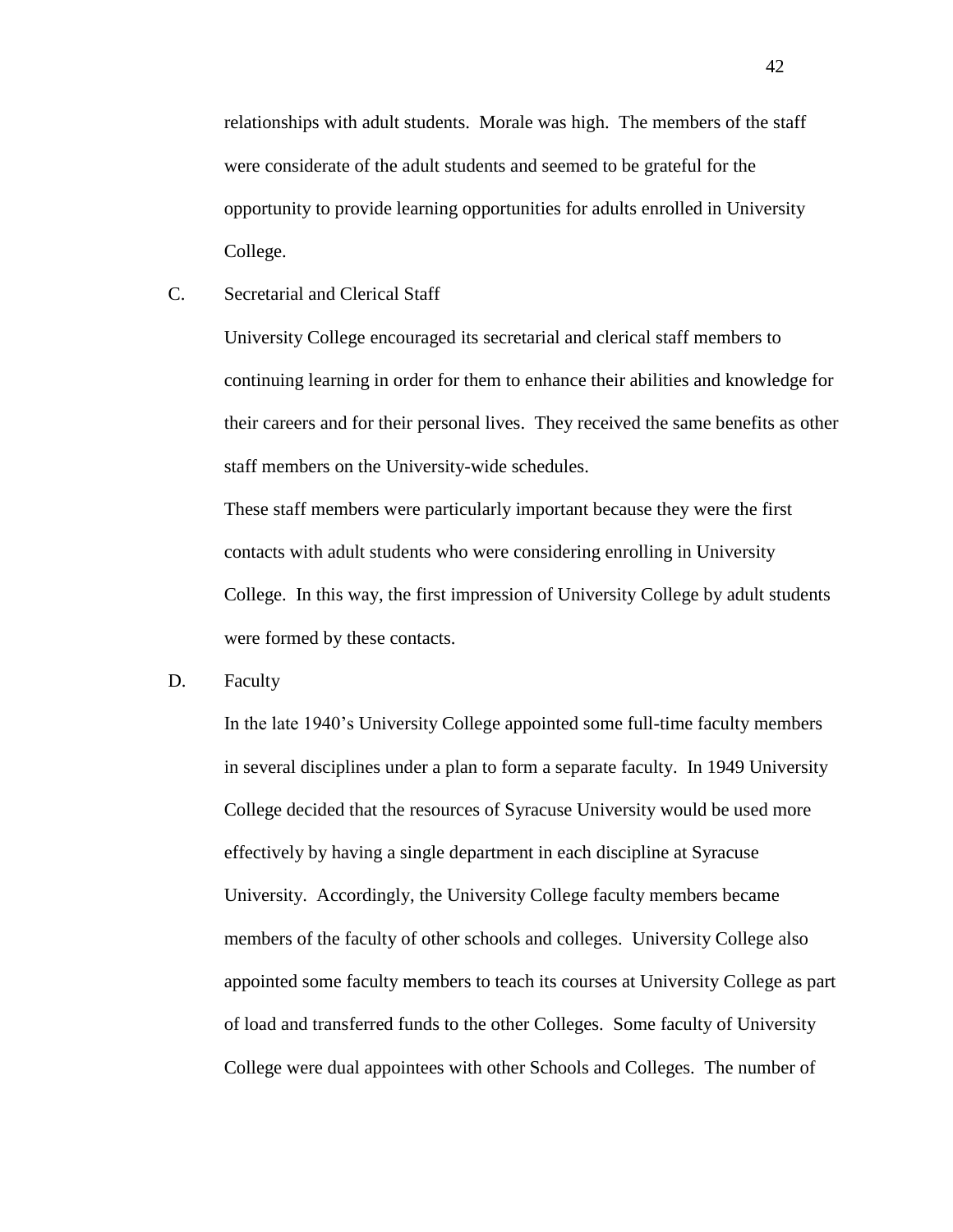courses taught as part of load at University College increased in areas such as Institutional Branches. The funds transferred to other academic departments to enable them to appoint additional faculty members who might add thrusts for new academic areas for the departments. Most of the faculty taught an extra course assignment for which they were paid according to schedules set by University College. University College reserved the right to select, approve and replace all faculty members for its programs even after the term started. This right to replace a faculty member teaching a course was exercised only a few times by University College.

E. Support Staff

University College paid the support staff such as custodians, furnace room personnel, security officers, caretakers and other personnel necessary for the functioning of its various operations and services. All of these personnel were paid at Syracuse University payment schedule rates and received the same vacations, pensions and other benefits as the corresponding employees of Syracuse University. They reported to staff members of University College but received advice for technical or specialized skills from the departments on the main campus.

F. Professional Development

University College provided some seminars and weekend conferences for the professional development of the faculty and staff at the site of programs, in Syracuse as well as at the Adirondack Conference Centers. The focus was to assist them to improve their instructional skills in order to teach adult students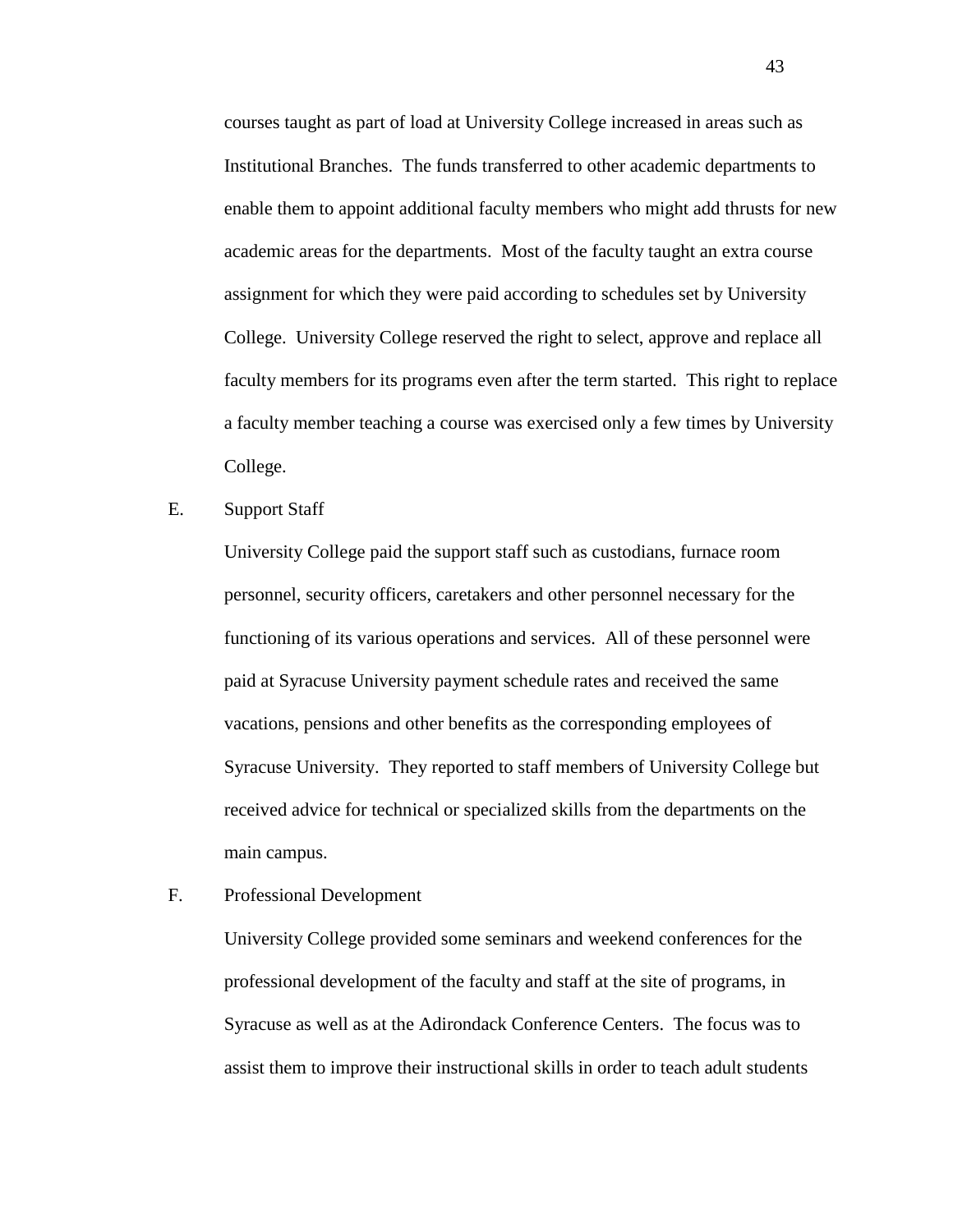more effectively. In some cases it meant providing basic teaching skills and knowledge because many of them did not have any previous organized preparation for teaching.

University College also assisted in professional development by providing funds for travel expenses and registration for participation in educational programs and activities offered by professional and other associations.

The faculty and staff members were encouraged to continue their learning as adult students in order to assist other adult students to learn more effectively.

## IV. Support Services

#### A. Financial Arrangements

In the United States, the state governments have responsibility for the education of children and youth while the Federal government does not have a responsibility. However, the Federal government does make a substantial contribution by funding research and special instructional programs. Neither the Federal nor State governments have legal responsibility for education of adults. They do, however, provide funds for research and a wide variety of projects including literacy and Vocational Education. The initiatives and support for Adult and Continuing Education is assumed by university and colleges, the private sector and a wide range of profit and not-for-profit agencies. University College was designated by Syracuse University as its Adult Education college. University College charged adult students the same credit hour rate. It also charged all full-time students. Syracuse University was committed to providing the same quality and standards of its academic programs as full-time students.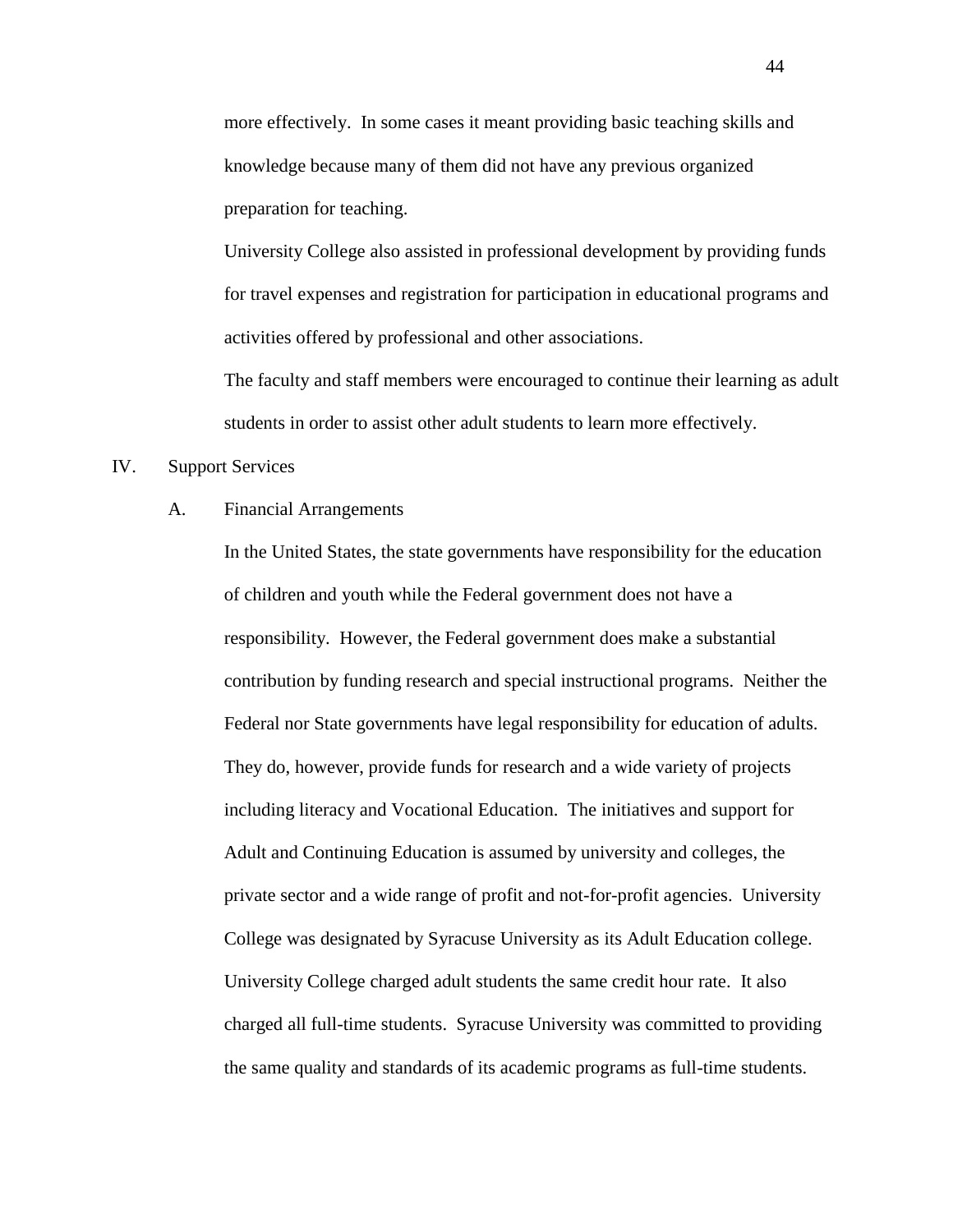When it was suggested that they total income could be increased if it discounted the credit hour rate. University College resisted the proposal. University College success fully resisted the discounted rate because it might result in lower standards or at least imply such a lowering.

Syracuse University is a tuition driven university and as such each college or division strives to be financially self-supporting. Syracuse University also expected some divisions to contribute to the so-called General University Fund (GUF) for its share of general overall services and other items related to the development and maintenance of a major private university. University College supported this role as a contributor to the GUF. It was the custom for Extension and Adult Education programs and divisions of Universities to have a budget that drew off all income in excess of the expenditures for the General University fund (GUF). Syracuse University was no exception. In fact, in 1918, when Chancellor Roscoe Day approved the beginning of night schools at Syracuse University, he telegraphed that" it would help to build a new Law College". In the 1950's University College had an arrangement with Syracuse University to enable University College to have funds for new program development. Syracuse University assessed University College with a fixed percentage of income for the GUF. It changed the percentage to a fixed amount for the GUF. It then permitted a portion of the income in excess of the budget expenditures, including the GUF, to be used by University College for new program development and other projects. This arrangement was finally adjusted so that any unspent balance was split with 50% going to the GUF" and 50% was put in a University College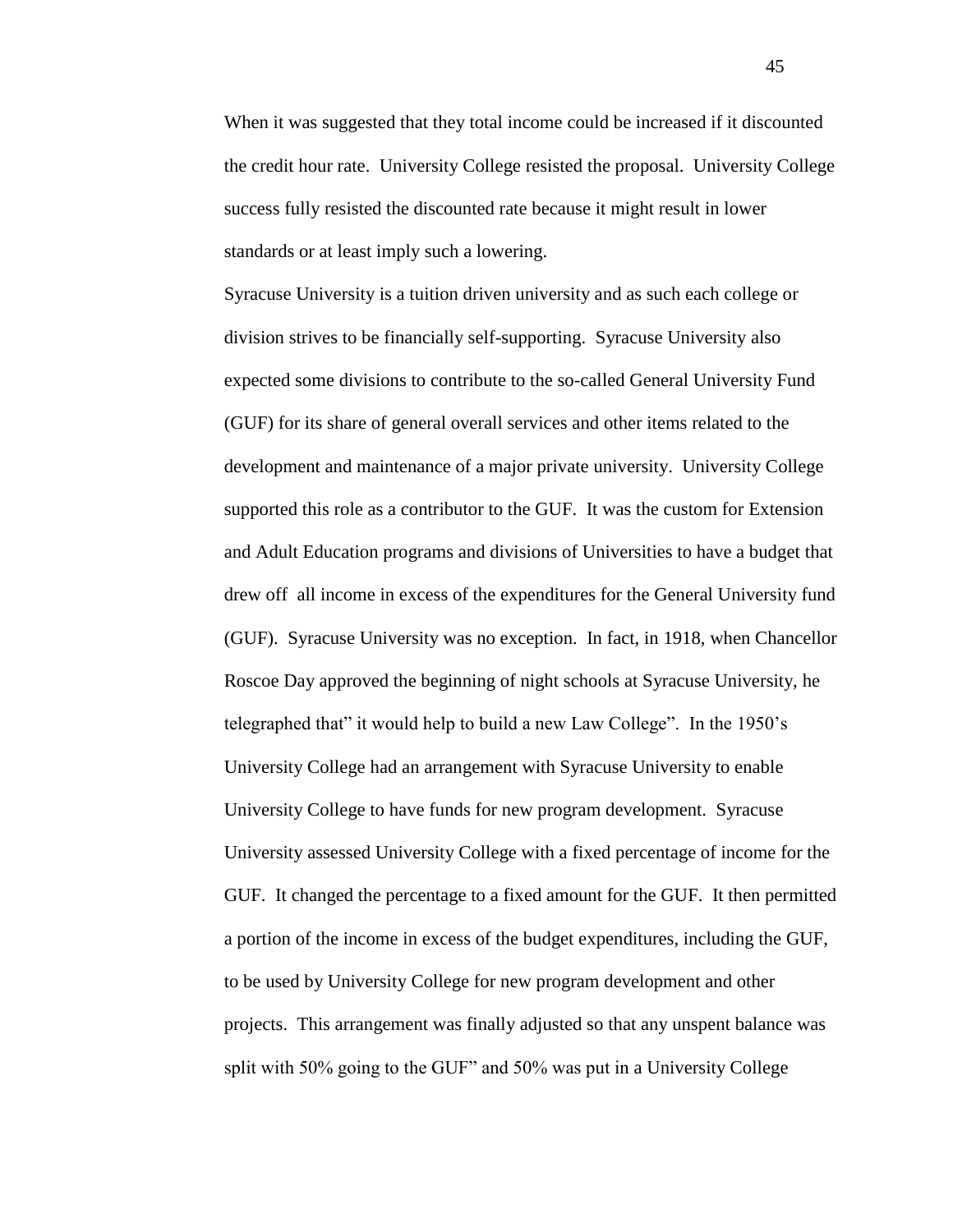Reserve Fund for new program development. By 1964, the Reserve Fund had accumulated over \$800,000.

A second major change in the financial arrangement was the decision in the early 1950's by University College to become pro-active in raising funds. It recognized that it must obtain funds outside the University t0 develop and conduct programs. To facilitate it practiced what it preached by taking the Dean a week-long course on fund-raising. University College communicated with foundations, corporations, a wide range of associations and individuals. By 1964 University College had obtained over a million dollars for programs and projects related to its mission. Some of the sponsors were the Fund for Adult Education, Carnegie Foundation, "UNESCO, United States Government and New York State Government. It was necessary for University College to subsidize some other programs until they became self-supporting.

The policy concerning the purchase for the acquisition of property for use by University College was that paid Syracuse University for properties included buildings and land in Syracuse, the Foreign Studies Program, the Division of International Programs Abroad Centers and Adirondack Conference Centers. Syracuse University also paid for additions and some modifications as well as all legal services and insurance premiums, except for some activities such as for premiums for travel for some groups of adult students. University College paid for the maintenance of property, parking lots and buildings. University College also paid for direct expenditures for heating, lighting, telephone and all other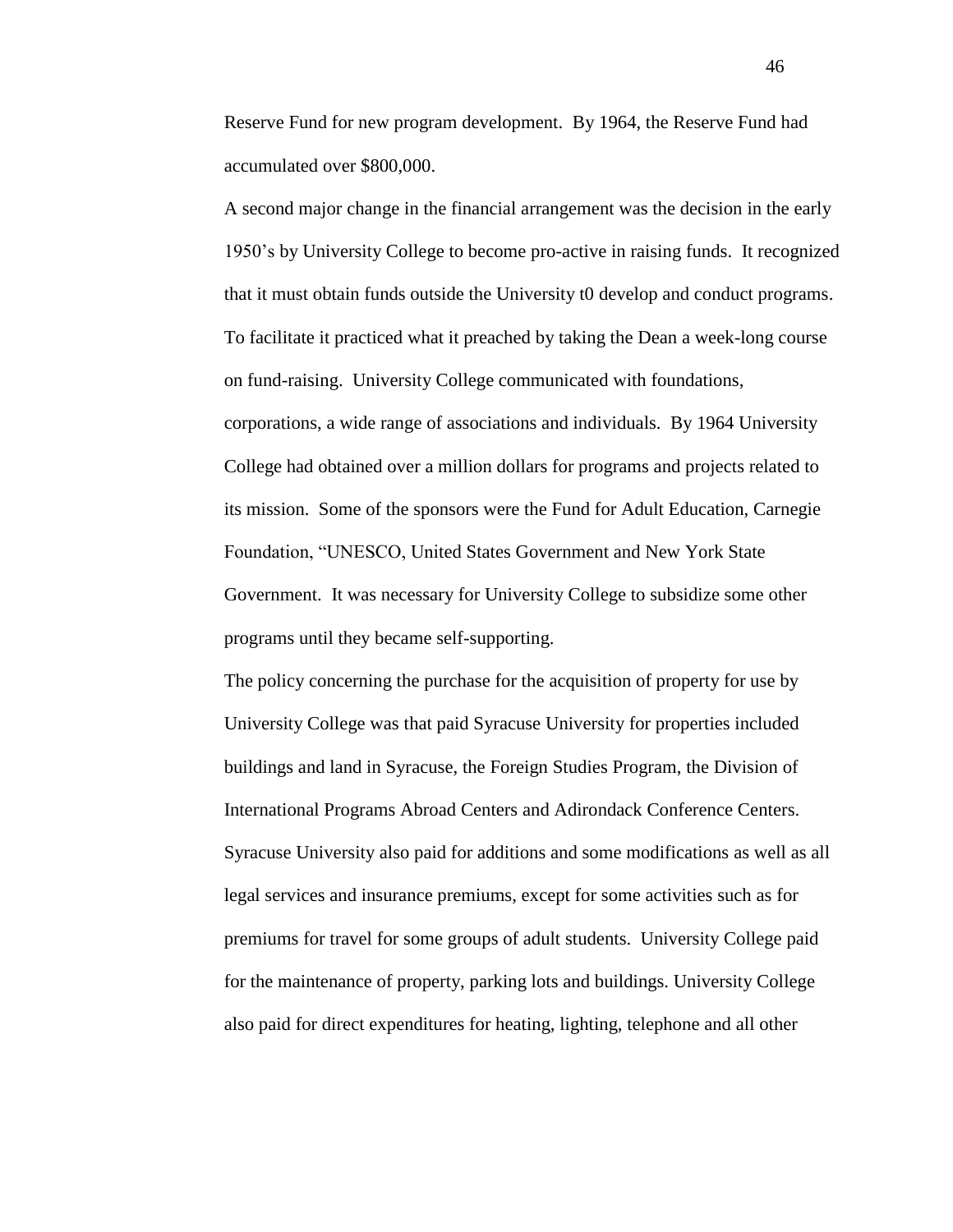services and materials related to the operation and administration of property used by University College.

University College had an unwritten policy of providing funds to develop new programs until they should become self-supporting. University College paid the rent for any facilities that it used exclusively. This plan of deficit financing applied to most new programs such as Chautauqua, Foreign Studies Program, University Regent Theater, Social Work, and the Adirondack Conference Centers. In 1964 the City of Syracuse taxed Syracuse University because the City apparently contended that Adult and Continuing Education programs and activities were not education as specified under the charter of Syracuse University. Accordingly, they were not tax exempt and therefore Syracuse University was required to pay taxes. An appeal was made to the Court of Appeals. Syracuse University was refunded a tax payment of over \$500,000 plus interest. This was significant because it ruled that the education of adults like the education of children and youth was a part of education and accordingly was taxexempt.

University College had a Business Office which managed all its financial affairs. It conformed to all policies and procedures of Syracuse University and worked in collaboration with the Syracuse University Business Office.

Officers and staff members from the University provided University College with advice on services for buildings and grounds, legal, food service, business offices, residence halls and other. University College paid for all faculty, staff, and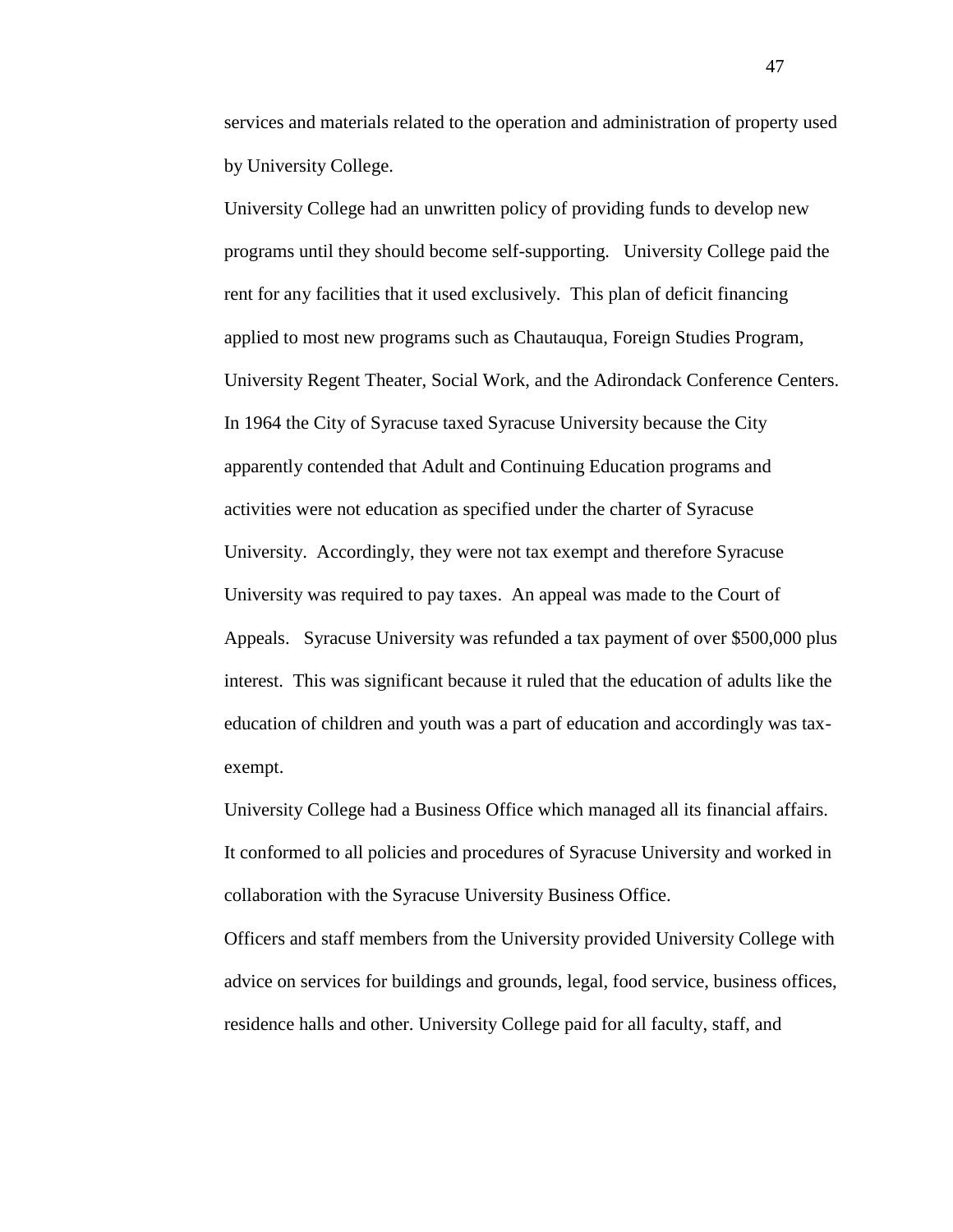adjunct professors. It also transferred funds for instructional staff who were paid for teaching as part of load at University College.

University College obtained government and non-government contracts that sometimes included the full costs of programs. Many of these contracts included items for overhead sometimes at the fixed rate set by the government for Syracuse University. It was consistent with the University College policy to not subsidize government and corporations.

As previously mentioned, University College was pro-active in developing programs and projects for which it obtained funds from foundations and other sources.

Adult students paid the same tuition and fees as other students at Syracuse University. University College resisted any plans to have a lower tuition for adult students because it might have implied that it was less expensive to provide courses for adults than youths and accordingly of lesser quality. University College was pro-active in soliciting funds from the government, employers, and other sources for scholarships and grants in aid. As noted in the description of programs, many sponsors paid for the costs of specially designed programs. University College Staff

Edward Walentuk, BA, Business Manager Jordan Zimmerman, BA, Business Manager Lucius Kempton, BA, Assistant Business Manager

B. Public Relations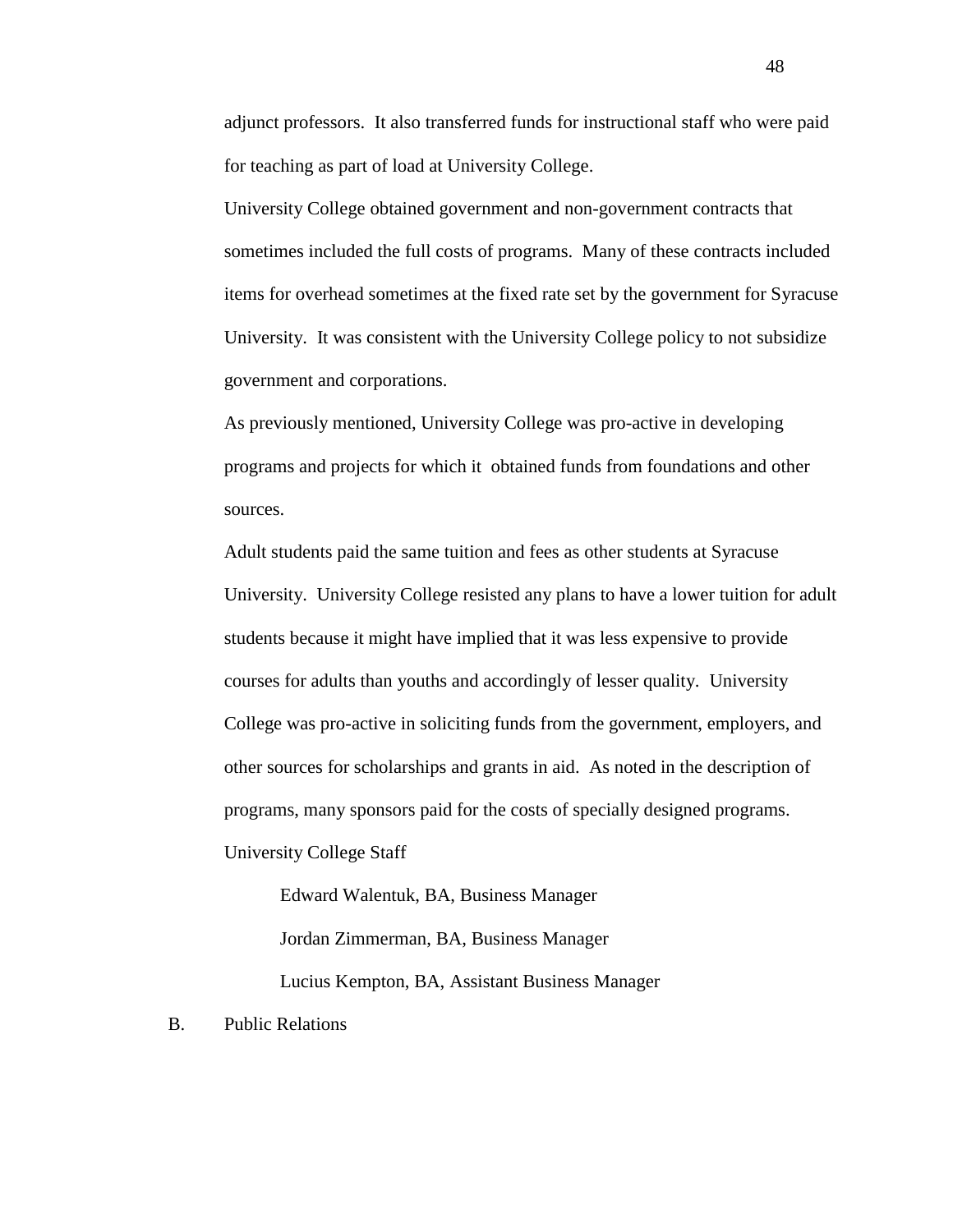After World War II University College developed an interest in functioning like a commercial enterprise for some of its activities. It created an office and staff for public relations which included marketing, promotion and advertising. The Public Relations staff also wrote copy and releases about programs that the media would use free of charge. It developed brochures and other materials for distribution to specific audiences.

In the early 1950's University College pioneered among University Extension Programs by engaging a public relations firm to develop ads and buy space in newspapers, radio, television and other media. University College Staff

Harvey Sanderson, BA, Director

McCollum, B.A., Assistant Director

## C. Physical Facilities

When Syracuse University changed the name of the School of Extension Teaching to University College in 1946, it also made a commitment to expand the physical facilities. It renovated one of the downtown buildings of the former Medical School of Syracuse University. The renovation provided new offices and classroom and in 1960 it was named Peck Hall after a Bishop in the Methodist Church. Gradually each classroom was furnished with tables and chairs for flexible seating which was more appropriate for adult students. As new audiovisual equipment became available for instruction, each room was equipped with electrical outlets along with shades for all windows. Syracuse University took over the Dispensary Building in 1960 for the use of University College and named it Reid Hall. Reid, like Peck, was a bishop in the United Methodist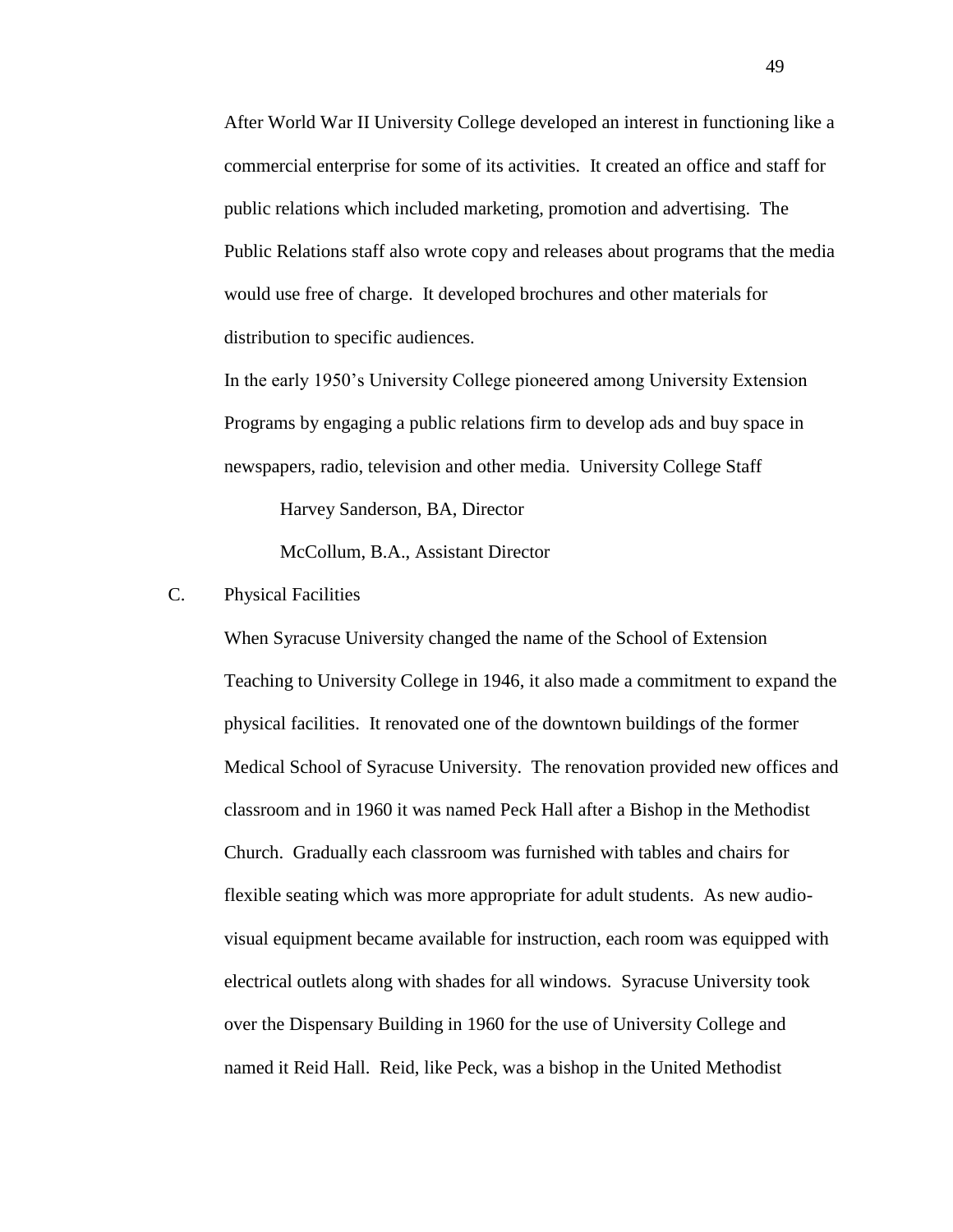Church. One room was designed as the first state of the art audio-visual room at Syracuse University. The room had a booth for projection with electrical audiovisual equipment.

Gradually Syracuse University acquired more property for buildings in the area and one building was named Genesee Hall. Other land was converted to parking lots for commuting adult students and staff free of charge. It was staffed by the first African-American security officer at Syracuse University. The University College complex was located in downtown Syracuse where many adult students worked and could walk to classes and other students could have easy access to buses which served the metropolitan Syracuse area. University College also used the laboratories and other facilities on main campus. As University College expanded it acquired facilities that were appropriate for the new educational technologies. It is noted that University College was the first unit at Syracuse University to acquire an IBM electric typewriter. It also acquired equipment and bought one of the first machines to store mailing lists and print out labels. Syracuse University purchased property for use by University College programs and administrative services in Syracuse and at other locations e.g., DIPA Centers in Florence, the Netherlands and England, Vincent Apartments, the Adirondack Conference Centers and the University Regent Theater.

University College found it expedient to rent facilities at various times, e.g. University College paid for the rental of facilities for many programs such as DIPA Centers. Many sponsors of Institutional Branches and Community Centers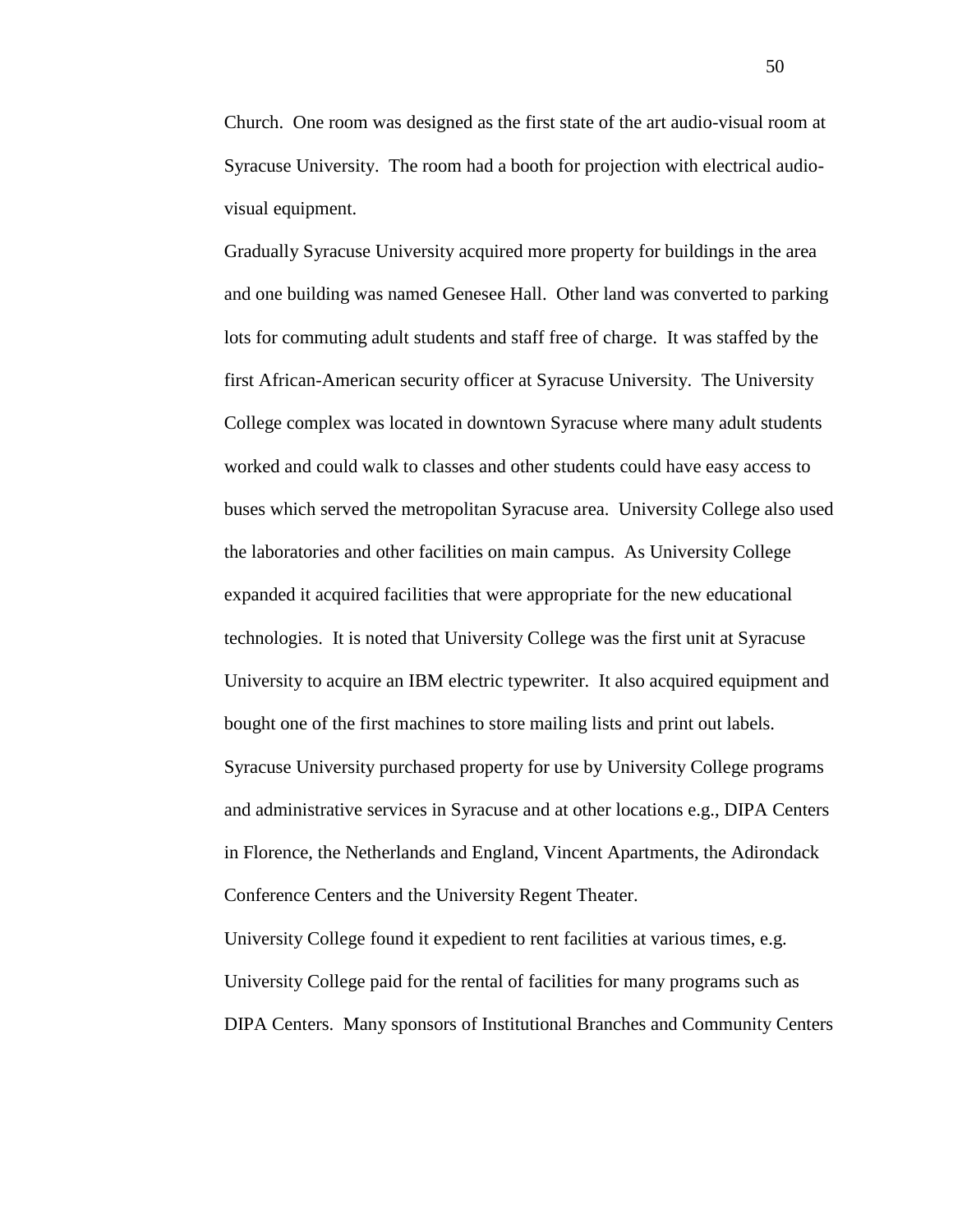provided facilities for instruction and administration by University College without charge.

- V. Educational Resources for Adult Students
	- A. Registration of Adults

Early in the 1950's, University College provided a 'one stop" registration procedure for its adult students in Syracuse. The place of registration provided counseling, registration, and payment so that adult students could move from one staff person or station to another with ease and a minimum amount of confusion. It required fewer staff members and resulted in less time for adult students to register.

University College Staff

Ruth Calale, Registrar

B. Counseling

Since its name changed in 1946 University College had provided academic and other counseling services accessible to its adult students. Since the early 1950's, each student registering for graduate and undergraduate credit courses was required to have the initials of a counselor before proceeding further with registration. This policy was to prevent adult students from registering in courses that were not part of the student's degree program. The full time counseling staff was supplemented by faculty from other Colleges especially at registration periods. The services were provided for all programs and in Syracuse during the day and evening.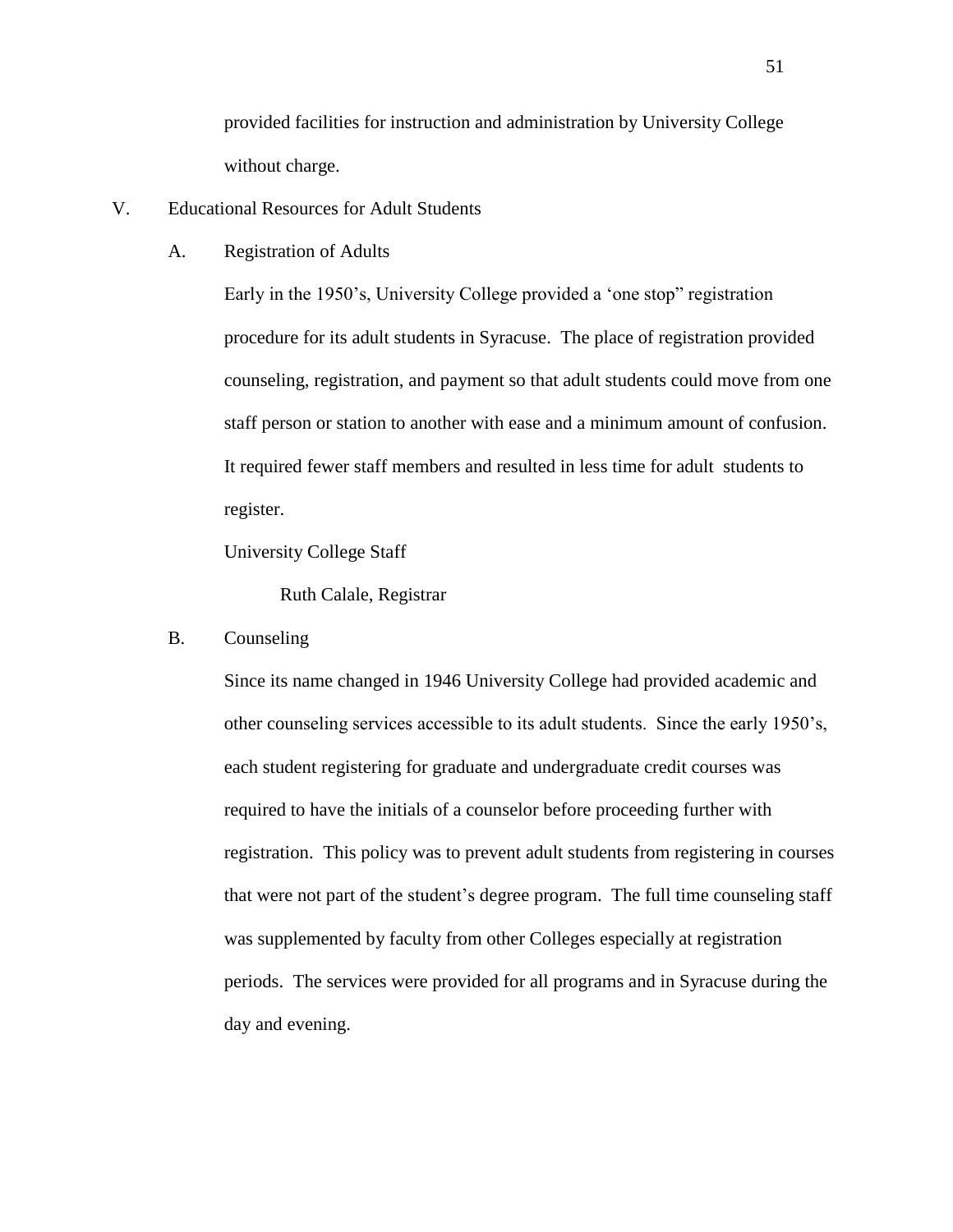Academic counseling was also provided for all programs out of Syracuse including Chautauqua, Institutional Branches, Community Centers and Foreign Studies Programs.

University College encouraged many agencies such as government, corporations, foundations, as well as individuals to contribute funds for scholarships, grants-inaid, University College regents or individual grants to Adult students. Funds were given to adults for tuition, books, instructional area materials and other expenses. Funds may be given by employers, members, volunteers, or University College for distribution or to any other person deemed worthy of support. Adult students may apply for Pell Grants provided by the Federal government and New York aid for part-time students. Some scholarships provided by Eta Pi Honorary Sorority were awarded regularly to adult students at University College.

University College Staff

John Simonaitis, Counselor of Students Nancy Gelling, Assistant Counselor of Students Mary Smith, Counselor

C. Library

University College provided library and other resources for adult students and provided access to the resources at times convenient to them. In 1950 Syracuse University built a Branch Library in Peck Hall where many classes were held. It was opened at hours and days convenient to adult students. The University College Branch Library became the center for the distribution of audio-visual materials and equipment from its main campus center to the courses and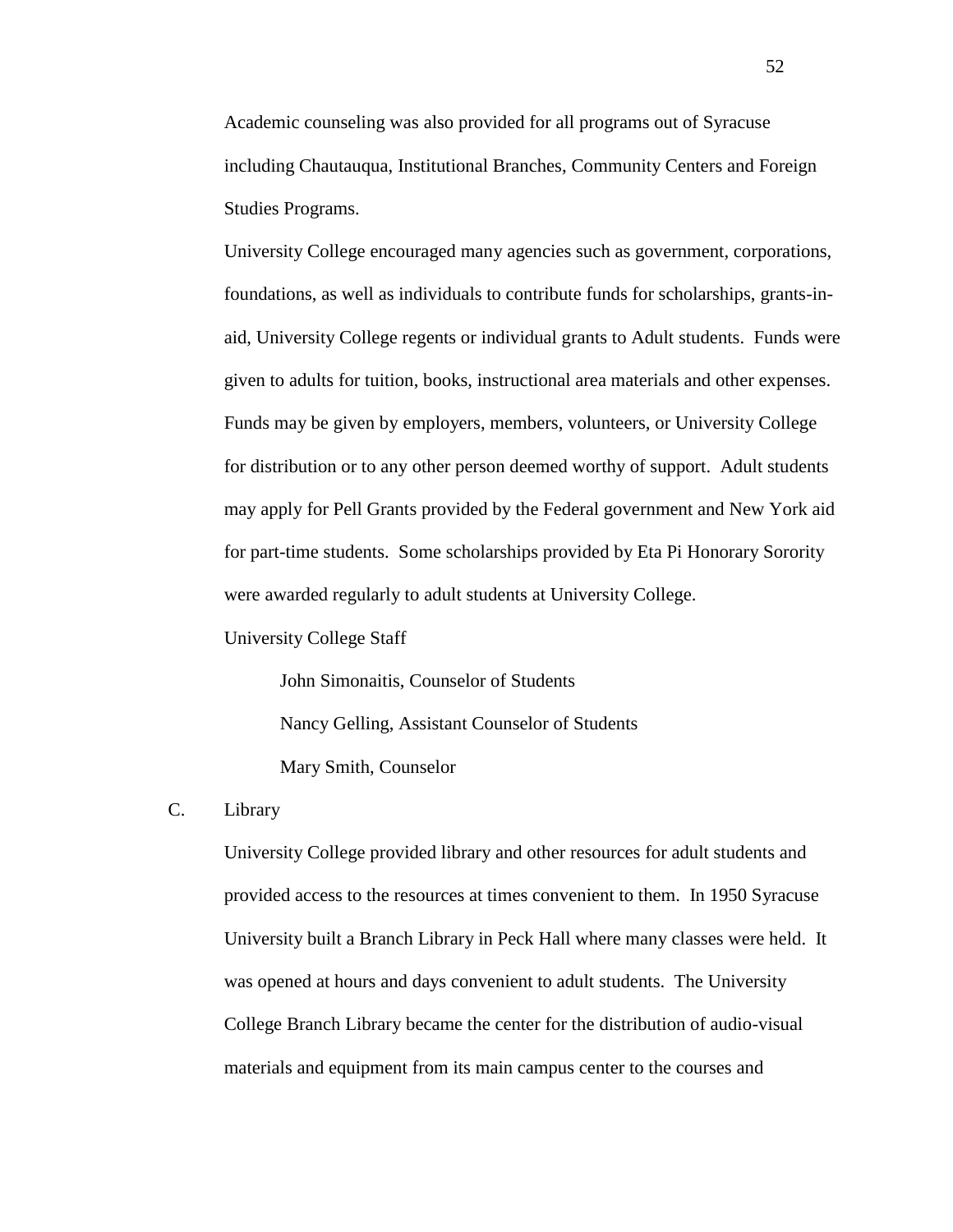programs. The sponsors of Institutional Branches provided excellent collections of library books and materials appropriate for the program of studies. Some Library resources were available at the Finla Goff Crawford Continuing Education Center. Various arrangements were made with universities, museums, public libraries at the FSP Centers in other countries. Most University College grants and contracts had financial provisions for library and other instructional resources.

University College Branch Library also purchased a number of framed prints and loaned them to University College students free of charge for a semester. The development of Library and other resources was an important aspect of mainstreaming of University College into the academic life of Syracuse University.

University College Staff

Smith, B.L.S., Librarian Virginia G. Walton, B. L. S., Librarian Alice Smith, B.A., Library Assistant

#### D. Trading Books

University College put a shelf in some classroom of Reid and Peck Halls and stocked them with non-fiction books, mostly paperbacks. Students could take one and replace it with another book. University College periodically replaced the exchanged books on the shelves with new ones. The project was designed to promote reading and the use of the Library and Bookstore. It was funded from a residual grant from the FAE in 1959.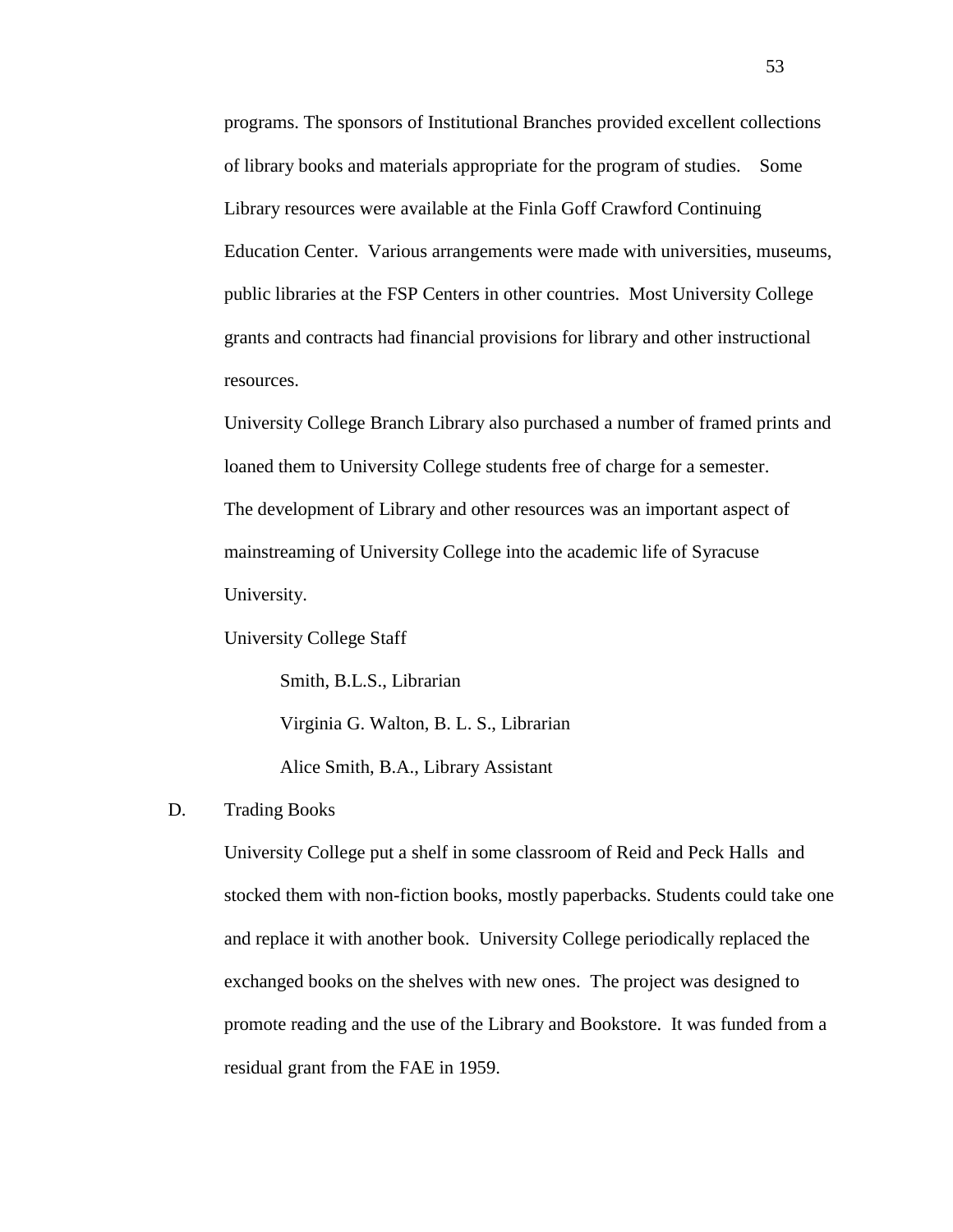E. Book of the Conference

When adults came to Syracuse to attend conferences and spend time in their rooms, they often did not bring materials to read. Accordingly, a book was placed on each participant's bed and thus perhaps increased and improved their reading habits. It was funded as part of a residual grant from the FAE in 1964.

F. Health Services

There was a strong commitment to have University College adult students considered as first class not second class. As part of this plan, Chancellor William P. Tolley initiated to provide health services for University College students. The service that was developed and made accessible to adult students at University College was favorably received but because most adult students seemed to have access to health care, the plan had little use and was discontinued.

G. Athletic Events

A plan was developed to make tickets for Syracuse University athletic events, especially football, available to University College students and their families but it did not become popular and was discontinued. Like the Health Service plan it was favorably received and indicated the intent of the University to have only all resources and benefits available equally to all students of Syracuse University.

H. Bookstore at University College

As a part of the commitment to provide the same services and resources to adult students as youth, a branch of the University Bookstore was opened at University College in 1958. It had books and materials available for all courses offered at University College. It also included a wide selection of other books including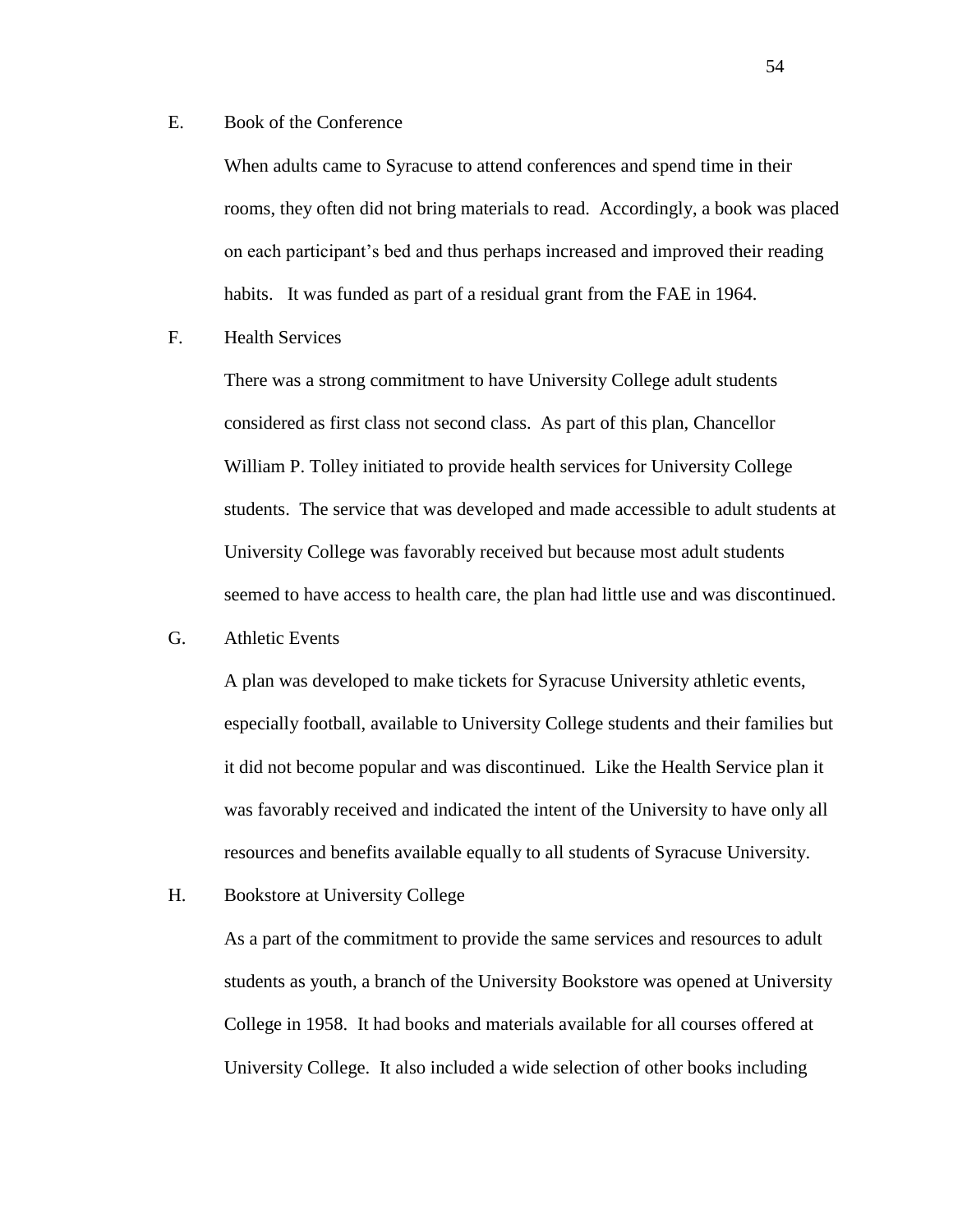paperbacks which were becoming popular. The store was operated as a branch of the campus bookstore and was open on a schedule that catered to the schedules of a diverse adult student body.

I. Snack Bar

In 1952 considerably more space became available to University College by the remodeling of Reid Hall. A room on the second floor of Peck Hall became available for use as a student lounge. Part of the lounge was converted to a Snack Bar operated by University Food Services. Like other snack bars, it became a popular gathering place. University College also arranged for a retired faculty member to spend some time there, visiting with students to provide a bit of an academic aura.

- VI. Complementary Resources
	- A. In 1948 a staff library (later named The Alexander N. Charters Library of Resources for Educators of Adults) began as a resource for University College faculty/staff for professional development. It is now one of the largest and most comprehensive collections of resources in the English language in the area of Adult and Continuing Education in the world. It was accessible particularly to practicing and research Educators of Adults free of charge world-wide. In 1960 the FAE gave a \$10,000 grant to University College to establish the Paul H. Helms Library in Liberal Adult Education to honor its deceased Vice President and an alumnus of Syracuse University. In 1961 when the Fund for Adult Education was discontinued, it gave its entire Library (including a pencil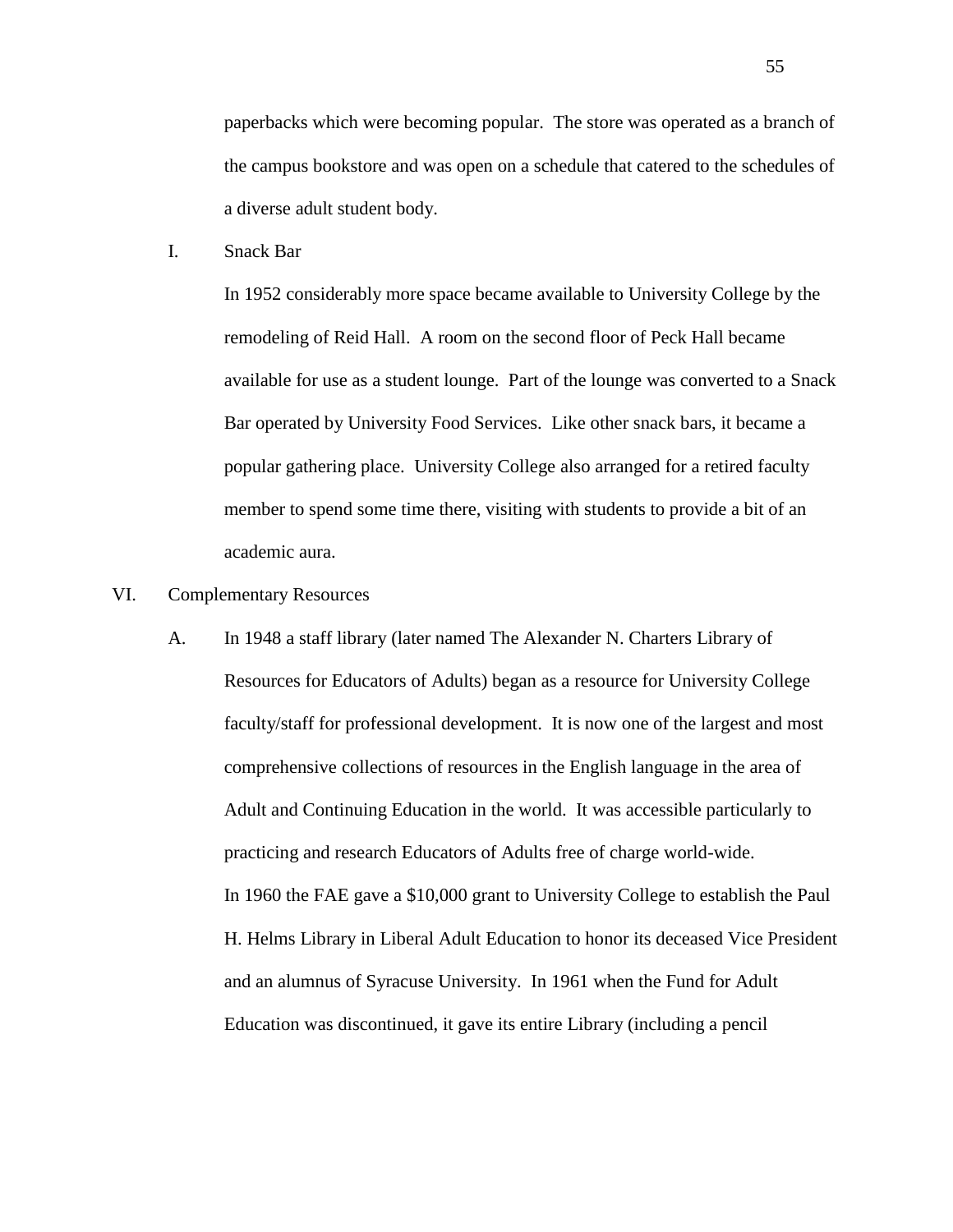sharpener off of the wall) to the Library of Continuing Education (LCE) at University College.

University College and Syracuse University Library received a grant of \$249,000 from the U. S. Office of Education to develop further the Library of Continuing Education (LCE) into a model Library for Adult Education. The LCE expanded to become more comprehensive in types of resources and collections. It was also a resource to support the Graduate Program in Adult Education of the School of Education. This Library for the Professional Development of Educators of Adults was separate from but associated with the Libraries for the adult students of University College.

In order to develop further the LCE utilizing the grant for a more effective use by Educators of Adults, a conference was held in Syracuse to get input from the heads of Adult Education Organizations from Canada, the United States and UNESCO. From the deliberations a plan was developed for L.C.E.. At this conference of Adult Education Organizations, the Committee of Adult Education Organizations (CAEO) was formed by the educators from the United States to consider and sponsor programs and activities to develop further the field of Adult Education. It was voted that CAEO was to continue and be named the Coalition of Library Learning Organizations (COLLO).

B. Syracuse University Publications in Continuing Education (SUPCE) University College, in its early years, had an interest in developing an academic contribution to the field of Adult and Continuing Education. University College frequently published items on print or tape. One of the first collections was called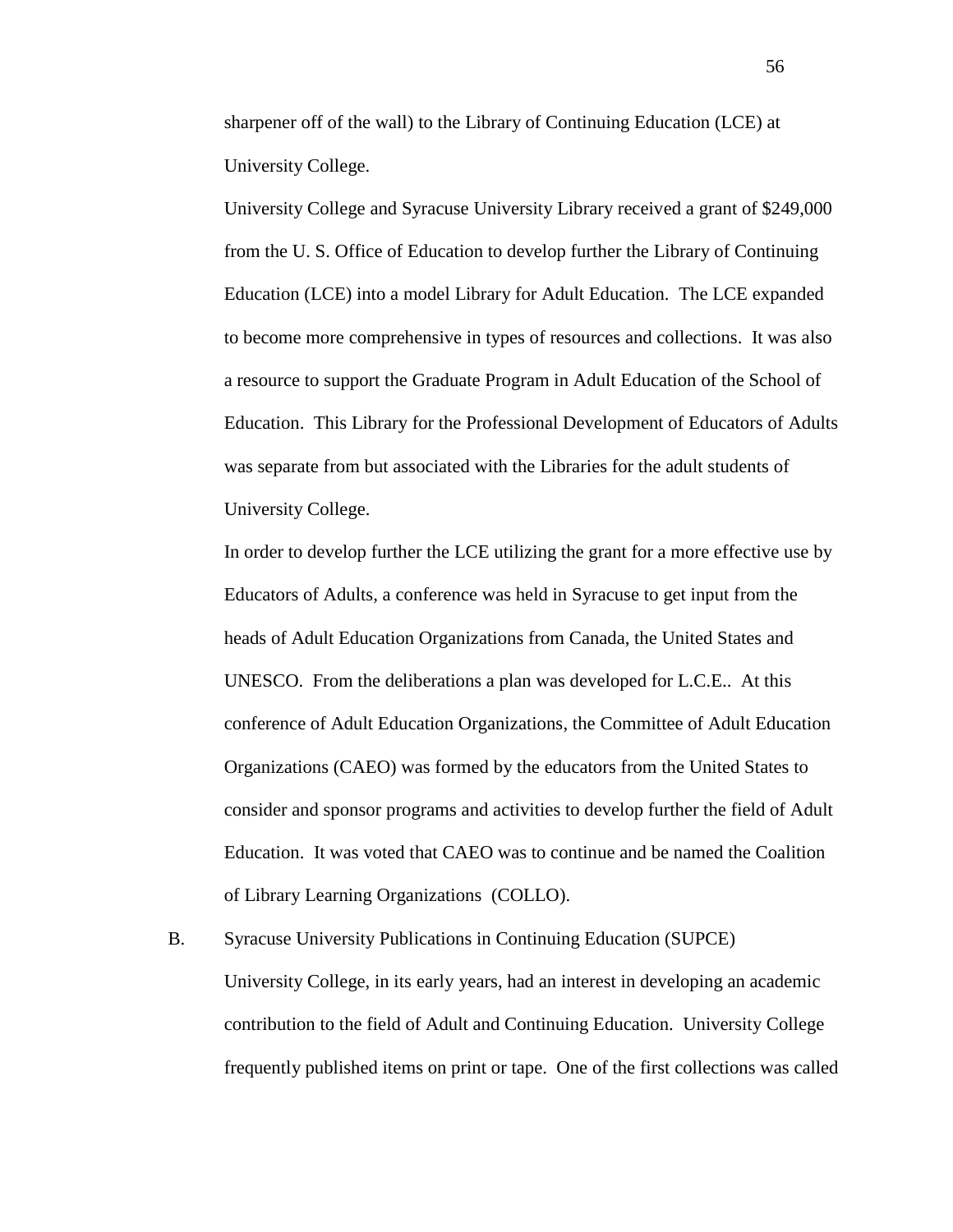Blue Books. The covers were blue. Some other divisions of the University also published articles, pamphlets, and other items on some aspect of the field. In 1957, University College, 'pulled' together all of the Syracuse University publications related to Adult and Continuing Education. In 1966 when the FAE ceased to operate, it gave to University College its extensive collections of publications by organization to which it had provided financial support. This gift included publications to be sold by University College and also the income from royalties from publishers, e.g. Oxford University. In 1949 the FAE also gave University College residue funds from grants to organizations but not spent by them by the time FAE was dissolved. In 1967 the FAE also gave a grant of \$100,000 for the publication of new materials. In 1969 the name of the publication program became Syracuse University Publications in Continuing Education (SUPCE). By 1964, it had a publication list of over 400 publications in several types of. SUPCE worked with the Syracuse University Press and Syracuse University Printing Services.

University College Staff

Diane Ironside, MA, Editor

Doris Chertow, Ph.D., Editor

C. The William Pearson Tolley Medal for Leadership in Adult Education In the 1950's it seemed appropriate to make an award for distinguished leadership in the international field of Adult Education, Chancellor Tolley was asked to raise an endowment Fund. He volunteered o make a personal contribution. The Board of Trustees subsequently named it for him, The William Pearson Tolley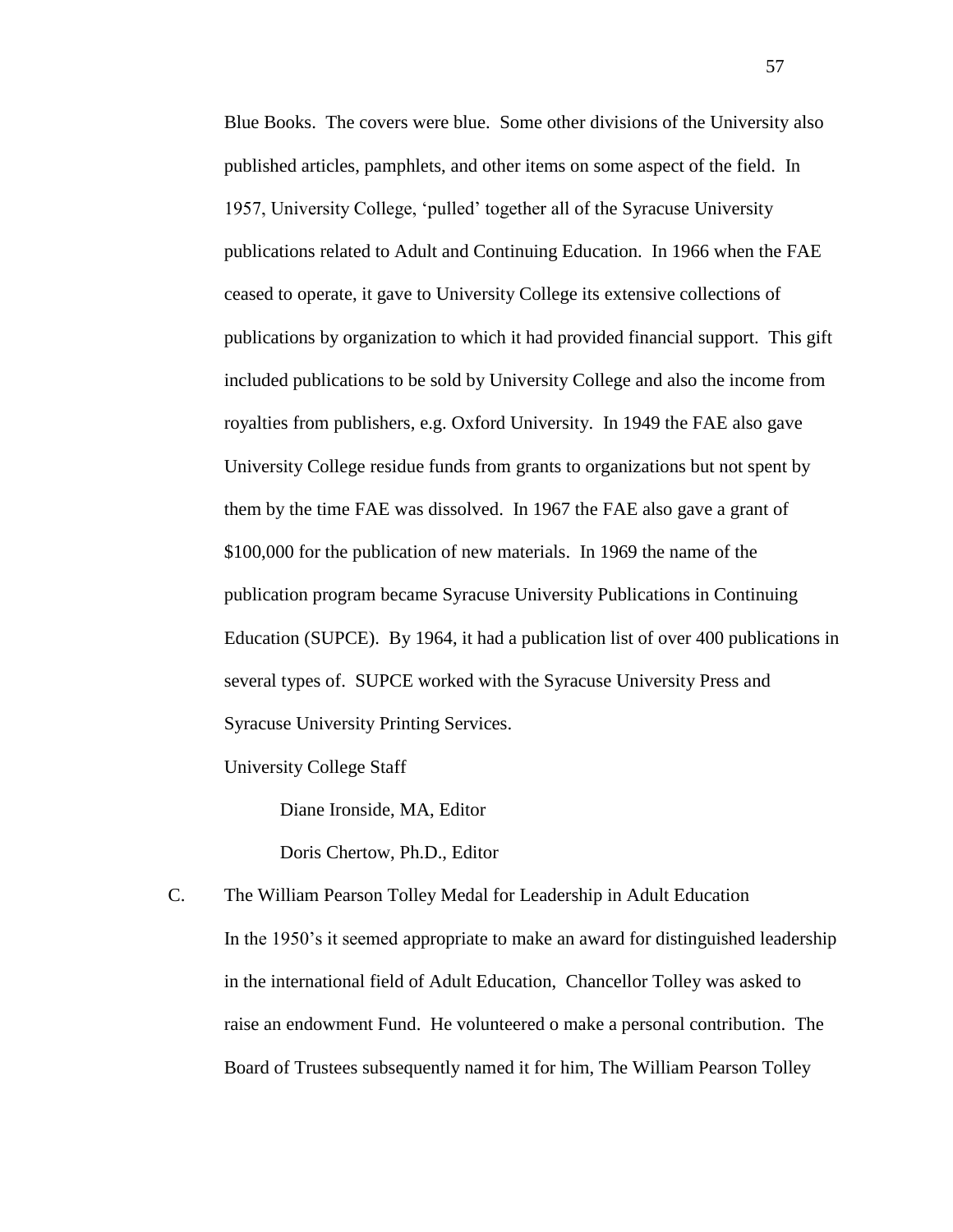Medal for Distinguished Leadership in Adult Education. The award was made at a formal black-tie dinner presided over by the Chairman of the Board of Trustees. It is awarded to international leaders both within and outside the United States. The recipients made a presentation which was published by SUPCE.

D. Education Resources Information Centers (ERIC)

The United States Department of Education funded a number of clearinghouses to prepare educational material in electronic form for distribution of information worldwide. Partly because of Library of Continuing Education had been established at University College it selected in 1964 to develop and operate the Clearinghouse for Resources in Adult Education as part of the Educational Research Information Centers (ERIC). It was supported by the U. S. Department of Education.

E. Lending Library for Educators of Adults (LLEA)

The Department of Education of New York State gave funds annually to develop, accumulate and distribute books and other materials for loan to directors of Adult Education usually in the public schools in New York State. It was developed and administered by University College in association with its Library of Continuing Education. It was funded by the New York State Department of Education. This program was widely used through the State of New York.

- VII. Recognition of Adult and Continuing Education at Syracuse University
	- 1. In 1953 the Dean of Adult Education at New York University conducted a survey of Extension/Adult Education Divisions of Colleges and Universities in Canada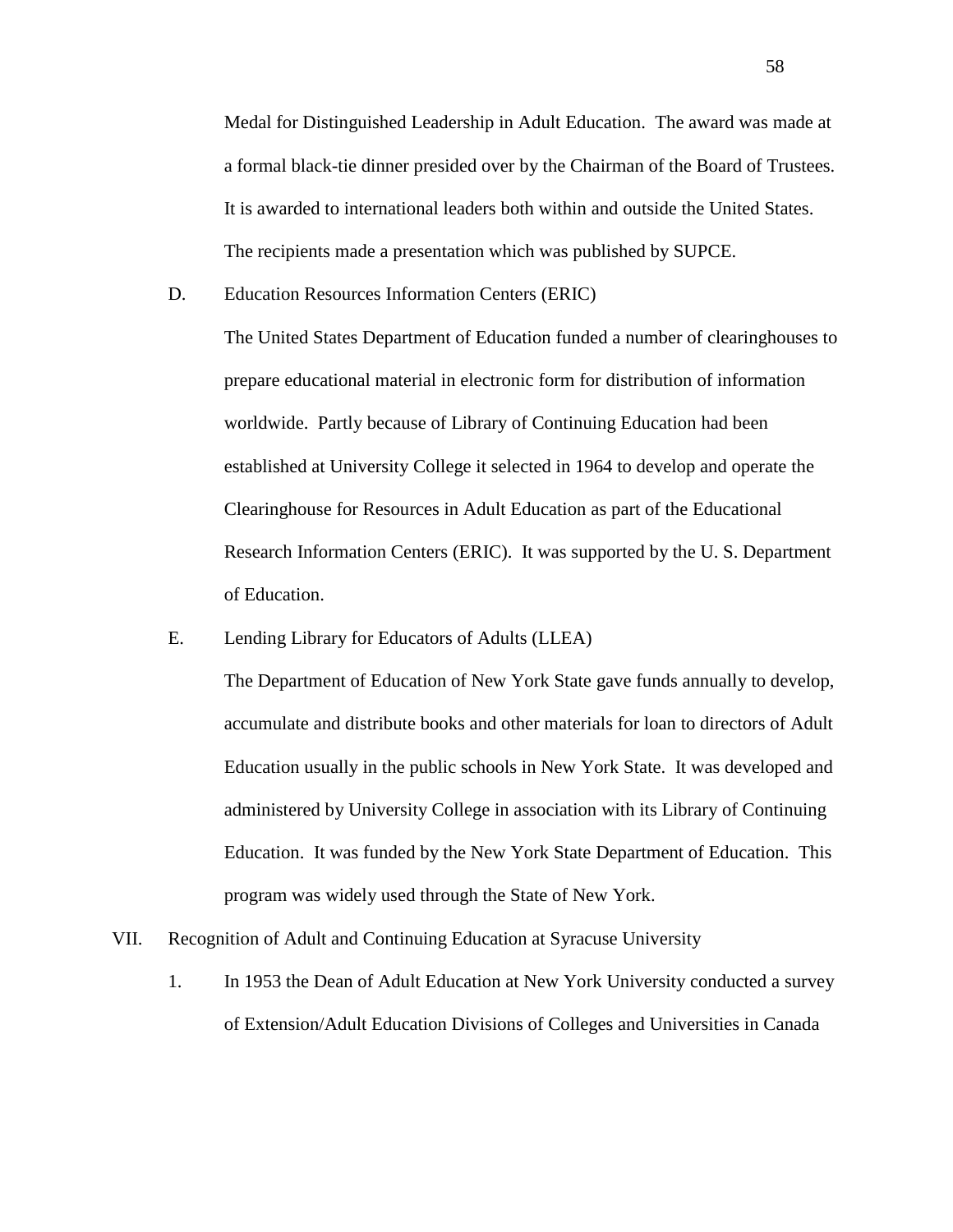and the United States. University College received the most first votes in the survey.

- 2. In a study by the Center for the Study of Liberal Education for Adults (CSLEA), University College was ranked third (first and second were University of California-statewide and University of Wisconsin-statewide) as the most comprehensive programs in Extension/Adult Education/Universities and Colleges in the United States.
- 3. Accreditation

University College as a college of Syracuse University was accredited by the Middle States Association of Universities and Secondary Schools in 1952.

VIII. The vision of Chancellor William P. Tolley, the commitment of Vice Chancellor Finla Goff Crawford to the development of Adult and Continuing Education were truly significant. The leadership of the first Dean of University College Kenneth G. Bartlett was fundamental. University College recognized with deep appreciation the contribution of the members of the faculty and staff of the Schools and Colleges and other administrative units of Syracuse University. The commitment of the administrative staff in the creation and development of programs described in this document is enthusiastically recognized. The members of the secretarial staff and assistance of the technical people supported and enhanced Adult and Continuing Education at University College. They were devoted to supporting the many activities of University College and particularly the adult students as their first contact with University College in their quest for education as adults. It was all of these and other dedicated people who were proactive in the mainstreaming of Adult and Continuing Education into the academic life of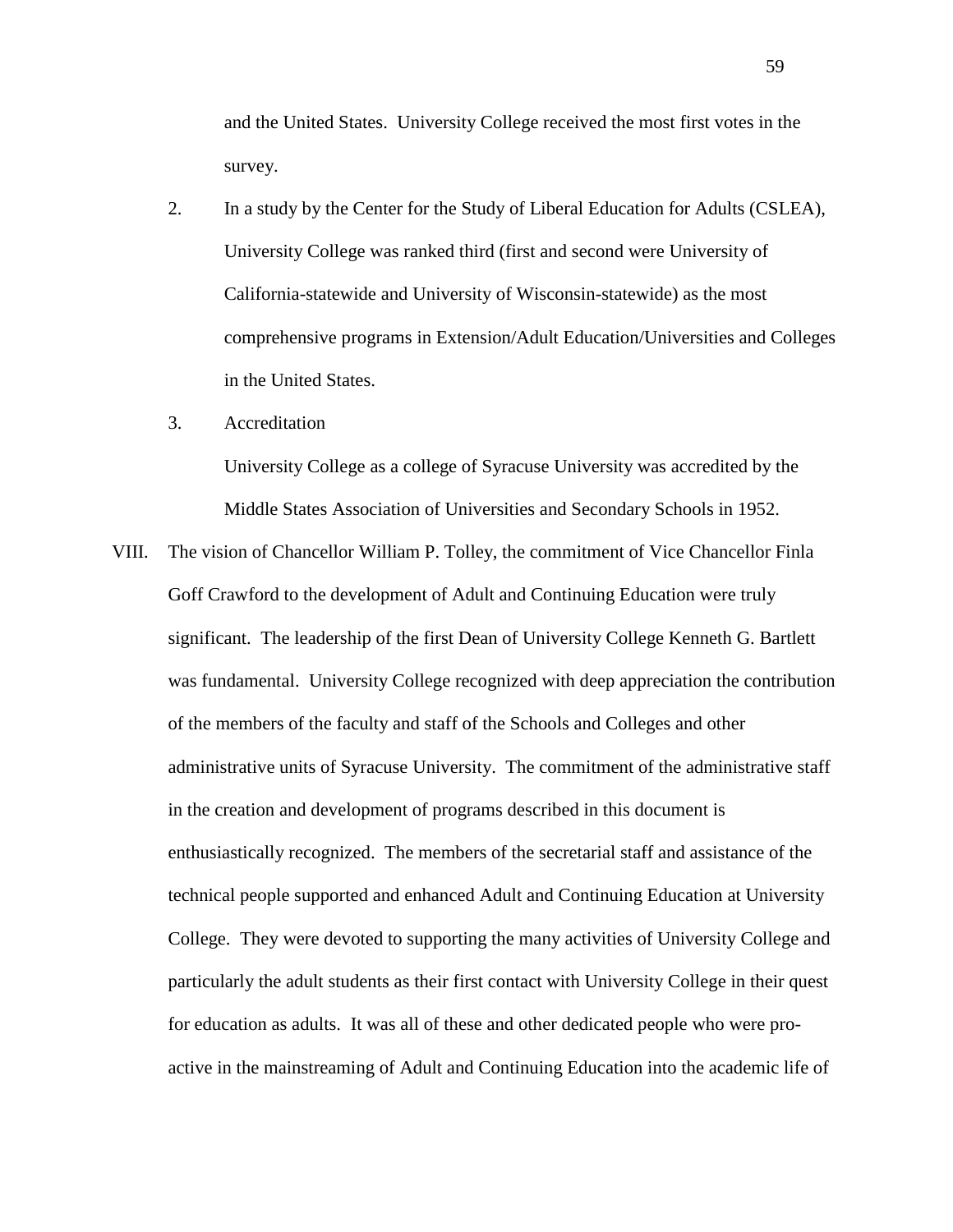Syracuse University and into the lives of the adult-students. After World War II, Adult Education began to receive much attention partly by making the G.I. Bill available to adult students. The contribution of the media by publishing information about Adult Education, University College was grateful to the newspapers, radio and the new television for their coverage of Adult Education as a field of study.

And, of course, there were the adults who were students, the learners who devoted time for classes and study, who were also full-time citizens with full-time work and families and houses and involved in political and religious and various community organizations and activities. University College was devoted to their learning. If they did not learn then University College was in vain. University College was grateful that they did learn, earn degrees and contributed to the enhancement of society and to the quality of their own lives. Even after University College they continued the habit of learning.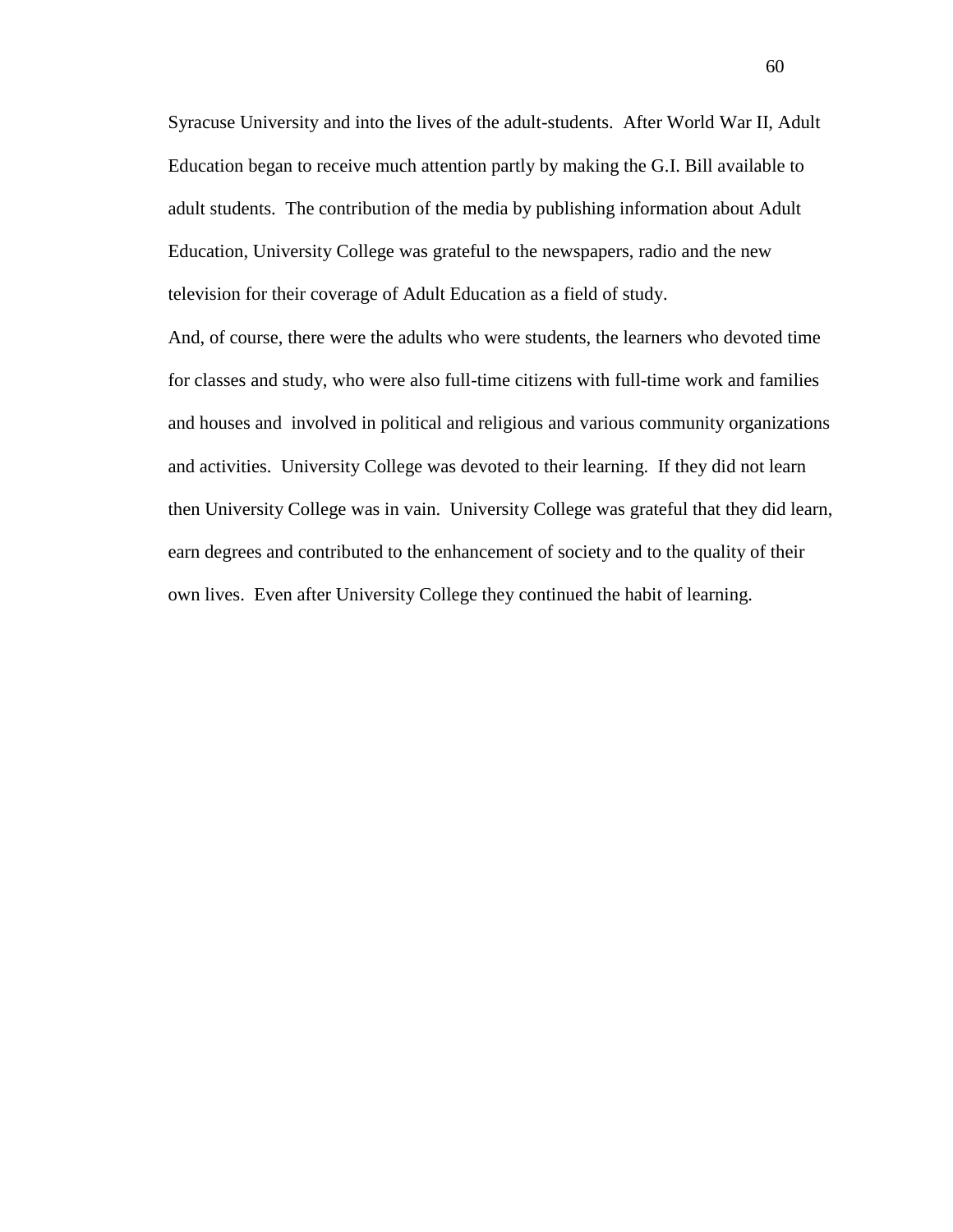ADDENDUM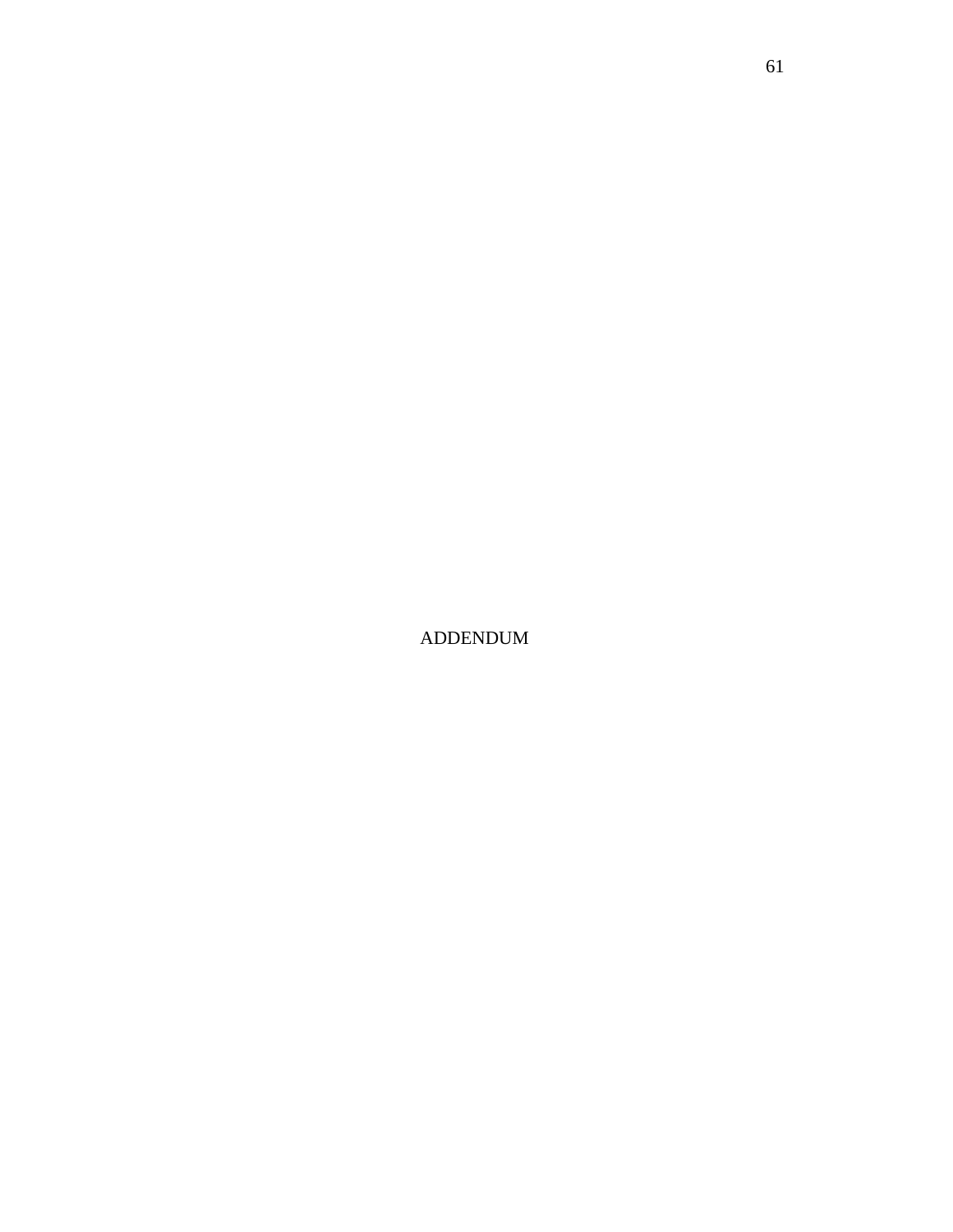#### ADDENDUM

In 1964, Chancellor William P. Tolley established the Office of Vice President for Continuing Education. The appointment of me as the Vice President was the first appointment of a senior officer from Adult and Continuing Education in a college or university. The following divisions reported to the Vice President for Continuing Education:

- I. University College
- II. Some programs were separated from University College and reported directly to the Vice President of Continuing Education.
	- A. The William Pearson. Tolley Medal for Leadership in Adult Education. Alexander N. Charters was assigned by the Chancellor to advise him about candidates.
	- B. Educational Resources Information Center (ERIC) Clearinghouse on Adult Education
	- C. Lending Library for Educators of Adults
	- D. The Alexander N. Charters Library of Resources for Educators of Adults
	- E. Syracuse University Publications in Continuing Education
	- F. Foreign Studies Program (DIPA)
- III. The Policies and Procedures of University College were modified to accommodate the Programs.
	- A. East European Language Programs (EELP)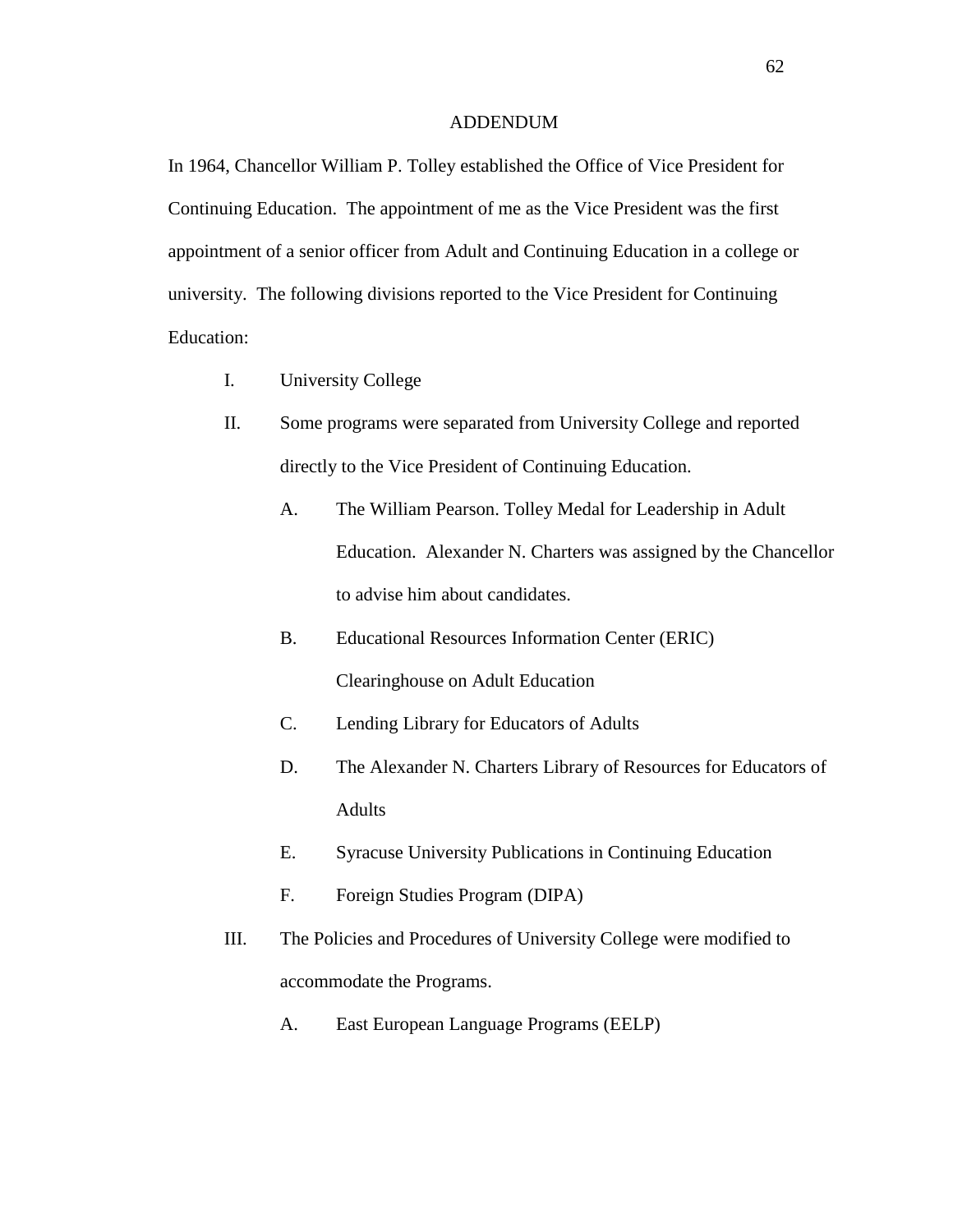The U. S. Air Force awarded a contract to Syracuse University to train Air Force personnel to become competent in speaking, writing, reading and translating specified East European languages. The adults from the U. S. Air Force participated full-time in the East European Language Program, a program extending over several months. These adults were housed, fed, received instruction in special group of buildings separated from the University Campus. Facilities were provided for reception of radio and other media communications, Syracuse University faculty was augmented by the appointment of natives of countries, some of whom were recent immigrants United States Citizens. The Syracuse program was discontinued when the Air Force consolidated some programs with other Air Force facilities. The Air Force paid the full costs.

#### B. Army Comptrollership Program

The U. S. Army contracted to Syracuse University to train comptrollers on a full-time basis in Syracuse. The instruction was provided by Syracuse University faculty sometimes as part of load. Syracuse University appointed the Director, usually a retired General Army Comptroller on a full-time basis, usually for a couple of years. The participants received Master of Business Administration (MBA) degrees from Syracuse University.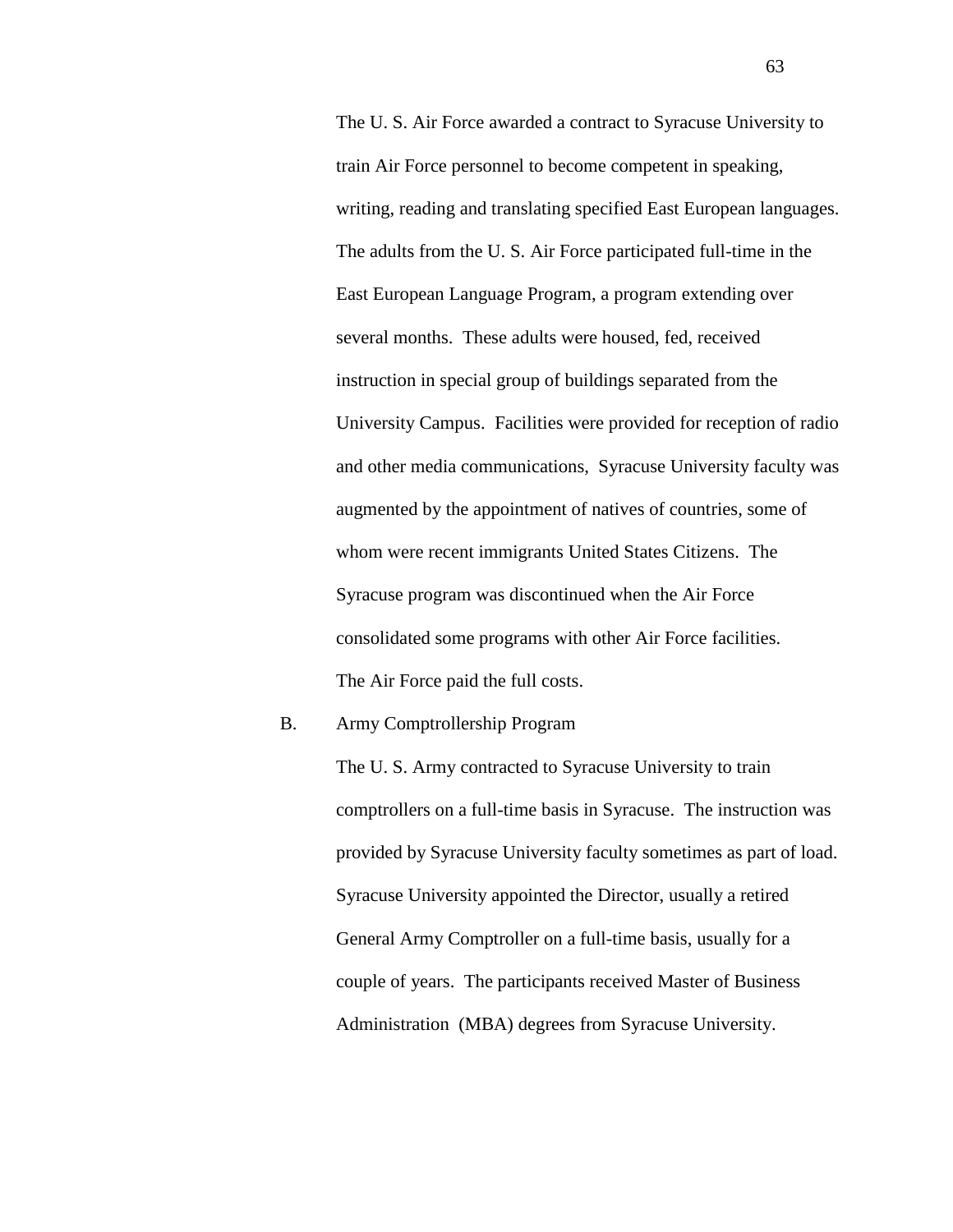The full costs of the program were paid under contract with the U. S. Air Force.

C. Division of Summer Sessions

From its early days, Syracuse University offered courses during the summer for adult students. As increasing qualifications for teachers were required by the State Education Department, teachers frequently turned to college and universities for courses. Gradually the summer program was expanded for adults to take courses for professional and other purposes, sometimes for degrees. Campus students also could enroll to make up to complete their degree programs. Seminars, concerts and other activities were offered to complement and enrich the experience of the students, some of whom spent part of the summer in University housing. Most of the courses were taught by Syracuse University faculty members and were paid on the University College schedule. Frequently, visiting professors with special competence were invited to enrich the programs on campus for adult students. The Division of Summer Sessions was supported almost entirely by tuition paid by adult students or their sponsors. University College also offered a program of courses for adult students in the summer on a different schedule from the Division of Summer Sessions.

D. Bureau of School Services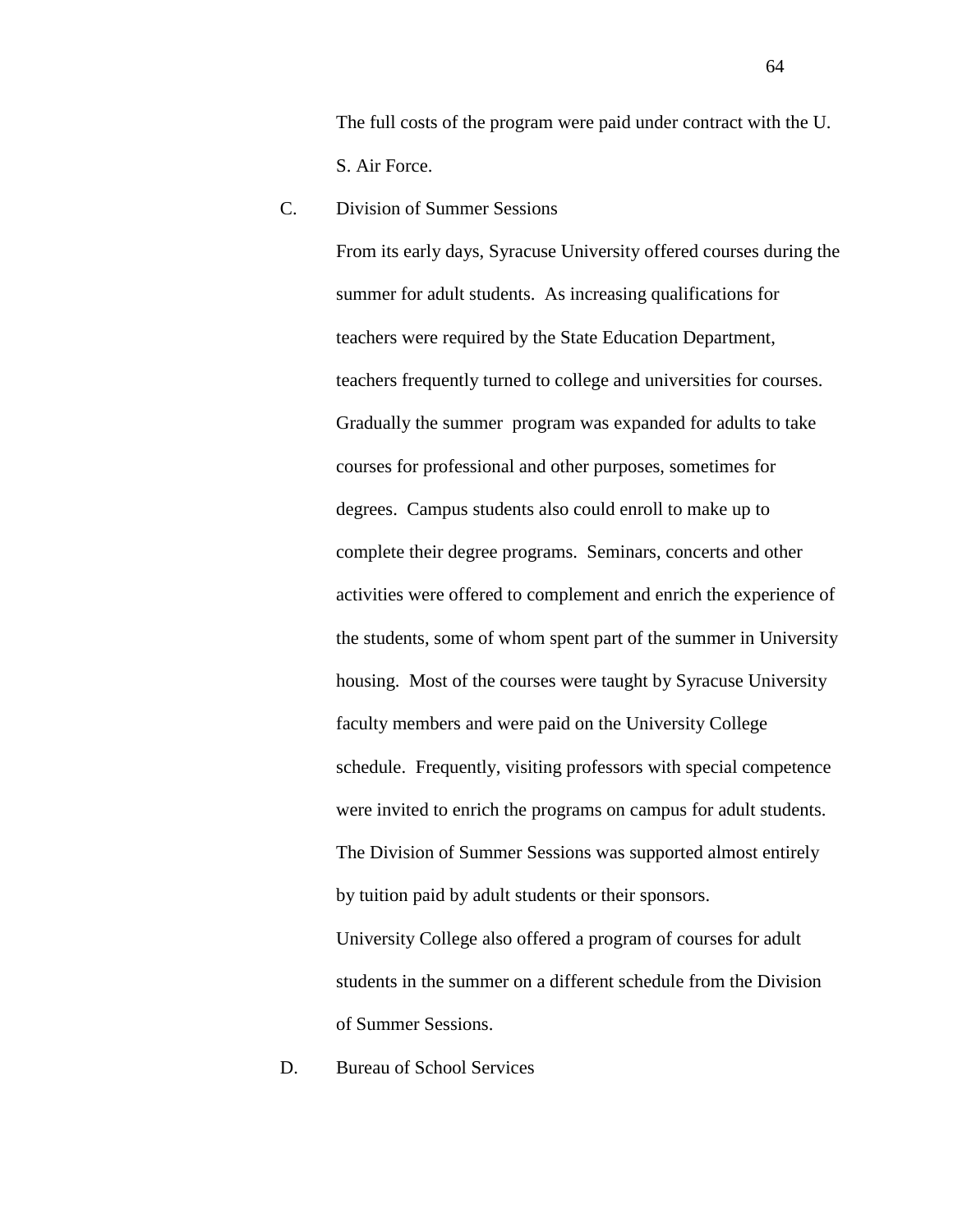All of the Schools and Colleges, except the School of Education, cooperated by having the programs for adults was part of University College. The School of Education developed an independent program under the title of the Bureau of School Service. This meant that adults wishing a degree in education enrolled in the Bureau for courses in Education and in University College for any other courses selected to complete their Bachelors and Masters Degree programs. When all of the programs for adults were placed under the Vice President for Continuing Education, the Bureau of School Services was included. It continued to be identified as such and did not require many changes to continue under the same Policies and Procedures as other Continuing Education programs. Except for programs such as School Board Institute, which charged fees, the only income was tuition from enrollees in courses.

University College Staff

James Manwaring, D.Ed., Director

Leonard Constantin, D.Ed., Assistant Director

E. International Management Development Department (IMDD) In 1957 Syracuse University contracted with the U. S. government under the Marshall Plan to train about 400 nationals from nine countries. In 1960 International Management and Development Department was established for the training for foreign nationals.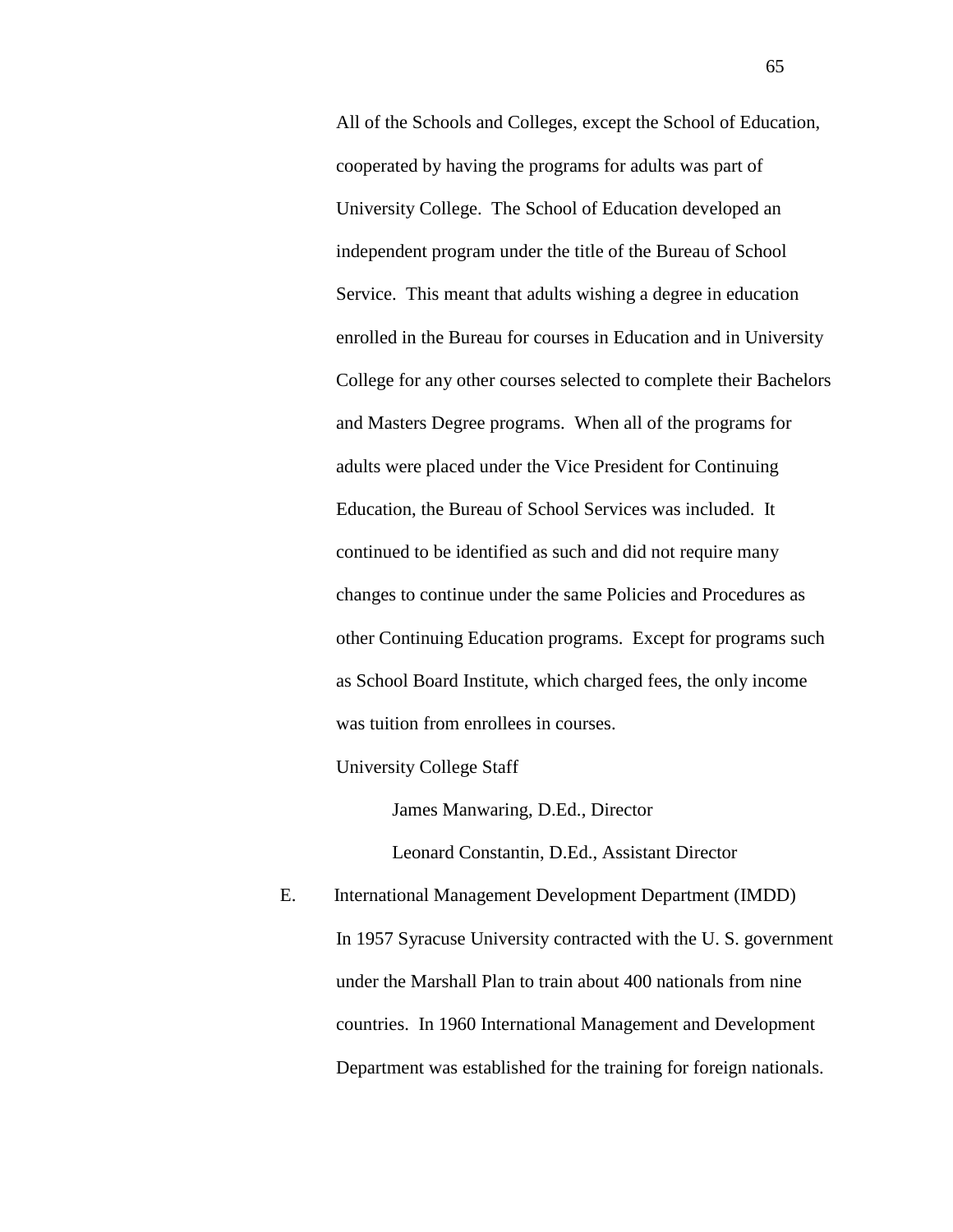One of the areas was the arrangement with Escuale de Admintracion y Financas y Intituto Technologico whereby Syracuse University Management faculty would go to Medellin to train academic counterparts in the Escuala so that they could conduct a Masters Program in Management. The counterparts also completed degrees at Syracuse University. IMDD also conducted management seminars and conferences for mid-career and executives from developing countries In addition, it served as liaison between the Office of International Training of Agency for International Development (AID) and Syracuse University for training of degree candidates in may academic departments. The Agency for International Development (AID) paid the full costs including overhead for the programs and students.

University College Staff

Allan Dickerman, Ph.D., Director William Phipps, Ph.D., Assistant Director